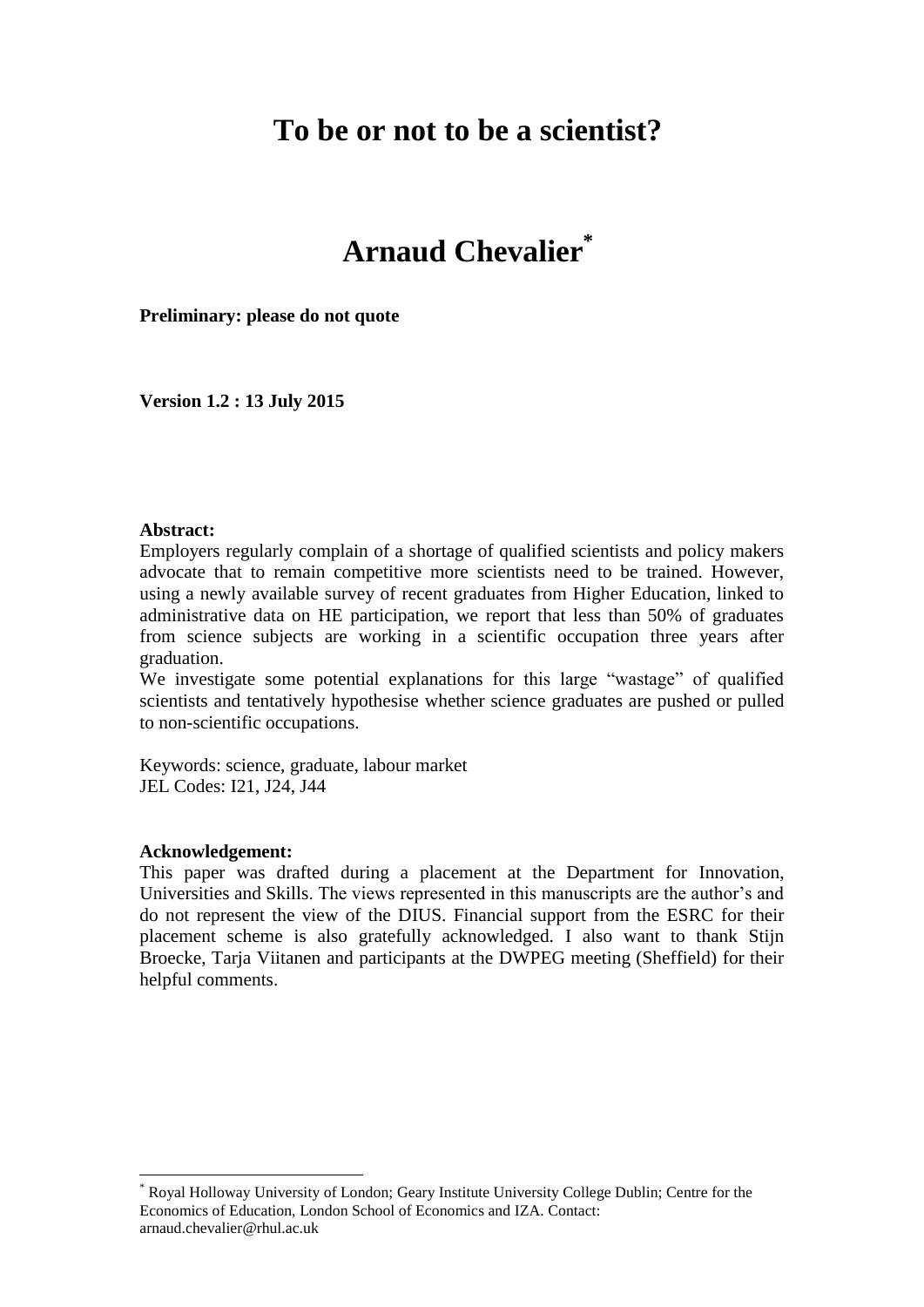#### **I Introduction**

1

Despite a doubling in the number of graduates since the early Nineties some sectors of the UK economy, especially those related to science and engineering, still report difficulties in the recruitment of graduates (see Roberts (2002), DIUS (2008) and references therein or ACE (2008) for specific evidence in the construction engineering sector). The lack of workers in the scientific occupation is not a recent issue and in the previous decade Mason (1999) already reported that 43% of research and development (R&D) positions had been difficult to fulfil. These skills shortages are severe enough to reduce investments in R&D and have long-term consequences on productivity (Forth and Mason, 2006; Nickell and Nicolitsas, 2000). Consistent with the idea of a shortage of science graduates and a relatively high demand for their skills, earnings for science graduates tend to be greater than for other graduates (Chevalier et al., 2002; Walker and Zhu, 2005).

Moreover, there is a widespread belief that science graduates are lured to nonscientific occupations like finance which value their numerical skills and offer higher wages. Roberts (2002), for example, reveals that 6 months after graduations almost half of the new science graduates work outside manufacturing and R&D. Clearly there is a large "wastage"<sup>1</sup> of science graduates in the labour market. The answer to any shortage of scientists may thus be more in increasing the conversion from scientific studies to scientific occupations rather than training more scientists; especially when considering that due to curriculum choices in secondary schools, the potential for expending the number of science graduates may be limited (Royal Society, 2006). Additionally science graduates cost more to train than other graduates, so it may be more efficient to improve the retention of science graduates

 $1$  Throughout the paper we will use wastage in the very specific of science graduates not working in a scientific occupation; these graduates may nonetheless be using their scientific skills, especially those who teach science, and have large public returns. More generally, "the wider societal benefits of having people with a science or math background in areas such as journalism, law, politics, […], and more generally, as citizens , are increasingly well understood" (Royal Society, 2006, p55).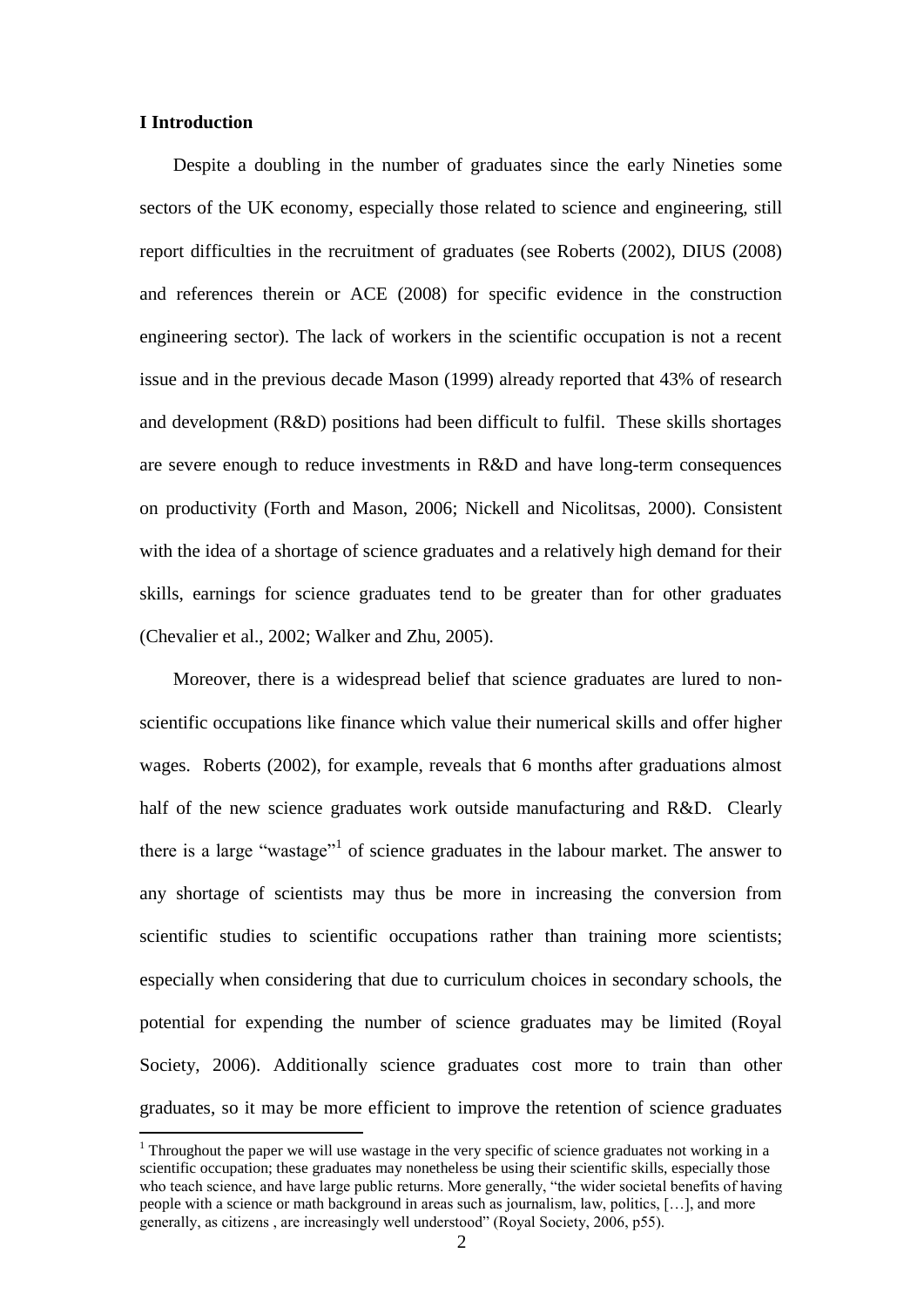into scientific occupations rather than expand the number of science graduates altogether<sup>2</sup>.

Despite the advantageous prospective labour market outcomes, statistics from the Higher Education Statistical Agency (HESA) over the period 2002/03-2006/07 suggest that students' intake in science subjects has grown at a slower pace than nonscientific ones (11% vs. 15%), so any shortages in the supply of scientists on the labour market are unlikely to be eliminated soon. More worryingly most of the growth in science originates from Sports Science (+69%) and Psychology (31%), as well as Medicine (34%) while more traditional scientific subjects have grown at a below average pace or even shrank (see Table 1 for details)<sup>3</sup>. Concomitantly the supply of science in higher education has been reduced by the closures of physics and chemistry departments including some high profile ones (House of Common, 2005, for details).

The shortage of scientists in the labour force has been a concern amongst stakeholders. The emphasis on science originates from the view that the UK productivity would be hampered by a relative lack of R&D investment compared to other countries, which would negatively impact on economic growth (see among others HMT (2004), or the Sainsbury review (2007)). A flurry of reports has thus been commissioned by recent governments to identify the determinants of the supply of science graduates (Roberts, 2002; Lambert, 2003; Royal Society, 2006; Sainsbury, 2007). This debate is not unique to the UK and a similar angst about a country's readiness for the knowledge economy and competitiveness also exists in the US (Freeman, 2005, Adams, 2009) and Europe (European Commission, 2003).

1

<sup>&</sup>lt;sup>2</sup> The Higher Education Funding Council for England (HEFCE) provides universities with block grants for funding. The formula used to calculate these grants accounts for four categories of subject costs. For an undergraduate full time student the HEFCE notional grant rate in 2008 varies from £5,484 for science (non medical) subjects and £2,709 for non-science subjects.

<sup>&</sup>lt;sup>3</sup> Roberts (2002) also reports that the number of students in Engineering, Mathematics and Physics declined between 1995 and 2000. A reclassification of degree subjects in Higher Education Statistic Agency (HESA) statistics in 2001 make it problematic to build a longer time series.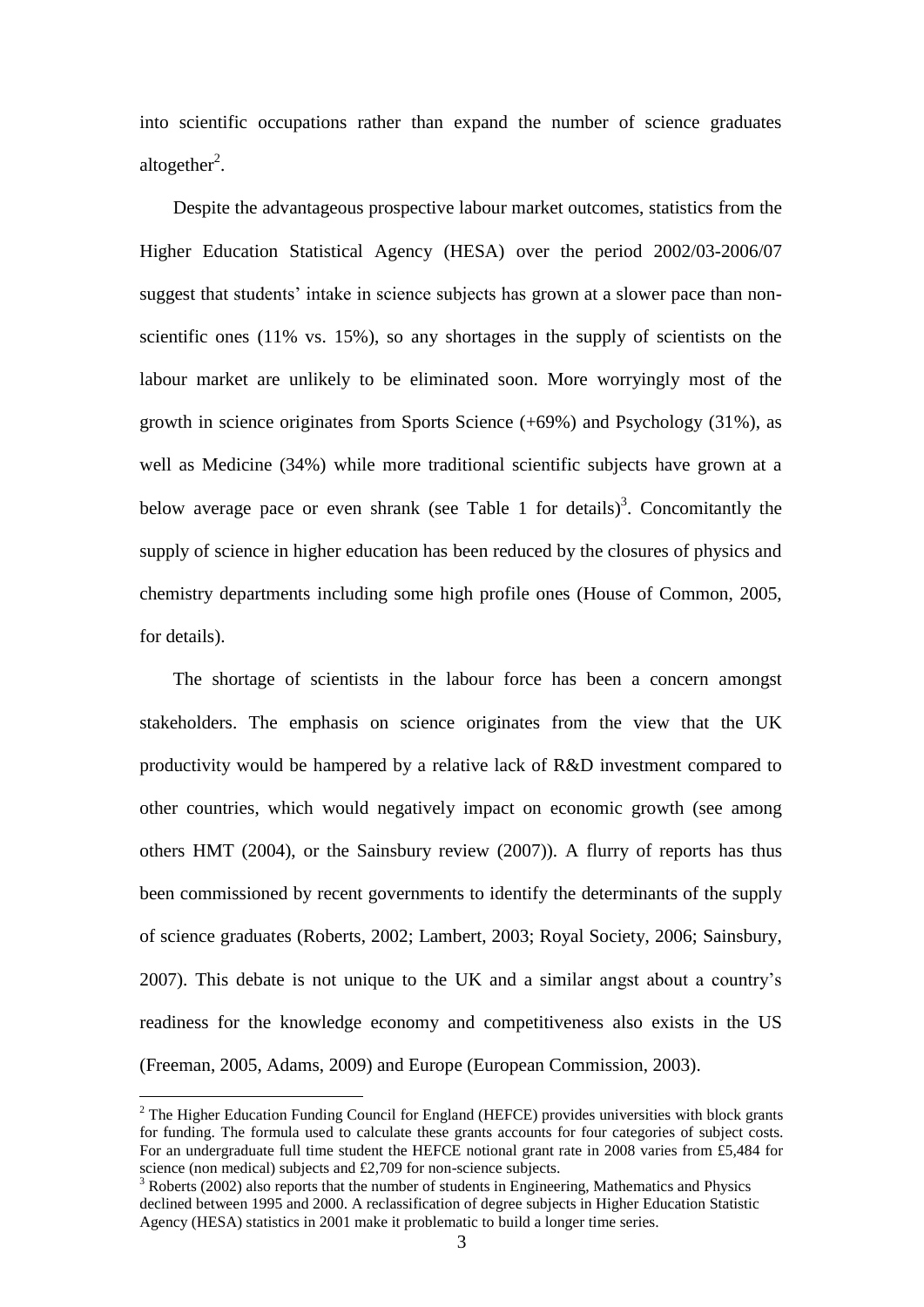This paper focuses on the labour market outcomes of recent science graduates. We rely on evidence from the Longitudinal Destination of Leavers of Higher Education (LDLHE) which pertains to a sample of UK graduates from the 2003 cohort observed in November 2006. As well as being the most up to date, this survey has the advantage of representing the universe of higher education institutions and includes covariates on academic attainment (from pre-university to post-graduate qualification) and family background.

We replicate most of the findings from previous studies but in a common framework and after controlling for a large array of confounding factors. We also expand the literature in three directions. First, we estimate the returns to science degrees by occupation. Second, we use quantile regression so that we allow the wage differential to vary depending on unobservable characteristics of graduates. Third, we use additional information to assess whether the wastage is due to science graduates being pushed or pulling themselves out of scientific occupation.

Using various definitions of science degrees - we find that on average science graduates employed full time earn between 6 % and 13% more than non-science graduates. However there is a substantial amount of heterogeneity: Medicine and dentistry graduates earn up to twice as much as psychology graduates (£39,190 vs £19,290). After accounting for differences in the characteristics of science and nonscience students, the wage gap is reduced to 5%. For all but those with the best unobservable characteristics, the gap disappears when controlling for occupation and should thus be considered an occupational premium rather than a premium to being a science graduate. Contrary to the assumption that science graduates are lured to highpaying occupation, they do not command earning premiums relative to non-science graduates in non-scientific occupations.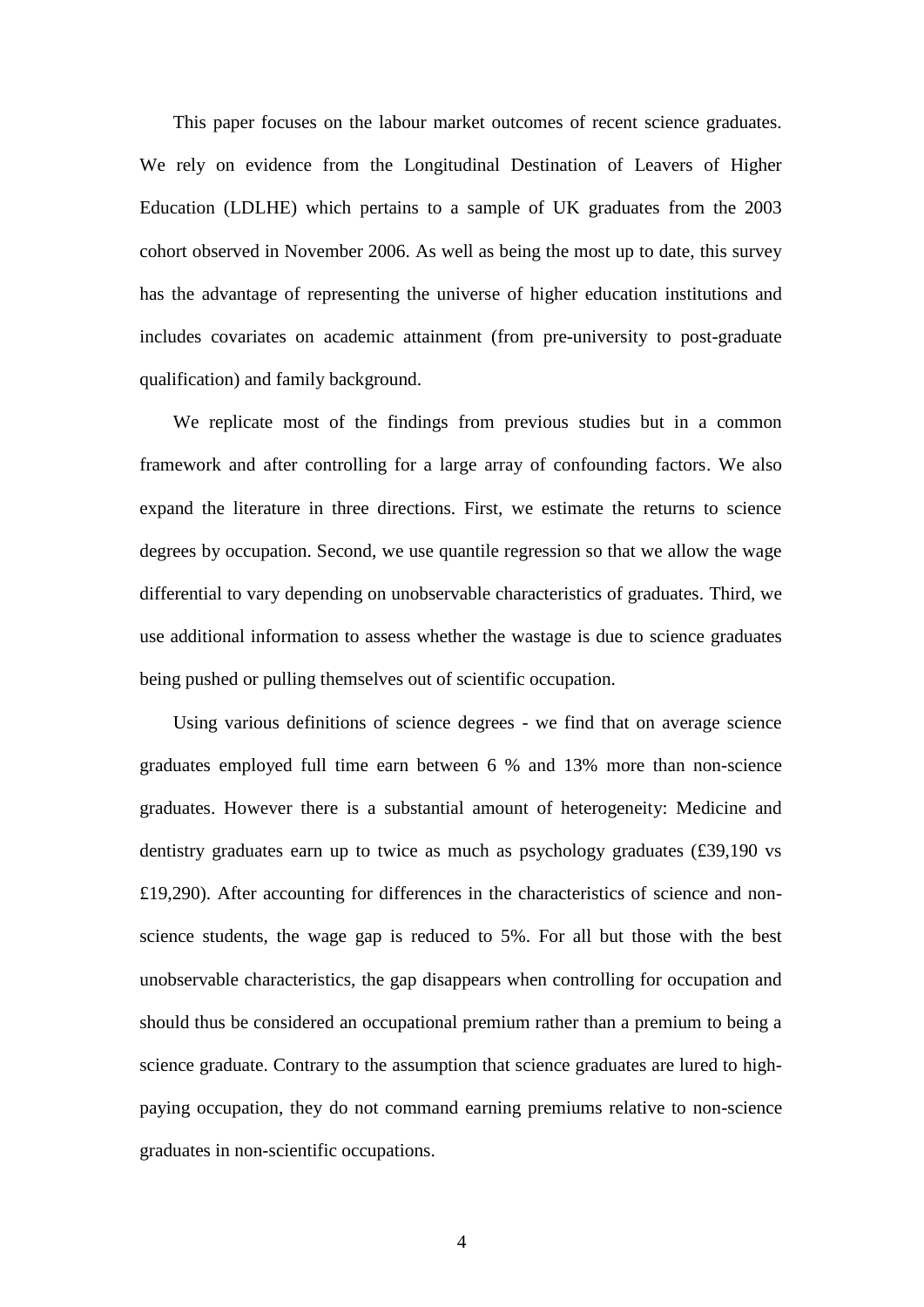As in the previous literature, despite using different definitions to Roberts (2002) and Royal Society (2006) we find that just under 50% of science graduates are in a scientific occupation. The wastage could indicate that work conditions in scientific occupations are worse than in other occupations. Alternatively, the wastage could be due to a mismatch between the skills learnt at university and the demand of employers, or some other form of dissatisfactions from science graduates that push them towards non-scientific occupations. We attempt to distinguish between these hypotheses consistent with a large proportion of science graduates not working in scientific occupations, a shortage of scientists and relatively high wages in scientific occupations. Occupational choice is not random and is correlated with academic attainment and university quality, so that science graduates in scientific occupations and finance have the best credentials. Using additional information on satisfaction and reasons for taking up jobs we conjecture that science graduates may be pushed out of scientific occupations.

#### **II Literature review and data description**

Several studies have documented the large differences in earnings between graduates from different subjects in the UK (see amongst others Dolton and Makepeace (1992), Chevalier et al. (2002), Naylor et al. (2002), Lissenburgh and Bryson (1996), Blundell et al. (2000), Harkness and Machin (1999) or Walker and Zhu (2005)) have also been used. Graduate studies have usually limited data on earnings while non-graduate datasets contain little information on academic achievement or institution attended. Despite the disparities of survey used, the general conclusion is that there is large heterogeneity in the returns to higher education by subject with the wage premium to science degree reaching 10% compared to humanities graduates. These large differences in the returns to higher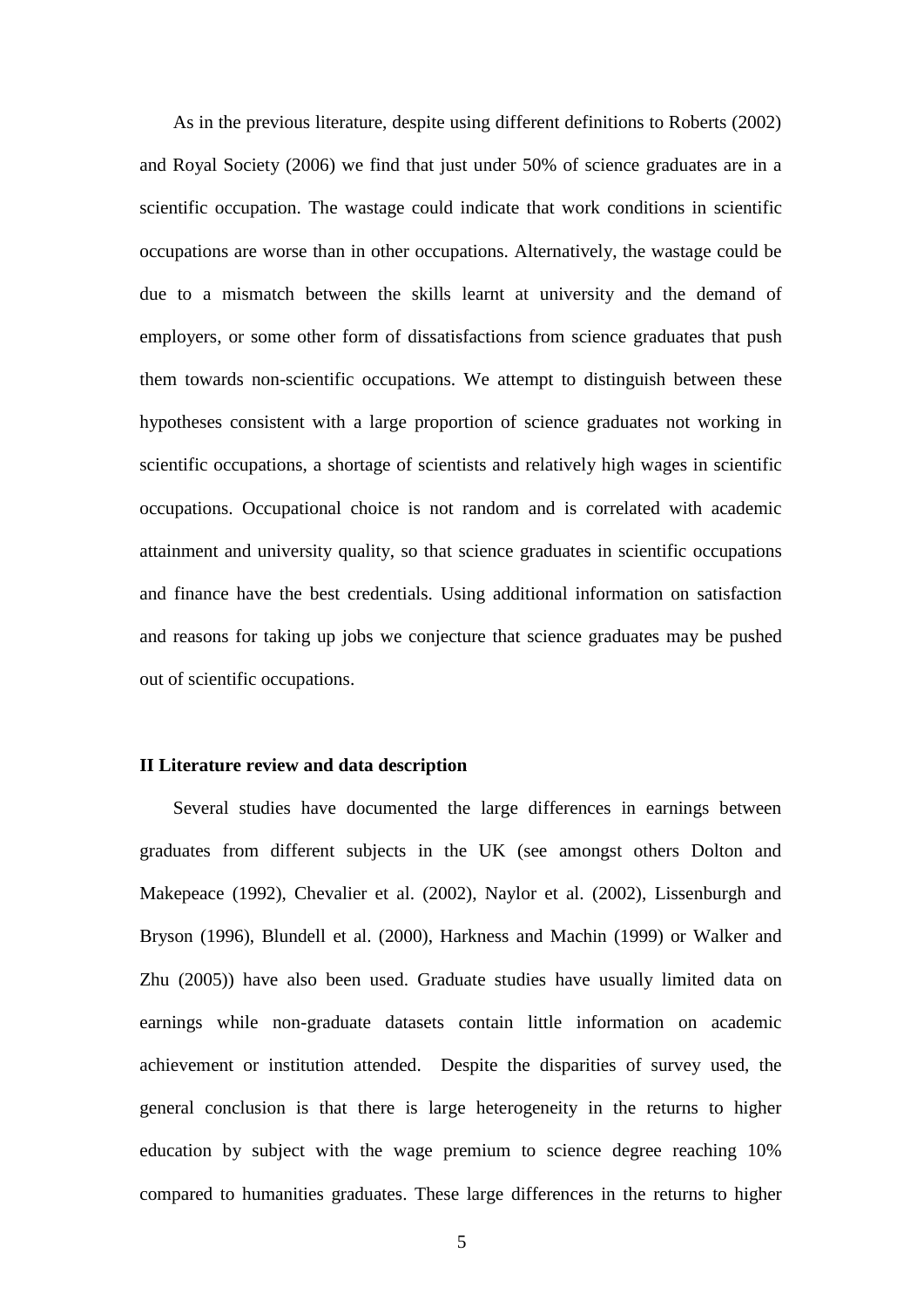education are not specific to Britain, and are reasonably similar in France, Germany and the US (Machin and Puhani (2006), Grogger and Eide (1995)).

Borghans et al. (2000) report that workers working in field unrelated to their studies have lower earnings than subject-matched workers. Research on the labour market of scientists is rather limited. An example is Bender and Heywood (2006) who use a survey of US doctoral recipients in science and social sciences to investigate labour market mismatch. They show that science doctorates are 5% to 7% less likely to have a job closely related to their education than economists resulting in lower job satisfaction and greater turnover. Freeman (2005) also points out that in the U.S. the labour market conditions have worsened in science and engineering compared to other occupations thus reducing the supply of science graduates. Roberts (2002) and Sainsbury (2007) also highlights that in the UK part of the supply difficulties originate from teaching quality in secondary and tertiary education as well as inadequacies between curriculum and employers desired skills.

Compared to previously used data the LDLHE has some advantages – it is larger than the previous graduate datasets and can be linked to administrative data recording information when the student entered and left university – it has thus precise information on academic achievement and family background. Moreover, we include measures of institution quality based on the "good University Guide"<sup>4</sup>. The score includes various dimensions of university quality including research (RAE score), teaching quality (pupil/teacher ratio, expenditure on students, completion rate) and quality of the student body (average entry score). The first component account for 71% of the variation and a higher value of the score indicates a greater quality of the institution.

1

<sup>4</sup>The Good University Guide is one of the providers of ranking of universities. Rather than using its ranking, we only use the raw variables which can be obtained from: [http://www.thegooduniversityguide.org.uk.](http://www.thegooduniversityguide.org.uk/) The variables pertain to data collected for the academic year 2003/04 and the 2001 Research Assessment Exercise.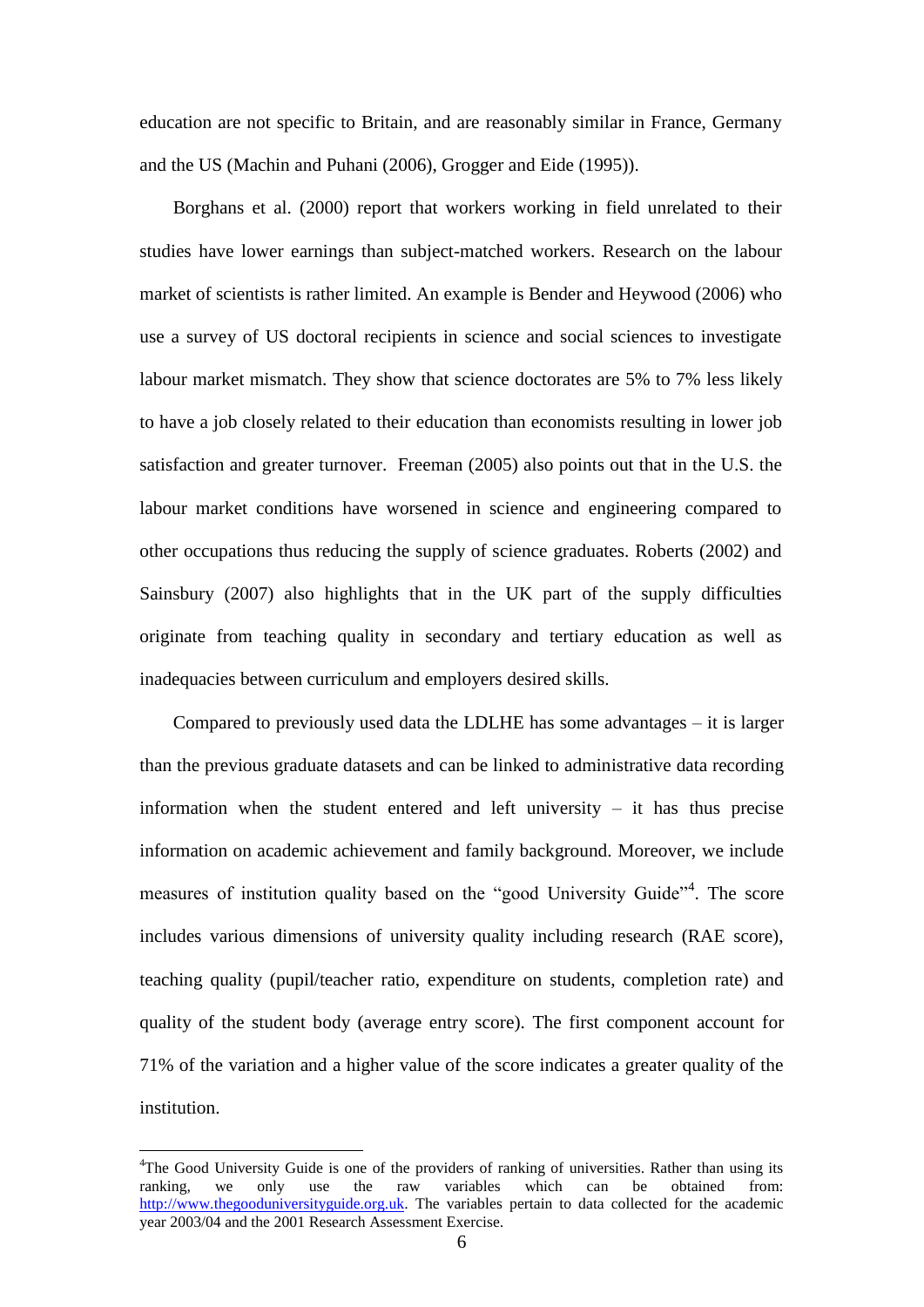The LDLHE was conducted in November 2006 amongst a random sample of higher education leavers<sup>5</sup> who typically graduated between June and July 2003. The sampled population are leavers from higher education who responded to a questionnaire administered by the Higher Education Statistic Agency (HESA) six months after graduation. The response rate in the Destination of Leavers of Higher Education reaches 75%. A sample of 55,900 of these original respondents is contacted three years after graduation by HESA to take part in the LDLHE. 24,823 responded to either a postal, phone or online questionnaires. Finally, accounting for item nonresponse on the earning question leaves us with 19,979 observations. We then select first degree holders only, aged 18 to 25 on graduation, non-special entry students and who are currently observed in employment. This leads to a sample of 9,296 observations (See Table A1 for details on the sample selection). Tipping and Taylor (2007) provide evidence in favour of the representativeness of the survey.

As mentioned above, stakeholders are concerned that the lack of scientists will slow economic growth. The two main questions are first, whether the relative lack of demand in higher education for science stems from low financial returns to science degrees as predicted by Willis and Rosen (1979). Expected wages are difficult to compute as they may be affected by selection; i.e. graduates have some unobservable characteristics that make them choose a given subject but are also correlated with earnings. Berger (1988) using the NLSY relies on functional form to identify the selection term and reports that the present value of future earnings affects subject choice positively. For the UK, Bratti and Mancini (2003) estimate jointly the subject choice (four broad categories) and earning equations. However their estimates of the returns to subject become unstable, often jumping from one year to the next by 10 to 30 percentage points, casting doubts on the identifying strategy. Due to the lack of

1

 $<sup>5</sup>$  The survey only includes individuals who were UK domiciled prior to attaining higher education.</sup>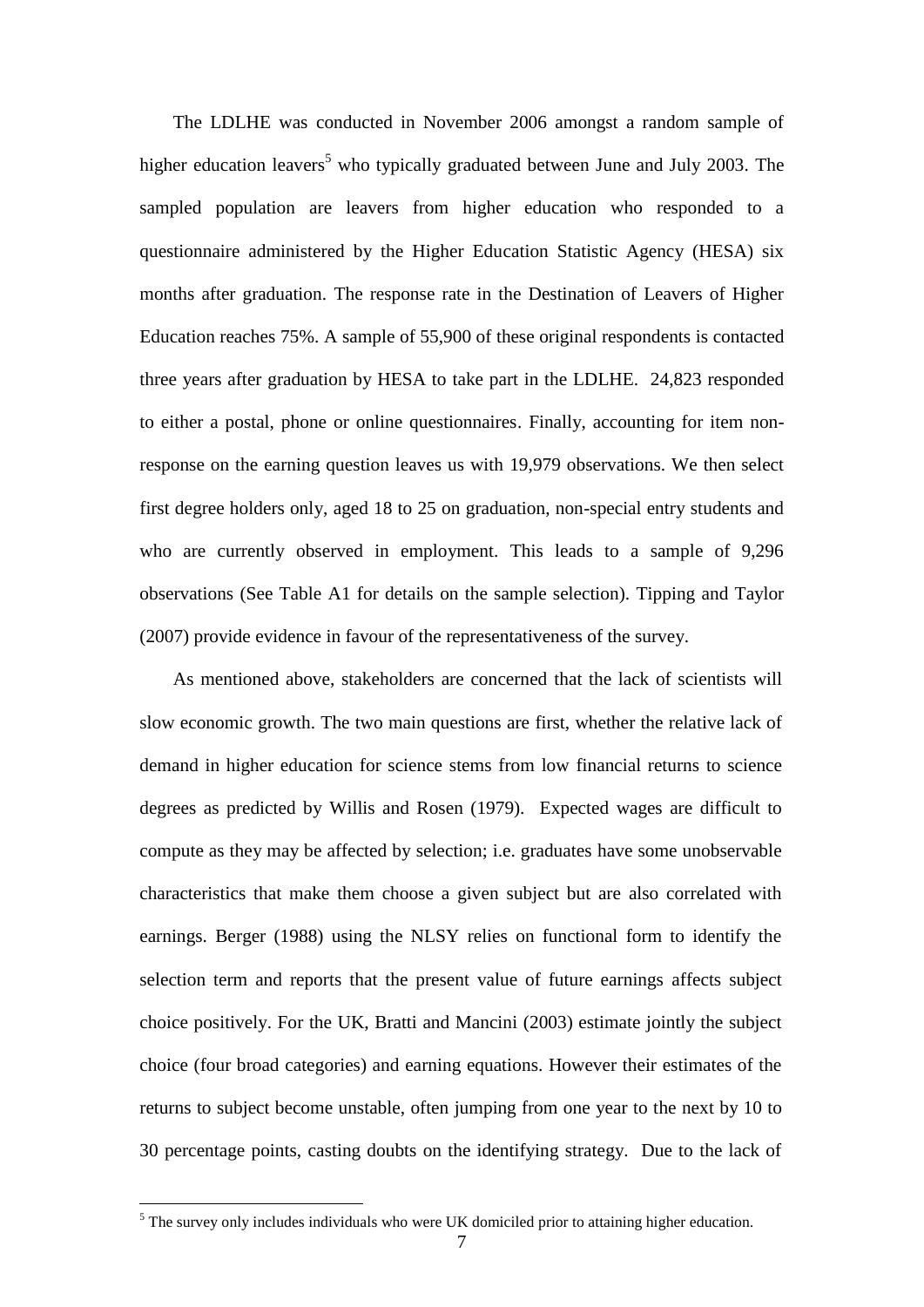credible identification variables we will rely on the richness of the dataset to limit the endogeneity bias of subject choice. Using differences in business cycles to identify the selection effect, Beffy et al. (2009) estimate that the elasticity of expected wages on subject choice is small in France. A 10% increase in expected wages increases participation in a science subject by 2 percentage points. While Arcidiacono (2004) uses the National Longitudinal Study of the Class of 1972 to estimate a dynamic model of major and college choice and reports that future monetary returns do not drive the major choice. In the absence of credible identifying restrictions, this study will assume no selection effects.

The second question is assessing why science graduates work in non-scientific occupations. The first difficulty is to define a science degree. We use four alternative definitions. The first definition is the most inclusive and includes all individuals graduating from Medicine, Subject allied to Medicine, Biological Science, Veterinary/Agriculture related subject, Physical science, Mathematical and Computer science, Engineering/Technologies, and Architecture. Individual with mixed subjects in science are also classified as science undergraduates (*Science 1*). The second definition excludes Sport science, Psychology, Forensic and Archaeology from the science group (*Science 2*) as these subjects are often viewed as less rigorous scientifically. The third definition focuses on hard sciences: Physics/Chemistry, Mathematics and Engineering and exclude Medicine graduates from the analysis (*Science 3*). The fourth definition is identical to *science 2* but also exclude medical graduates from the analysis.

Regularly, employers claim a shortage of qualified workforce (Learning and Skills Council, 2008) especially in scientific occupations (Roberts, 2002; DIUS, 2008). It is thus advocated that universities should increase the number of science graduates. This has proven difficult in the recent past. Table 1 reports the number of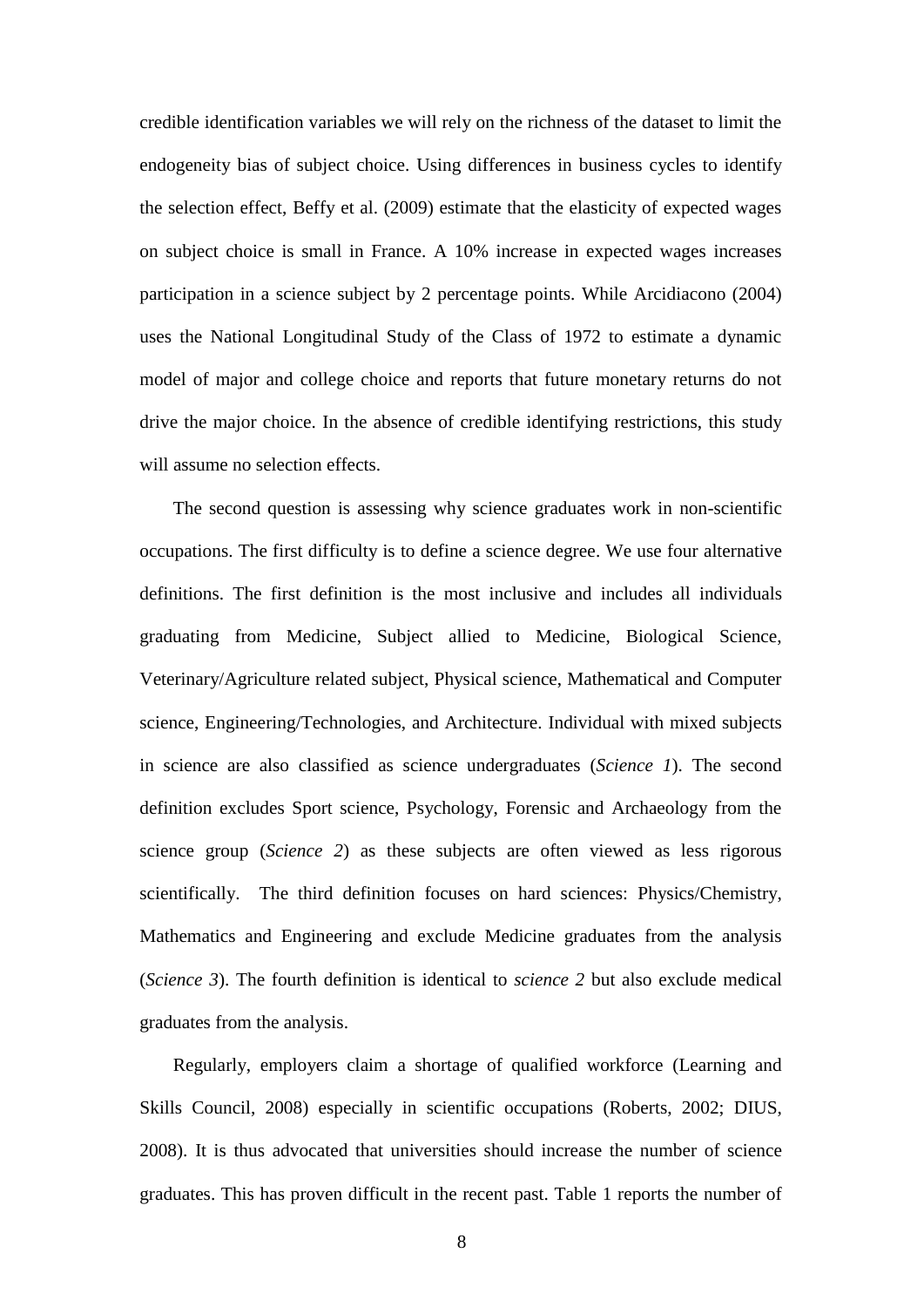graduates by subjects in the last five years. Overall, there has been an increase of 13%, but only 11% for Science subjects. Moreover, out of the extra 12,600 students graduating from science between 2002 and 2007 half originated from Psychology (+ 2,800), Sport Science (+ 2,600) and forensic (+1,000). The other science subjects that had a large increase in the number of graduates are health subjects: Medicine (+ 2,000) and Associated to medicine (+6,800). If restricting science to hard sciences (science 3) then there has been no change in the number of graduates over the last five years and a large drop in the number of computer scientists.

Moreover, the production of science graduates suffers from important wastage upon reaching the labour market, in the sense that scientific graduates are likely to be able to occupy non-scientific occupations, where they may even have a comparative advantage while non-scientific graduates will, in general, find it difficult to obtain a job in a scientific occupation. We thus define scientific occupations (using the 5-digit SOC2000 codes). This definition suffers from some arbitrariness (see note under Table 2), however it delivers sensible results: only 5% of non-scientific graduates work in such occupations. Like in Roberts (2002) who uses an alternative definition based on industry, just under half of the scientific graduates work in a scientific occupation. A career that is often thought to compete for science graduates is finance where the analytical skills of science graduates are in high demand. Overall, 5% of graduates work in finance. This proportion is 4% for science graduates. However, when focusing on hard science only, we find some evidence that these graduates are indeed more likely to be working in finance (7%).We also investigate the choice to follow a career in teaching where science graduates are in high demand and which accounts for 10% of science graduates employment three years after graduation.

The top panel of Table 2 reports occupational choice by subjects. In general more vocational scientific graduates (health, engineering, IT, architecture) have a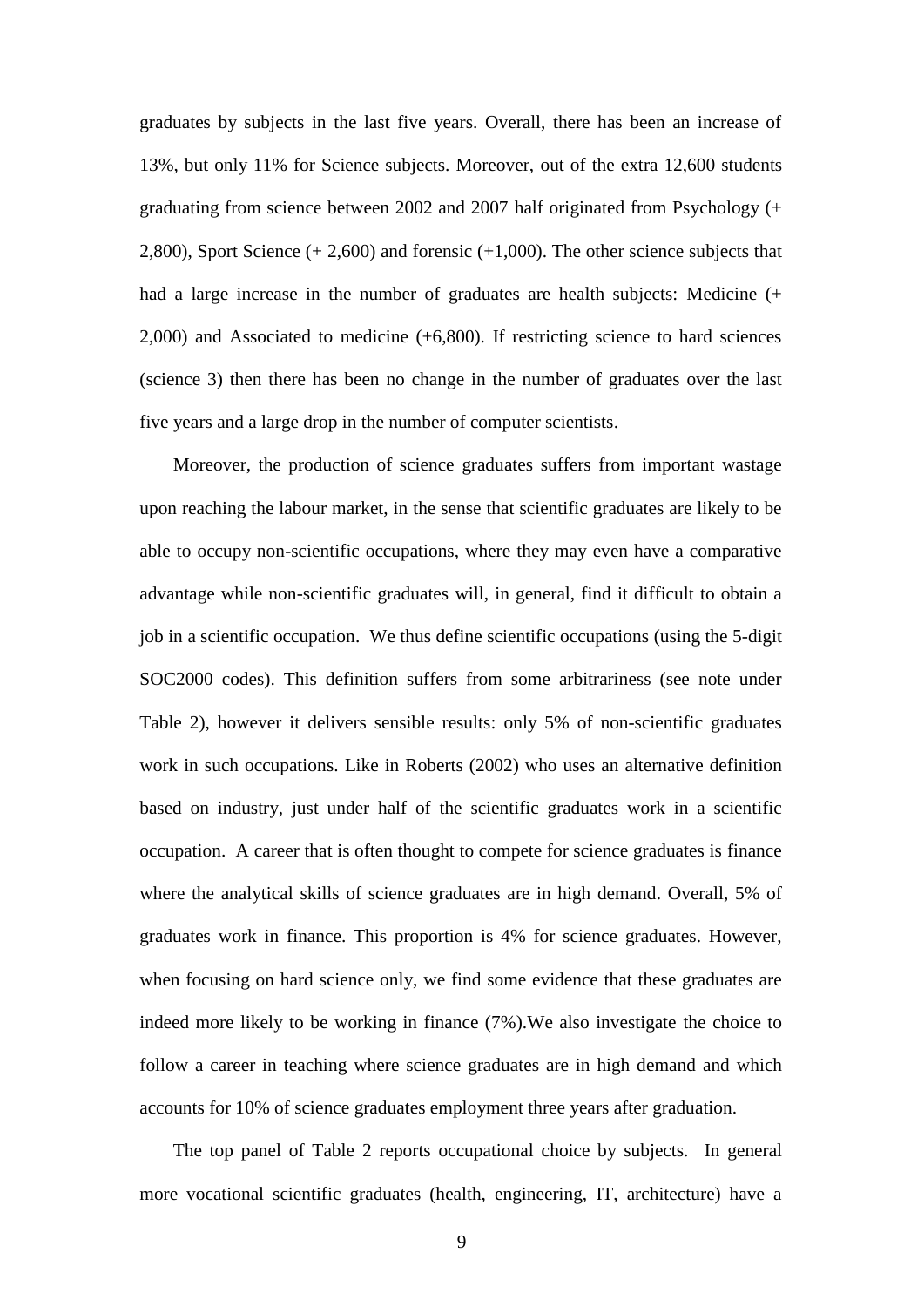higher probability to remain in a scientific occupation than graduates from more theoretical scientific subjects (Biology, Physics and Math). Subjects with a lower science content like sport sciences and psychology have the lowest proportion of graduates in scientific occupations. Financial occupations are an alternative only for graduates from math and combined science; for other subjects less than 5% of graduates work in finance. Thus it is unlikely that competing salaries in finance are an important factor in the general shortage of scientists in the labour force. Teaching is a popular occupational choice – attracting between 14%-18% of graduates in hard sciences as these subjects form an important component of the curriculum. Psychology and Sport science graduates also have a high probability of graduates becoming teachers (between  $20\%$  and  $30\%$ )<sup>6</sup>.

#### **III.1: Descriptive statistics**

<u>.</u>

The descriptive analysis focus on two characteristics of graduates: A-level score and quality of the attended institution, which may be confounding factors in the relationships between subject of degree, occupational choice and earnings (see Tables 3). The data includes the score of the best 3 A-levels (or equivalent) for 90% of the selected sample<sup>7</sup>.

Scientists have a marginally higher average A-level score than non-scientists however this difference disappears when excluding medics (*science 4*) who have the

 $6$  To assess the robustness of these findings we also use the Labour Force Survey (1994-2007) reducing the sample to male employees. The LFS also offers statistics over the life time of graduates not only over their early careers. It broadly confirms that just over half of science graduates are found in a scientific occupation and that graduates from more vocational disciplines are more likely to be in a scientific occupation. The lowest retention rate is for math with only 29% of employed graduates working in such occupation. Five percents of science graduates work in finance but, like in DHLE it only attracts substantial numbers from math and, to a lower extent, physics. Teaching accounts for 10% of science graduates employment but substantially more in hard sciences and in psychology. One third of science graduates are working in other occupations but, as in DHLE, this proportion is higher for graduates from biology, physics and psychology.

<sup>7</sup> A, B, C, D and E grades are worth 10, 8, 6 ,4, and 2 points respectively. A-levels are not compulsory to attend higher education, so the missing are a mix on non-response and no A-levels. In more recent cohorts the tariff score which takes account of all qualifications has been computed, but this is not available for this cohort. No information on the subject of the A-level is available for this cohort.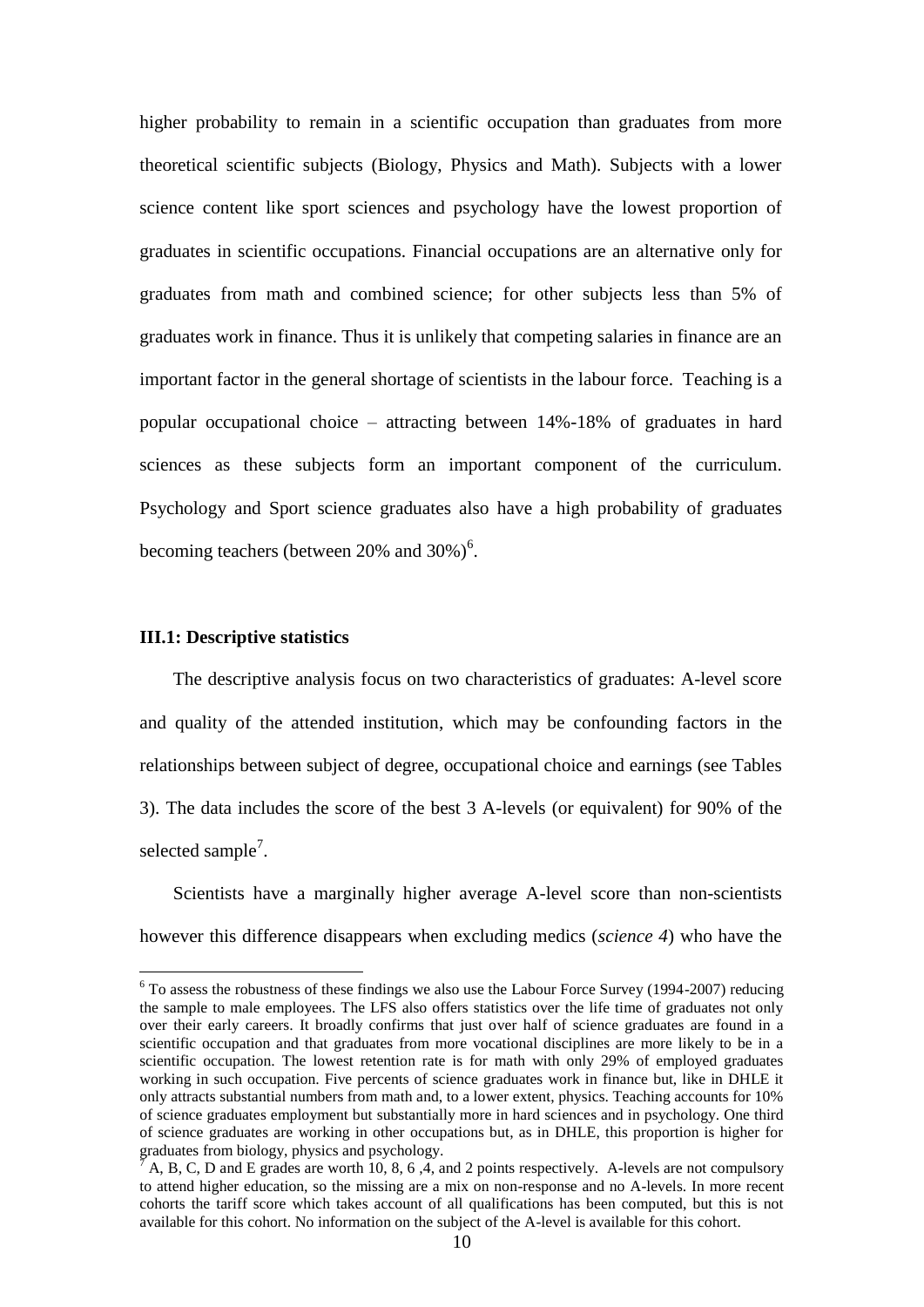highest average test score (28.12 out of 30). The average A-level score in this cohort is 19.50, only math is clearly above average and half of the science subjects have an average entry grade below the cohort average; so in general science does not recruit the most able students. Since occupations are not randomly allocated it is of interest to assess whether graduates' characteristics differ by occupation. Overall, the average A-level score is the highest for graduates working in finance – this is true for science and non-science students. For science students the gap between those in a scientific occupation and those in finance is at least 2.5 point. Graduates teaching (not if restricting to hard-science) and those in other occupations have the lowest A-level score, and in these occupations there is less evidence that science graduates have higher A-levels than non-science graduates. A similar pattern is also observed at the subject level; hence these findings are not due to some composition effects at the occupational level. There are clearly some selections of students to occupation; those in finance and scientific occupations tend to be higher achievers.

Subject choice may also be correlated to the quality of the institution. For example, experimental sciences are expensive to teach and may be more likely to be taught in more prestigious institutions. From Table 3B, we note that science graduates tend to have graduated from higher quality institutions, especially for those in the core subject of mathematics, physics and engineering (*science 3*) where the gap reaches 0.85 points – or almost half of a standard deviation - compared to nonscientific graduates. Graduates working in finance come from substantially higher quality institutions, especially if scientists. Note also that hard science graduates working as teachers originate from good institutions while this is not true in general. Science graduates working in "other occupation" originate from worse institutions than those who made alternative occupational choice.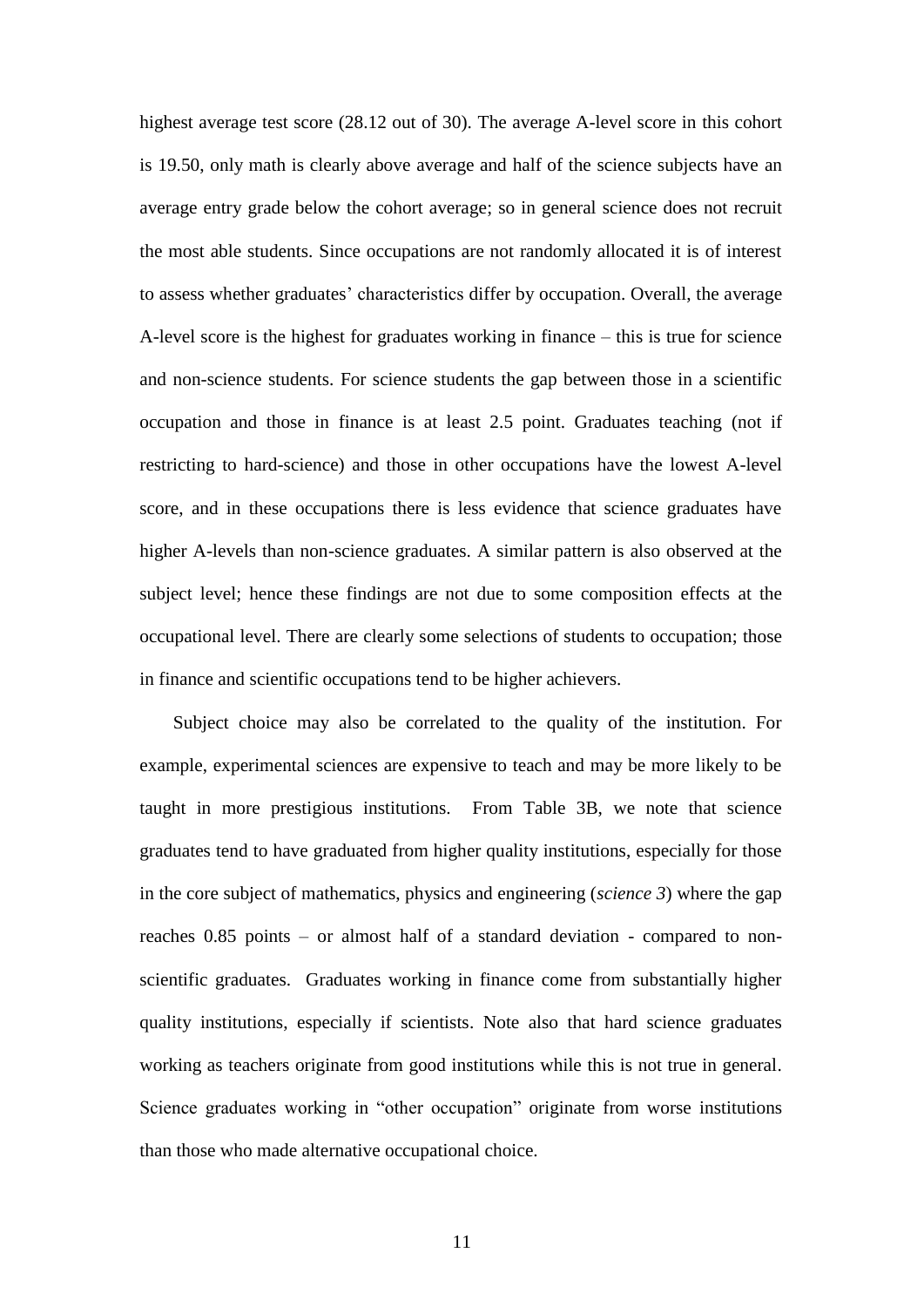At the individual subject level, variations in average institution quality are also marked. Medicine, math and combined sciences are taught at the highest quality institutions, while graduates from sport sciences, IT, and to a lower extent architecture and subject allied to medicine tend to come from lower quality institutions. The gaps in quality score by subject are extremely large, reaching two standard deviations, which highlights the potential bias in estimates of return to subject that do not control for institution quality. For all subjects graduates in scientific occupation come from higher quality institutions than those working in other occupations.

#### **III.2 Earnings description**

The descriptive analysis suggests a large level of heterogeneity in previous educational attainment – proxied by the A-levels score - and the quality of the institution attended by subject of study. These characteristics are likely to also influence the pay of graduates. The LDLHE reports annual gross pay. We recode 36 observations with an unusually high salary – compared to their occupation average earning - which were due to coding errors (additional zero) and drop 149 individuals who claim to earn less than the national minimum wage (assuming they worked 52 weeks a year). The descriptive statistics are calculated for full time individuals only. The distribution of earnings for science and other graduates in October 2006 is reported in Figure 1. The two distributions differ; for scientists (*science 4*) the distribution is bell shaped with a long right-hand tail. The distribution for nonscientists is bi-modal with a larger share of graduates earning less than £20,000. The right-hand tail is marginally thinner than the one observed for scientists.

In Figure 2, we analyse in more details the earnings of science graduates only by breaking it down by occupation. The distributions have very different shapes. For teachers, the distribution is narrow with a mode around £23,000. The distribution of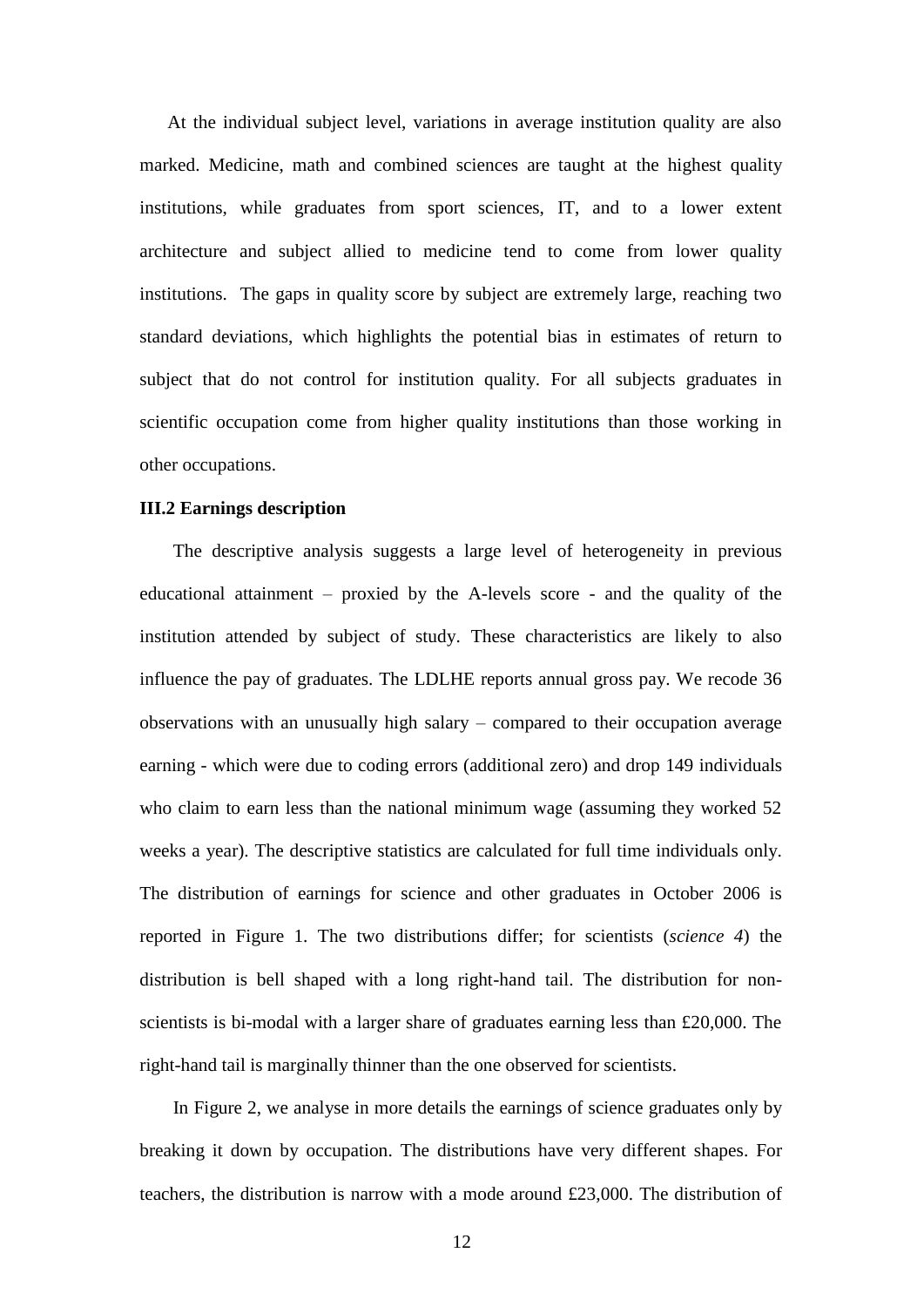earnings in science occupation is more bell-shaped with a similar mode and a long right tail. For scientists working in finance, the distribution of earnings is rather flat with a substantial mass between £30,000 and £40,000. The earning distribution in other occupations is bimodal, with modes at £17,000 and £24,000, as well as a long right tail. There is a large heterogeneity in the earnings of science graduates which is also related to occupational choice. Table 3C reports the average annual earnings for full-time workers earning less than £60,000 per year. For all definitions of a science degree, science graduates always earn more than non-scientists; the gap ranges from £1,500 to £3,200. However, it is important to note that this wage differential exists only for scientists working either in a scientific occupation. Also for scientists, the mean earnings in a scientific occupation is comparable to the mean earnings in finance, so the pulling effect of financial occupation is likely to be more limited than previously thought.

The description by subjects reveals the large heterogeneity in earnings within the science and the non-science groups. Medics are the clear outliers with average earnings of £39,000. The next best paid subjects have earnings around the £25,000 mark, and include subject allied to medicine, mathematics, engineering and architecture. At the other end of the pay distribution, psychology is the only scientific subjects with an average pay below £20,000. For subjects with enough graduates working in different occupations there is also a tendency for those working in scientific occupation and finance to earn more than those in teaching or "other occupation". Hence, the gap that was observed at the aggregate level is not solely due to differences in the subject mix by occupations.

#### **IV Earnings by subject**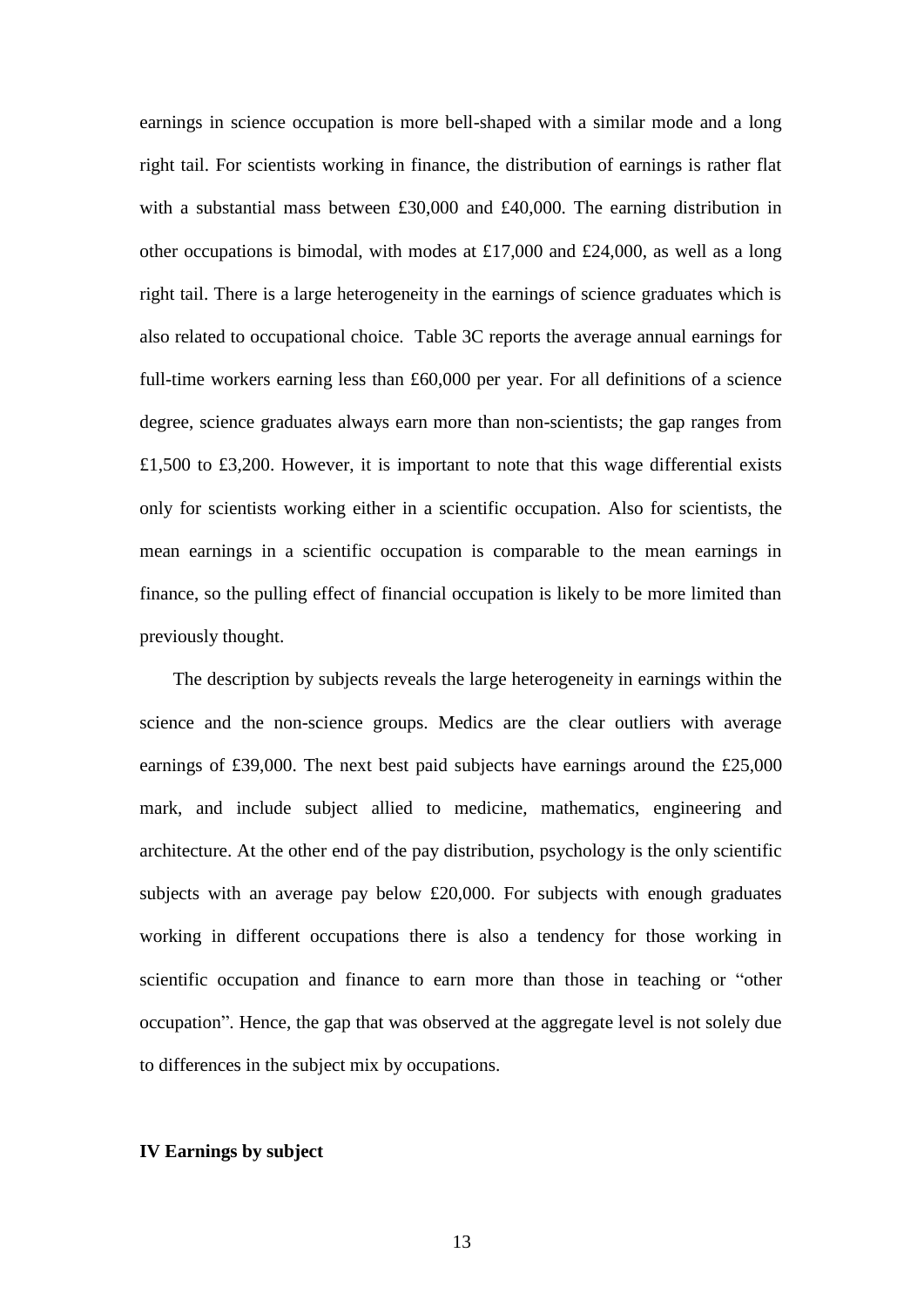The descriptive evidences have highlighted that earnings differ by subject group. However, since the characteristics of students also differ this is not concluding evidence that science graduates have higher wages. To conduct the analysis we first rely on Ordinary Least Square estimates of the following model:

$$
\ln Y = \beta_0 + \sum_j \gamma_j S_j + \beta_1 X_1 + \beta_2 X_2 + \varepsilon \tag{1}
$$

Where  $lnY$  is the log annual wage,  $S_j$  is a set of dummy variables indicating graduation from subject *j*, so that  $\gamma_i$  is the estimated return to graduating from subject *j*. In some specification we also collapse the model to a single indicator of graduating from a science degree.  $X_I$  and  $X_2$  are controls for pre- and post- university characteristics respectively. Since  $X_2$  may be correlated with subject  $j$ , the estimated coefficients on *X<sup>2</sup>* can be considered endogenous and part of the returns from graduating from subject *j* in which case  $\gamma_i$  would be under-estimated. We thus estimate the reduced form of (1) excluding  $X_2$  as well as the full model.  $\varepsilon$  is a random component assumed randomly distributed.

Results from these regressions are reported in Table 4 where the base category represents all the non-science subjects. The first column reports the raw wage differential between science and non-science subjects after accounting for local labour market characteristics (postcode level). Medics earn 68% more than nonscience graduates. Another four subjects enjoy earning premium over non-science that are greater than 10%: subjects allied to medicine, Architecture and planning, Engineering and Math. Only one subject offers significantly lower returns than nonscience: psychology. Adding controls for socio-economic characteristics and schooling background (model (2)) mostly reduces these wage differentials but increases the returns to sport sciences by 50%. Model (3) adds class of degree as well as measures of the institution quality which marginally reduces the premium to science degrees. This is our favoured model as it captures all the characteristics of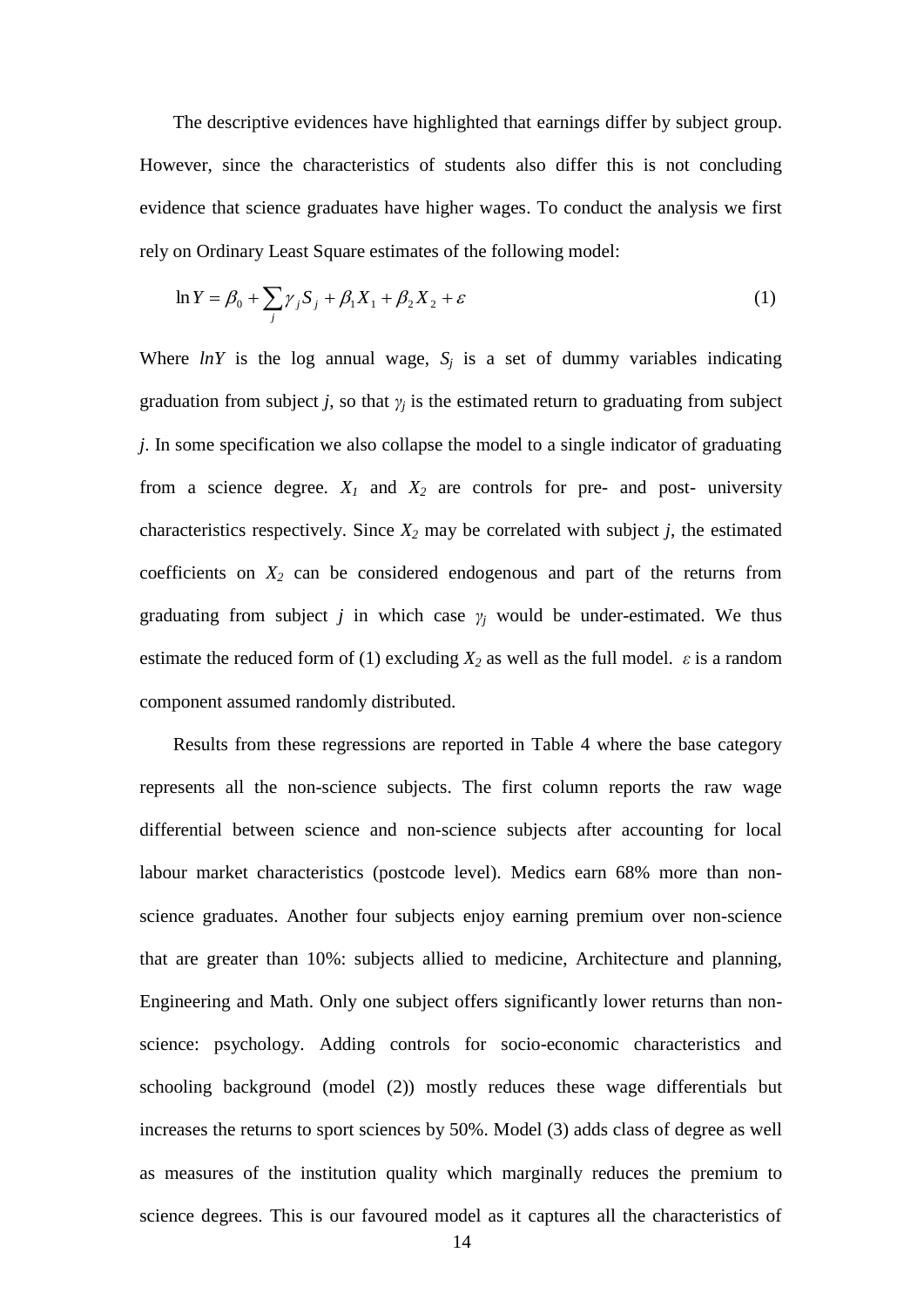students as they entered the labour market. Model (4) includes job market controls: full time indicator, job tenure, permanent contract, employer's size, additional qualification, number of jobs and length of unemployment since graduation. These variables are thus potentially endogenous as they may be correlated both with having graduated from a specific degree and with income. Their inclusion is nonetheless of interest as they would indicate how much of the degree premium is due to labour market conditions. We thus expect the estimated returns to be reduced. Indeed the inclusion of these variables reduces substantially the returns to Architecture and Engineering. In model (5) we replace the measure of institution quality with a set of dummies for the institution attended. This affects the returns to engineering, sport sciences and psychology – maybe reflecting the large variation in the quality of institutions delivering these degrees. Even accounting for a large array of covariates, there is still some substantial differences in the returns by subjects; excluding health graduates, the gap in returns still reaches 15.5 percentage points between biology and architect graduates.

As mentioned in the descriptive analysis, it also appears that the scientific premium is driven by occupational choice rather than having a science degree. To test this hypothesis formally, (1) is altered to include dummies for occupation  $(O_k)$  and their interaction with subject dummies.<br>  $\ln Y = \beta_0 + \sum_j \gamma_{1j} S_j + \sum_k \gamma_{2k} O_k + \sum_{jk} \gamma_{3jk} (S_j^* O_k) + \beta_1 X_1 + \beta_2 X_2 + \varepsilon$  (2)

their interaction with subject dummies.  
\n
$$
\ln Y = \beta_0 + \sum_j \gamma_{1j} S_j + \sum_k \gamma_{2k} O_k + \sum_{jk} \gamma_{3jk} (S_j^* O_k) + \beta_1 X_1 + \beta_2 X_2 + \varepsilon
$$
\n(2)

We consider the returns to a science degree in general accounting for occupation choice. Table 5 reports the estimate of a science degree on earnings for various specifications. The models (1) to (4) have the same specifications than those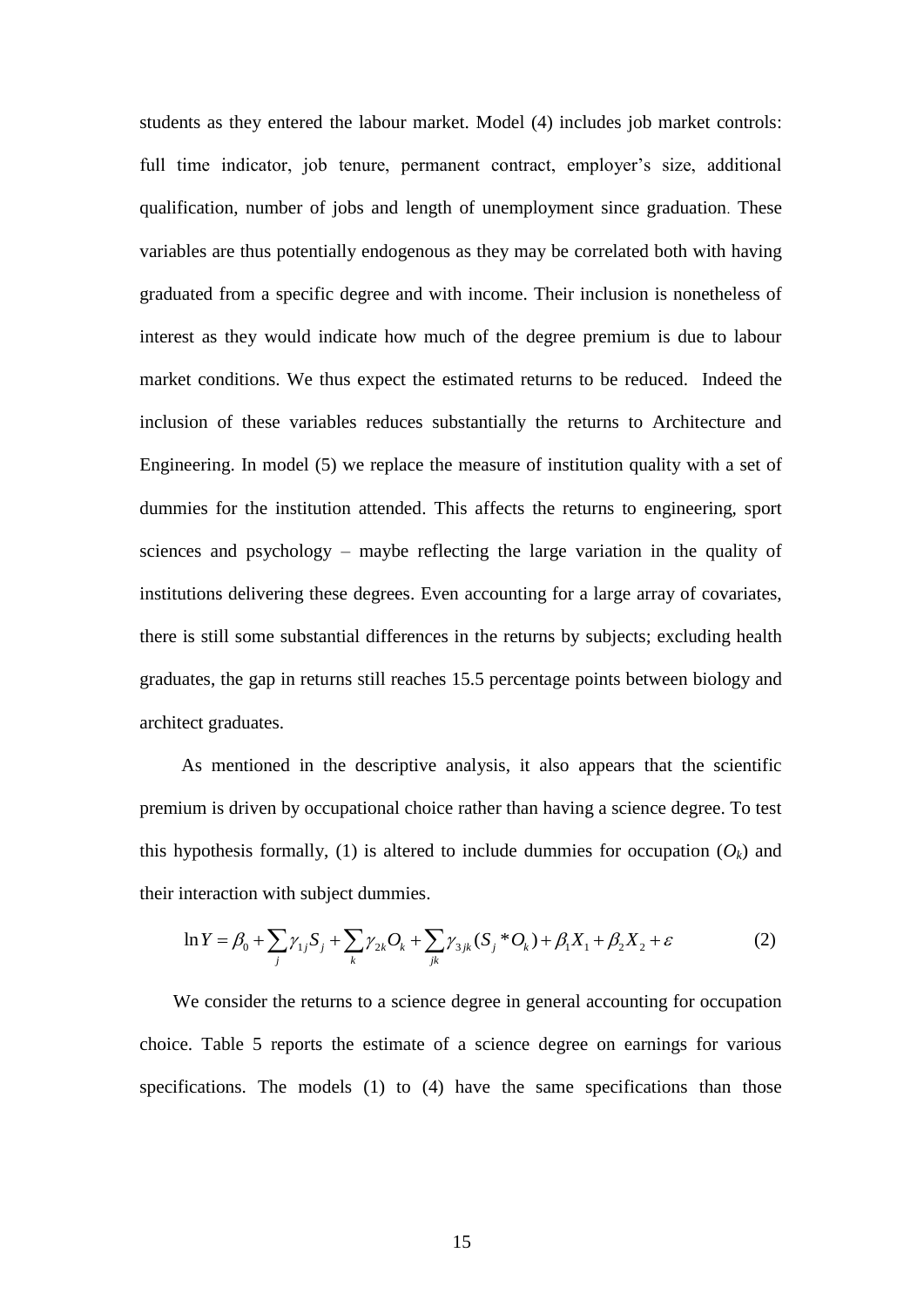presented in Table 4. Adding the full set of controls more than halve the science premium from 11% to  $5\%$ <sup>8</sup>.

In the descriptive statistics we observed that earnings of scientists are similar in scientific and financial occupation and higher than in teaching and "other occupation" This is puzzling since one reason for the wastage of science students; everything else being constant, would be that other occupations which value the skills of these graduates offer higher wages than science occupation. Specification (5) adds dummies indicating whether working in a scientific, finance or teaching occupation rather than in another occupation while specification (6) also includes interactions between these dummies and having graduated with a degree in science, as expressed in equation (2). These models confirm the descriptive analysis results. The science premium is only an occupational premium and in no occupation there is an additional premium for having a science degree.

Additionally equation (2) is also estimated by quantile regression which estimates the returns at a specified quantile  $(\theta)$  of the conditional wage distribution rather than the mean (Koenker and Bassett, 1978). The advantage of quantile regressions is that the effect of a given covariate is not assumed to be fixed across the distribution. The conditional quantile can be seen as representing unobservable characteristics of the individuals associated with earnings. The second panel of Table 5 reports estimates from quantile regressions to assess whether the previous findings are observed at all part of the conditional earning distribution. In the first part of this panel, we report estimates from specification (3) which includes only covariates observed when leaving university and adds the occupation dummies. A significant premium to science is observed only for the highest quartile. So for the most able individuals there is a premium to have studies science over and above the occupation.

<u>.</u>

<sup>&</sup>lt;sup>8</sup> Additionally we estimate the science premium by propensity score matching and also find a premium ranging between 4% and 5% depending on the definition of science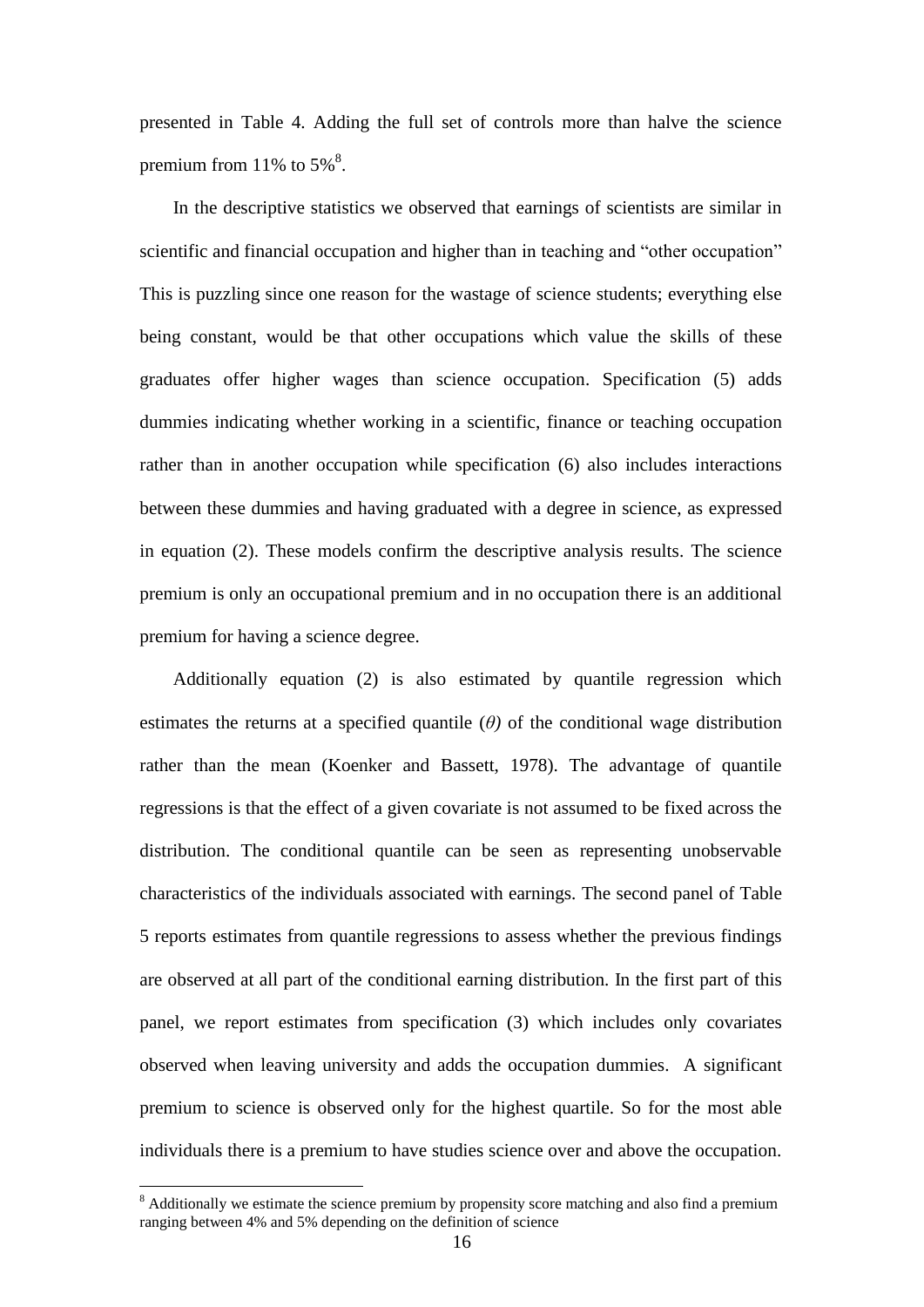Note, the premium to scientific and teaching occupations falls for greater quantiles while it increases slightly for finance, which suggests that financial occupations are good at selecting the most able graduates. Even for the top quartile the premium to science  $(3\%)$  is small compared to the occupational returns.  $(9\%$  to  $19\%)$ . These conclusions remain the same when the interaction between subjects and occupations are added. The interactions are significant only for science graduates in scientific occupations at the lowest quartile and at the median. So again there is no evidence that science graduates are poached by non-scientific occupation.

We now assess whether these conclusions of the returns to science being driven by occupational premium are true for each specific science subject. Figure 3 plots the expected earnings of graduates by subject and occupation. The estimates are based on model (4) in Table 4 but add a set of dummies for occupation and their interactions with subjects. Darker shades are used to highlight significant interactions. In general, in a given occupation, there is no significant difference between the earnings of a graduate from a science subject and those of a non-science graduate. The exceptions are for medics working in a science occupation or teaching, graduates from subjects allied to medicine who earn less in finance and in teaching. Similarly engineers and psychologists earn less in teaching and science occupations respectively. These results confirm that in general science graduates do not earn more than non-science graduates when controlling for occupational choice<sup>9</sup>.

#### **V Occupational Choice**

1

<sup>9</sup> We assess the robustness of these results on a nationally representative sample. The LFS provides weekly earnings for employees only but has no information on ability, social background or institution. We predict earnings by subject for each occupation. Finance jobs pay the most – independently of being a scientist. For science graduates, wages in scientific occupations are 15% greater than in teaching or other occupation. The main difference with the results from the DHLE is that wages in teaching are much lower in the LFS – reflecting that the teaching wage profile is relatively flat. A small premium for being a science graduates exits only in scientific occupation.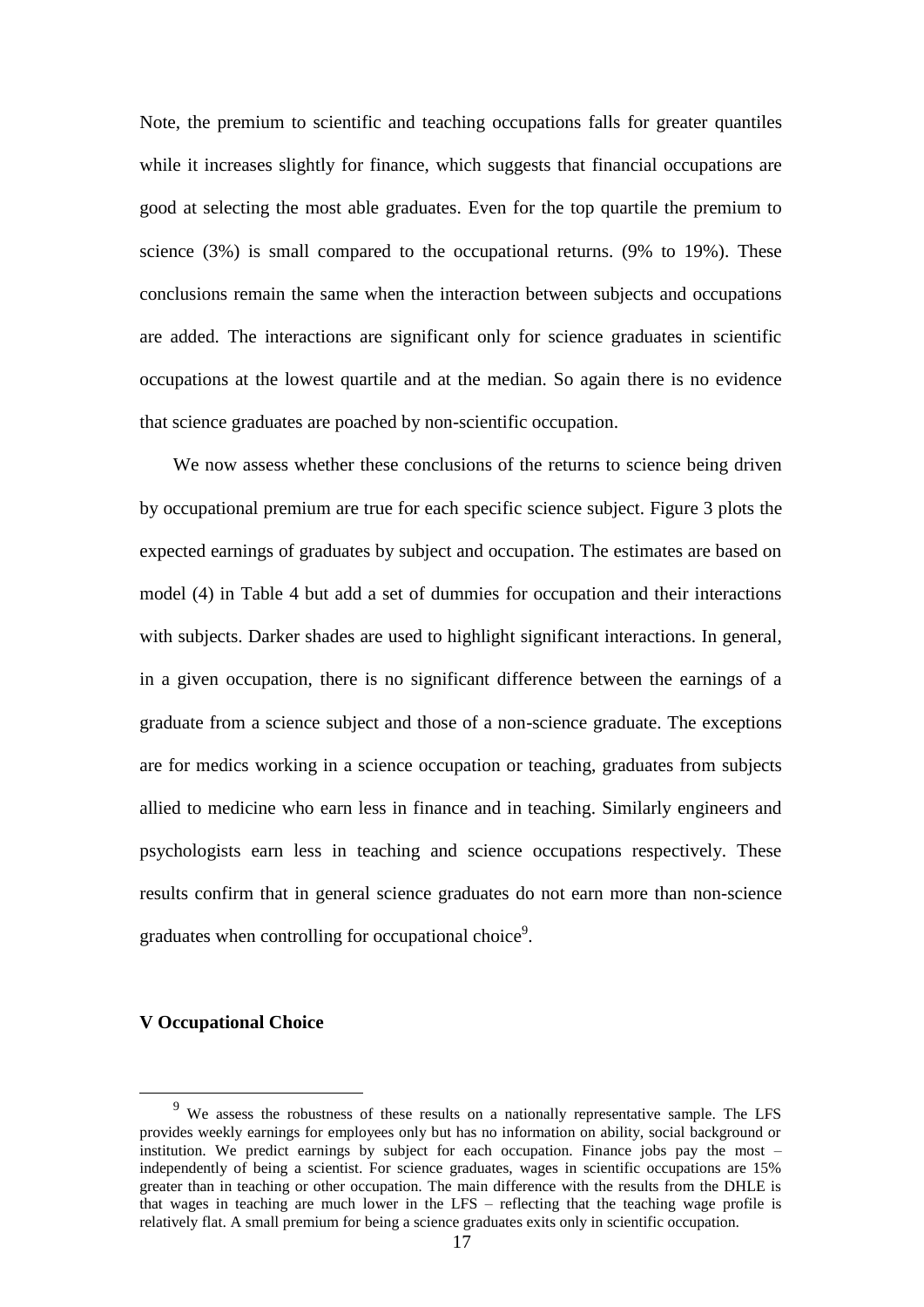To summarise our findings so far: employers claim that there is a shortage of scientists, and consistently we observe a wage premium of about 5% for scientists. However, this premium is due to occupational choice rather than being a scientist. The puzzle is that a large proportion of qualified scientists work in other occupations that have lower earnings. We conjecture three hypotheses that are consistent with these facts. First, we have defined science broadly, so it is possible that there is a mismatch between the type of scientists produced and their demand; for example if biologists are produced when physicists are needed in the economy. Indeed we do observe large differences in wastage by subject or even within subject by specialisation (ACE, 2008). Second, heterogeneity in the quality of the science graduates could lead to some graduates not having the appropriate skills to obtain a scientific job. This is consistent with the observation that those working in scientific occupations have better credentials than science graduates working in other sectors. Finally, scientific occupations may have some dis-amenities that are not compensated appropriately at the current wage level to attract more science graduates. While we cannot formally test these three assumptions, we can bring further evidence.

To assess whether graduates are pushed or pulled to non-scientific occupation, we first assess the evolution of career choices over the first three years since graduating. Table 6 reports the occupational choice of science graduates in the DHLE 6 months and 3 years after graduation. At this broad level of occupation the majority of graduates remains in their original choice; for example, 84% of graduates in a scientific occupation 6 months after graduation are in a similar type of occupation 30 months later. This proportion is the smallest for those working in finance at 53%, so there is a large churning in financial occupation. However, it is also important to account for the 27% of graduates who where not working six months after graduation. This could be because they were unemployed, not looking for jobs or in further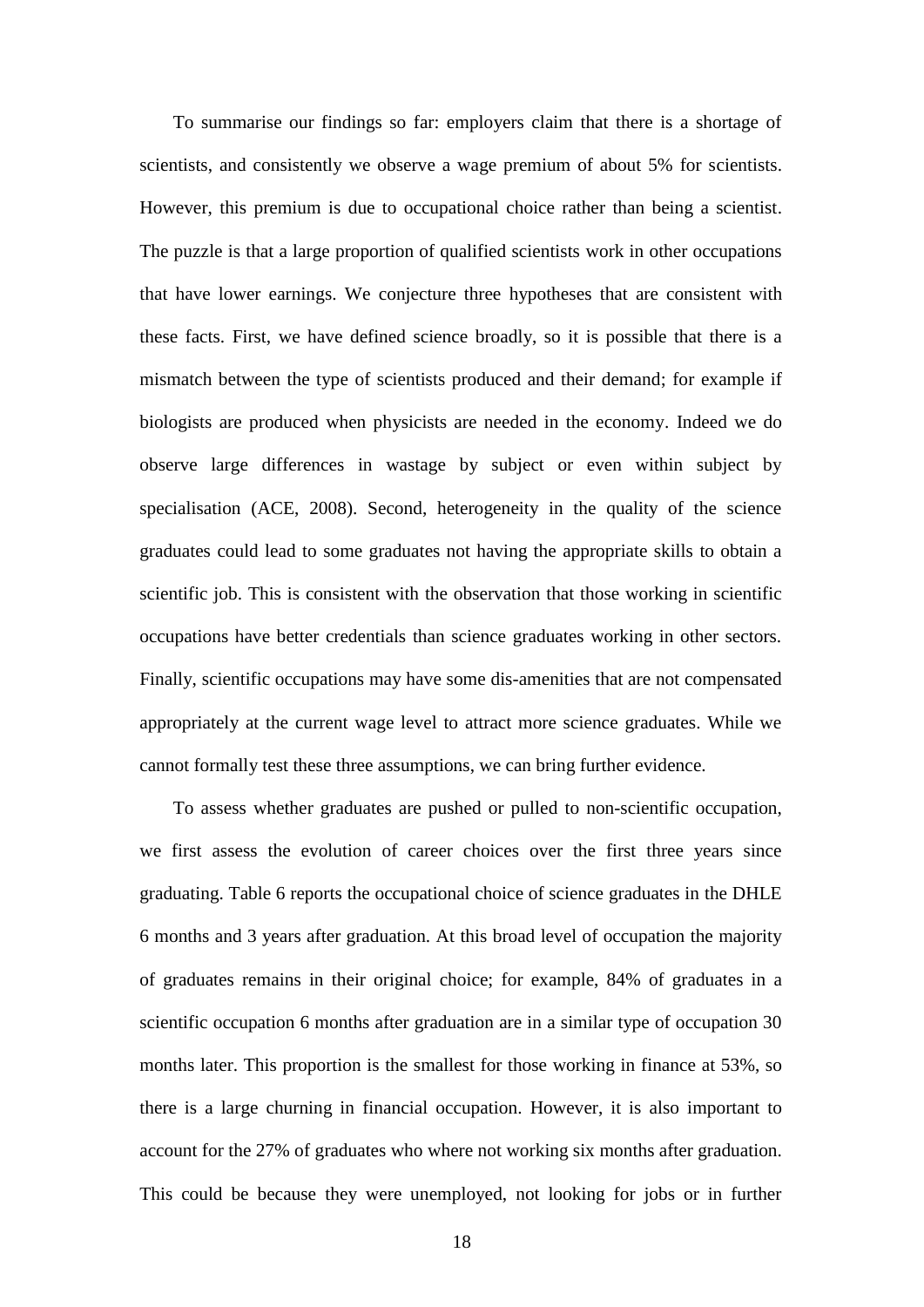studies at the time. Table 6 thus also reports the origin of graduates who are currently observed in a given occupation. Graduates who were not in employment six months after graduation are disproportionally more likely not to be in a scientific occupation and more likely to be teaching or in an "other occupation". Only 30% of them are in a scientific occupation 3 years after graduation when overall this proportion is 43%. To summarise, only a small proportion of graduates who started in a scientific occupation leaves it within 3 years but graduates are also less likely to move to a scientific occupations than to any other occupations. Thus the decision to not work in a scientific occupation happens in the early stage of the labour market integration.

As previously reported, earnings tend to be greater in scientific occupation than in the "other occupation" category, thus earnings (three years after graduation) are unlikely to explain that science graduates choose to work in non-scientific occupation. To test this relationship we estimate the following model. First, we split the sample between occupations and estimate the determinant of wages in each occupational group, we calculate the expected wage differential for working in a scientific occupation compare to each of the other occupation. Restricting the sample to science graduates, we estimate for each subject a probit model on the decision to work in a scientific occupation including occupational wage differentials. Formally, the estimated model is thus:

$$
\ln Y^{k} = \beta_{0}^{k} + \sum_{j} \gamma_{j}^{k} S_{j} + \beta_{1}^{k} X_{1} + \varepsilon^{k} \qquad k = Sc, Fi, Te, Oth
$$
  

$$
E(d \ln Y_{k}) = E(Y^{Sc}) - E(Y^{k})
$$
  

$$
\Pr(k = Sc) = \Phi\left(\alpha_{0} + \alpha_{3} X_{3} + \lambda \sum_{k} E(d \ln Y_{k}) + \mu\right) \text{ if } S = j
$$

Where Φ is the cumulative distribution function of the normal distribution, *k* is an indicator of occupation: *Sc*, *Fi*, *Te* and *Oth* represents respectively scientific, finance, teaching and other occupations and  $E(d \ln Y_a)$  is the predicted wage differential

(3)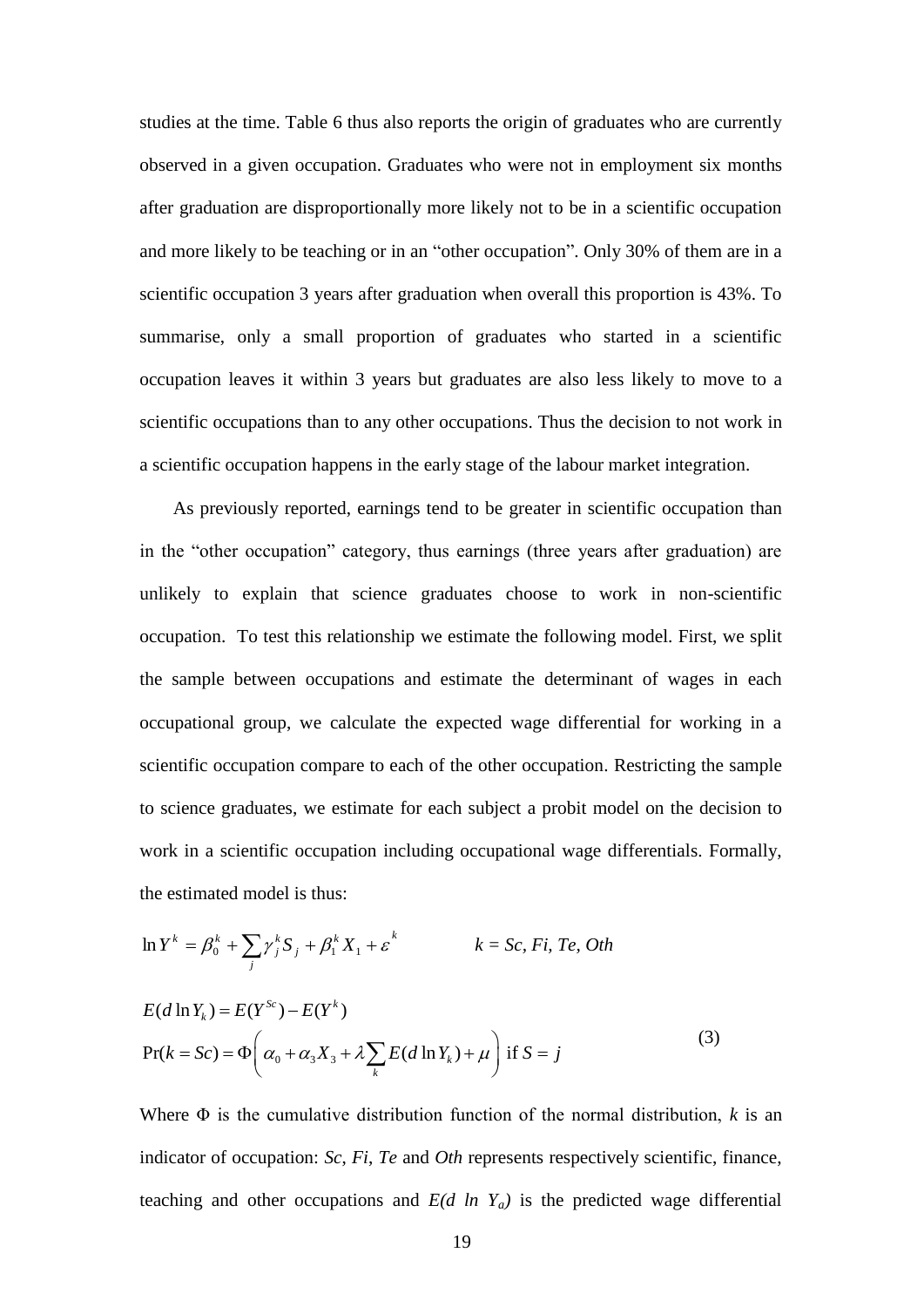between a scientific and occupation *a*. *X<sup>3</sup>* is a vector of covariates which includes all the determinants of earnings as well as an indicator of whether the father of the graduate works in a scientific occupation.  $\mu$  is a random term capturing the influence of variables not specified in the model on the decision to work in a scientific occupation. This probit model is estimated separately for each subject. The standard errors are estimated by bootstrap with 500 replications since occupational wage differentials are predicted.

Estimates of the marginal effects of predicted wage differentials are reported in Table 7. The earnings differentials are calculated with respect to finance, teaching and "other occupation". A positive sign of the coefficients indicate that if wages in scientific occupation increase relatively to the other occupation then graduates are more likely to work in a scientific occupation. In general wage differentials do not explain much of the occupational choice decisions – this may be because we are using wage differential at an early career stage while graduates base their decision on lifelong earnings. Only graduates from Biology and Architecture are sensitive to the wages in finance when deciding whether to work in a scientific occupation, but these subjects provide less than 1% of the graduates working in finance. Increasing the relative wage of science compare to teaching would lead to a 10 and 24 percentage points increase in the probability of graduates from mixed sciences and architecture, respectively working in a scientific occupation. A  $\text{Chi}^2$  test of the joint significance of the three wage differentials coefficients rejects non-significance only for Biology and Architecture, so wage differential early on do not appear to affect occupational choice. A caveat of this analysis is that we rely on wages three years after graduation while graduates may base their occupational choice decision on life-long income.

To further differentiate between the hypotheses that have been put forwards to explain the choice of occupation, Table 8 reports various measures of early career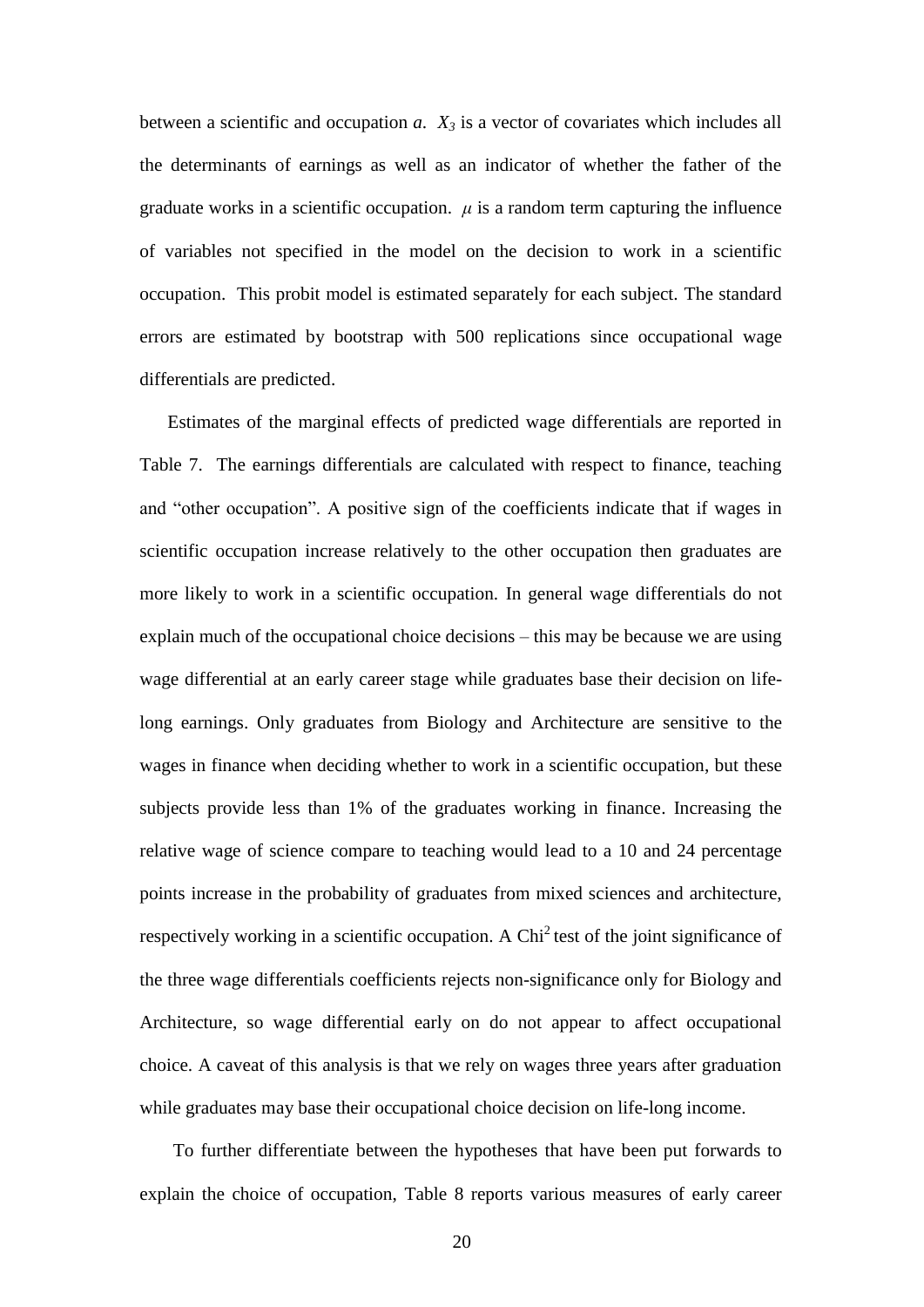development and satisfaction. The top panel reports the effect of being a science graduate (*science 1*)<sup>10</sup> compared to having studied other subjects while the second panel explores the differences along the occupation divide for scientific graduates. The first column reports the coefficients of a Tobit model on months of unemployment since graduation, as a proxy for the employers' demand for the skills of the graduates. Only 27% of graduates currently employed have experienced some unemployment and conditional on having some unemployment the duration was less than five months, so clearly the skills of graduates are in demand. The estimated model controls for socio-economic characteristics before going to university, A-level score, degree class and dummies for the quality of the institution attended. Science graduates have experienced just over one month less of unemployment than other graduates. Among science graduates the integration to the labour market also varies by current occupation. Science graduates currently working in a scientific occupation or teaching have experienced less unemployment than other science graduates which is consistent with the difficulties in finding graduates with the appropriate skills in these occupations. Note, that this is not the case for graduates working in finance.

Using a similar specification, we model the quality of the labour market match, relying on the definition of over-education provided by Purcell and Elias (2004). This classification is based on the proportions of graduates of different age groups in a given occupation and defines five categories of jobs: traditional, modern, new, niche and non-graduate. We define a dummy variable for not working in a graduate job and estimate a probit model. Overall, 22% of graduates are not in an occupation that requires graduate skills, which is substantially higher than for the 1999 cohort four years after graduation (17%) (Purcell et al. 2005). Science graduates are 7% less likely to be over-educated. We cannot estimate this model for science students in

1

 $10$  The results are not sensitive to the definition of science used.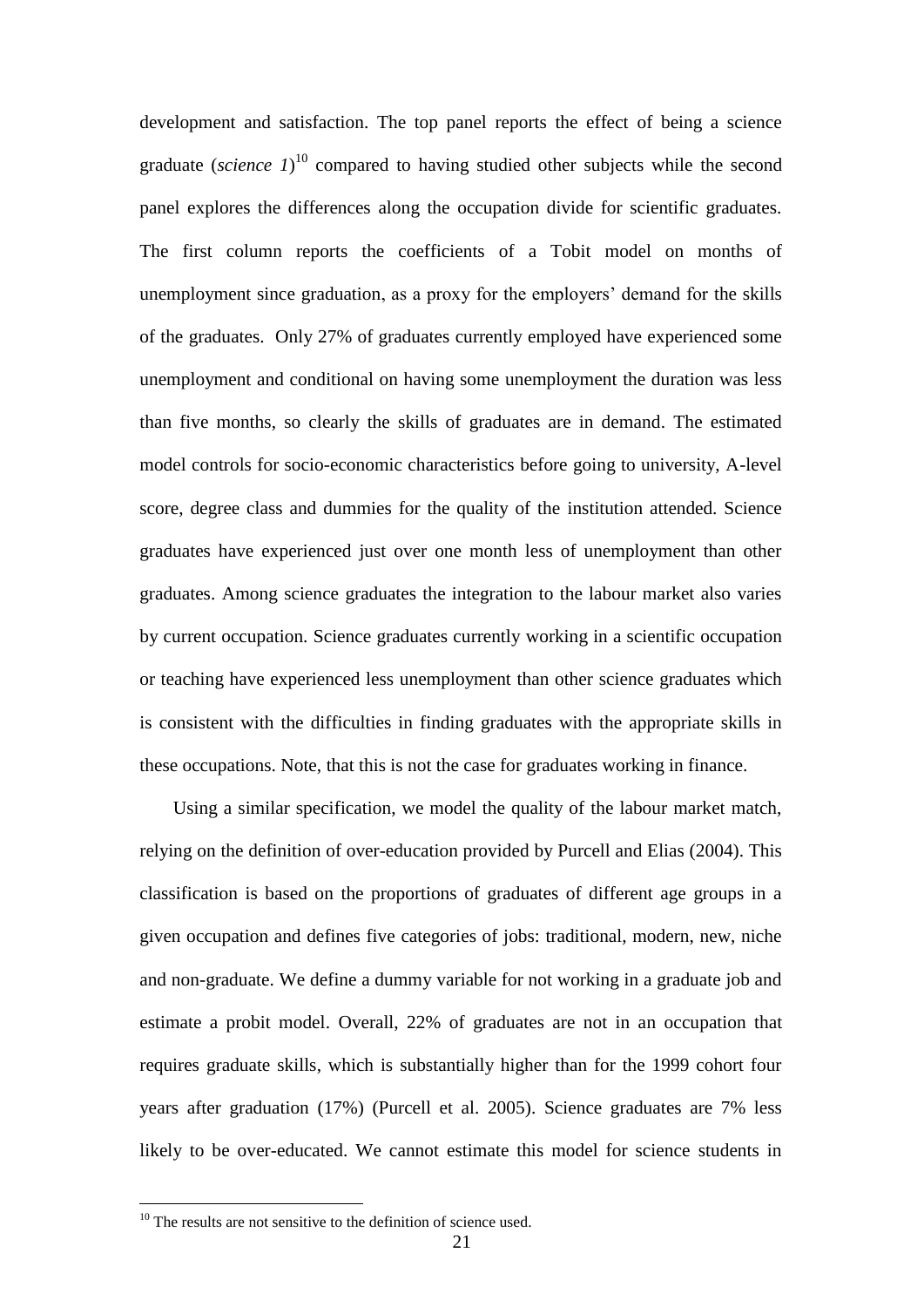different occupation since over-education status would not vary for some of the occupation groups. As expected science graduates are in high demand in the labour market, not only do they spend less time unemployed they are also more likely not to be in a job for which they are over-educated.

To indicate whether science graduates are pushed or pulled out of scientific occupation, we investigate the reasons to have accepted the current job. More specifically we report three non-exhaustive reasons: the job is exactly the job I wanted, this was the only job offer, the job allows to pay off debt. The first reason is a positive choice of the graduate while the other two indicates that the graduate may have been pushed into the current occupation. Only 52% of graduates report being in exactly the job they wanted but this proportion is 3 percentage points larger for science graduates even after controlling for current income and all covariates including job characteristics. More interestingly, those working in a scientific occupation and teachers are much more likely to answer this question by the affirmative.

Eighteen percents of graduates report to have accepted a job as it was the only offer and there is no difference by subject. Science graduates in a scientific occupation are however 6 percentage points more likely to be in such situation. The lack of alternative offers could also indicate that science graduates in a scientific occupation were looking for a specific job and had thus a narrow search. Finally, 26% of graduates report being in their current occupation to pay off their debts but science graduates are 6% less likely to have been pushed into such a job. There is no difference in this factor between science graduates in different occupations. Overall, science graduates are less likely to have been pushed into jobs that are not exactly what they wanted, especially if they work in a scientific occupation or in teaching. It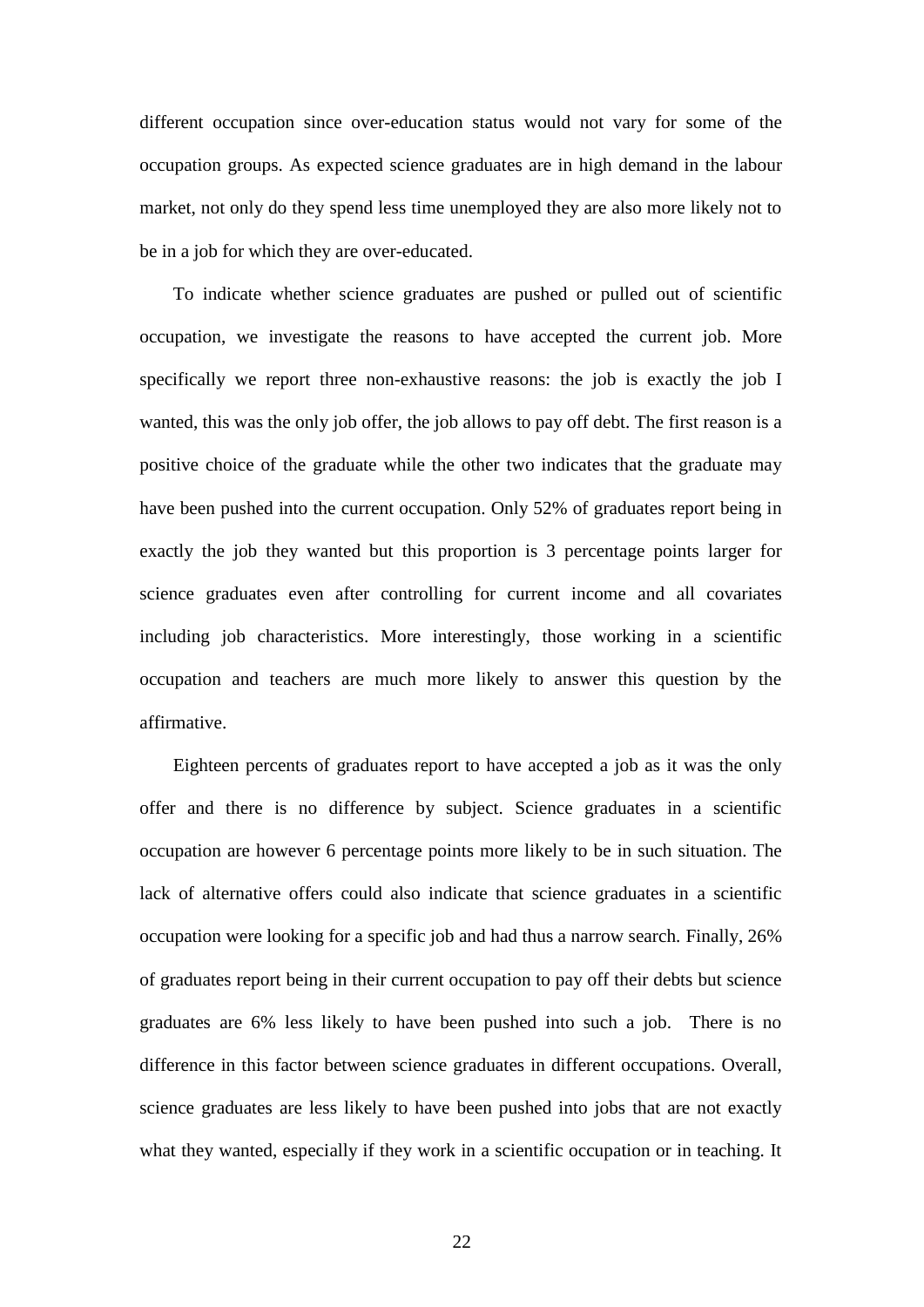thus does not seem that finance is such an attractive career prospect for science graduates. These results also hold when not controlling for current wage.

Science graduates in general are not more satisfied with their career so far. However, those in scientific or finance occupation are more satisfied but surprisingly those who teach – despite being the most likely to report being in the job they wanted are not significantly more satisfied – maybe due to unexpected job conditions in teaching. In the last column, we report estimates of whether graduates would study the same subject again. There is no difference between science graduates and other graduates but there are some clear gaps by occupation for science graduates similar to those observed for being exactly in their occupation of choice. Science graduates outside science or teaching occupation are less satisfied with their choice of studies.

To summarise, there is no evidence that science graduates lack skills compared to non-science graduates; on the contrary, they are less likely to be found in a nongraduate occupation and have spend less time unemployed. Those working in a scientific occupation have an even shorter duration of unemployment. Assuming that all science graduates first search for a scientific occupation and if not successful search for a non-scientific job, one would expect those in a scientific job to have lower unemployment duration. The shorter unemployment of scientists in general would also suggest that scientists have skills that are in need in all occupations. Science graduates working in scientific occupations are more satisfied with their career even after controlling for income, which is inconsistent with the hypothesis of negative uncompensated characteristics of science occupation. Those not working in science are also less likely to report that they would choose the same subject, which could indicate that they have not studied the appropriate (science) subjects and also less likely to report being in their occupation of choice.

23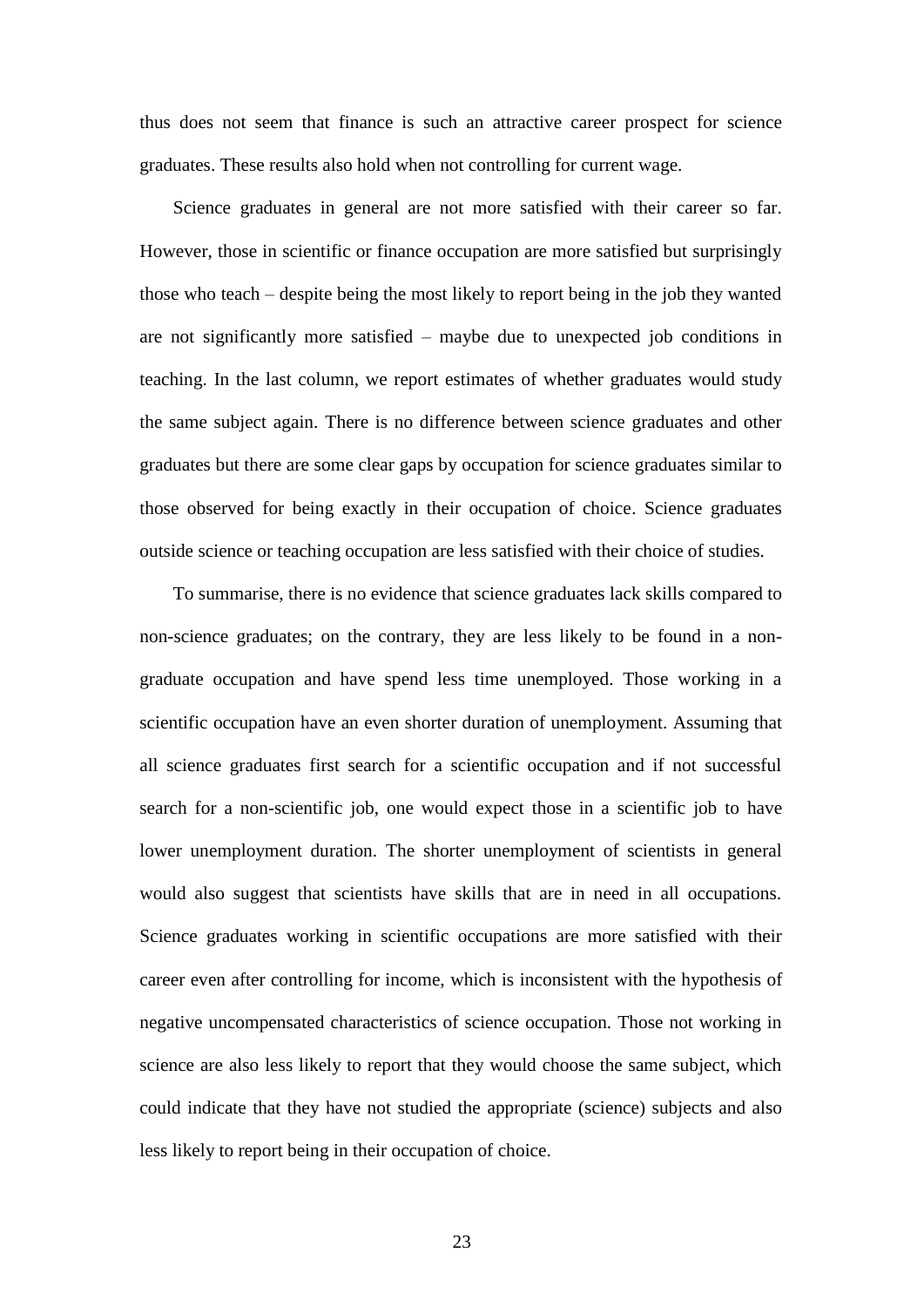It is thus unclear that the wastage of scientists is due to the appeal of other occupations – graduates not working in scientific occupations are less likely to report being in exactly the job they wanted and are less satisfied with career development so far, which could indicate that they have been pushed into non-scientific careers. This may be due to a lack of scientific skills from these graduates or a mis-match between degree programmes and employers' needs, since they are less likely to report that they would study the same subject again. The lack of skills of some science graduates was indeed mentioned as the main difficulties in research and development recruiting (Mason, 1999; Lambert, 2003).

#### **VI: Conclusions and comments**

While there is a general view that there is a shortage of science graduates, this is mostly due to a large number of science graduates not working in scientific occupations rather than a lack of qualified science graduates. Despite higher average returns to a science degree, less than 50% of science graduates work in a scientific occupation three years after graduation. Science graduates are more expensive to teach so even if science skills are needed in non-scientific occupations, the current provision is surely inefficient.

The reasons of this wastage at a period of high demand in scientific occupations remain unclear. We provide some tentative evidence that rejects hypotheses based on uncompensated wage differential. It could then be that there is a lack of scientific skills or a mismatch between the scientists produced and the scientific employers' needs. The Lambert and Roberts reports indeed recommended a greater coordination between higher education institutions and scientific employers. Also the sorting between occupations is not random and those not working in a science occupation (or finance) tend to have lower academic credentials and graduated from less prestigious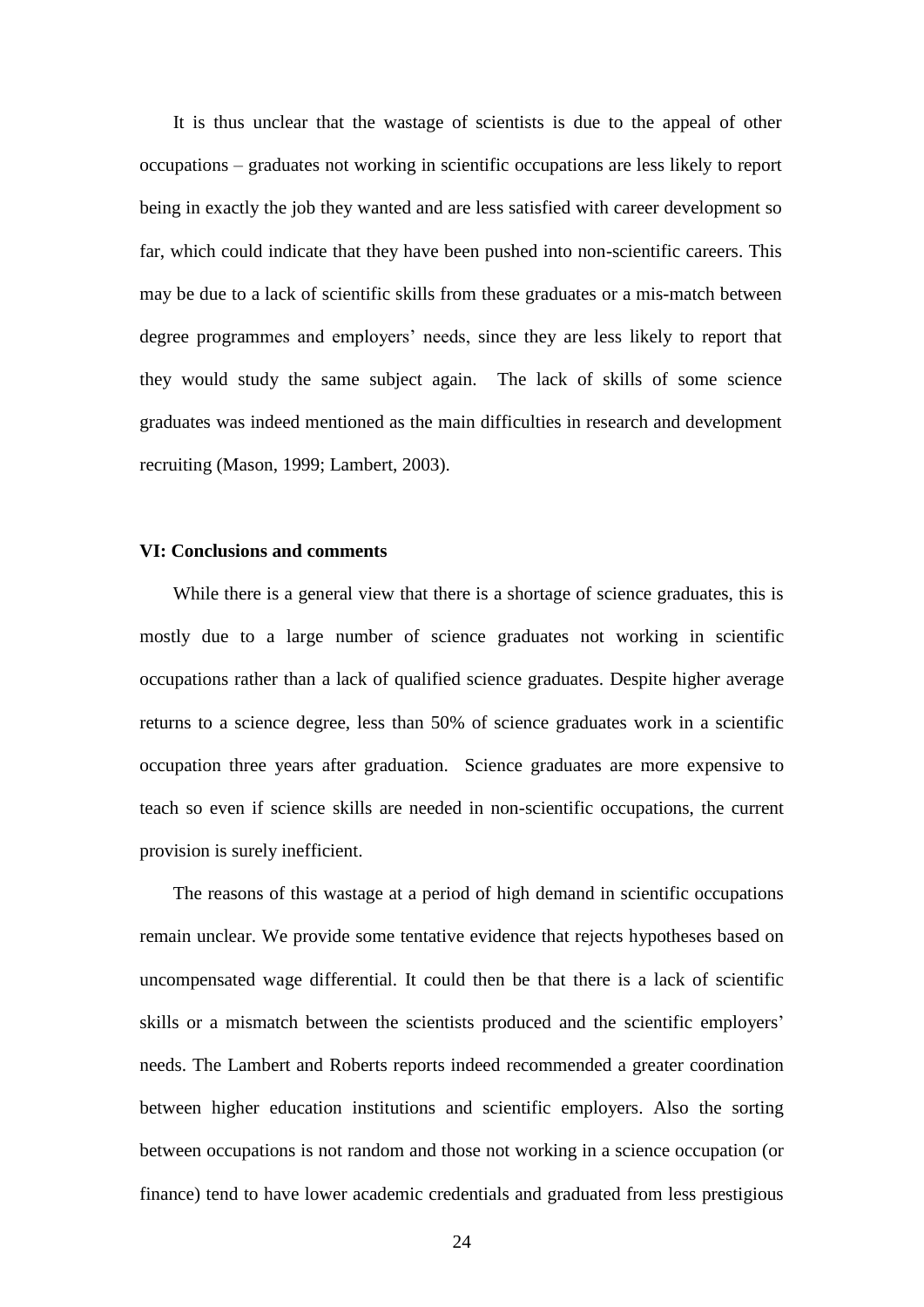institutions. The shortage of scientists can currently be covered by migrants but as developing economies are rapidly expanding their demands for this type of labour, this may be only a short-term expedient.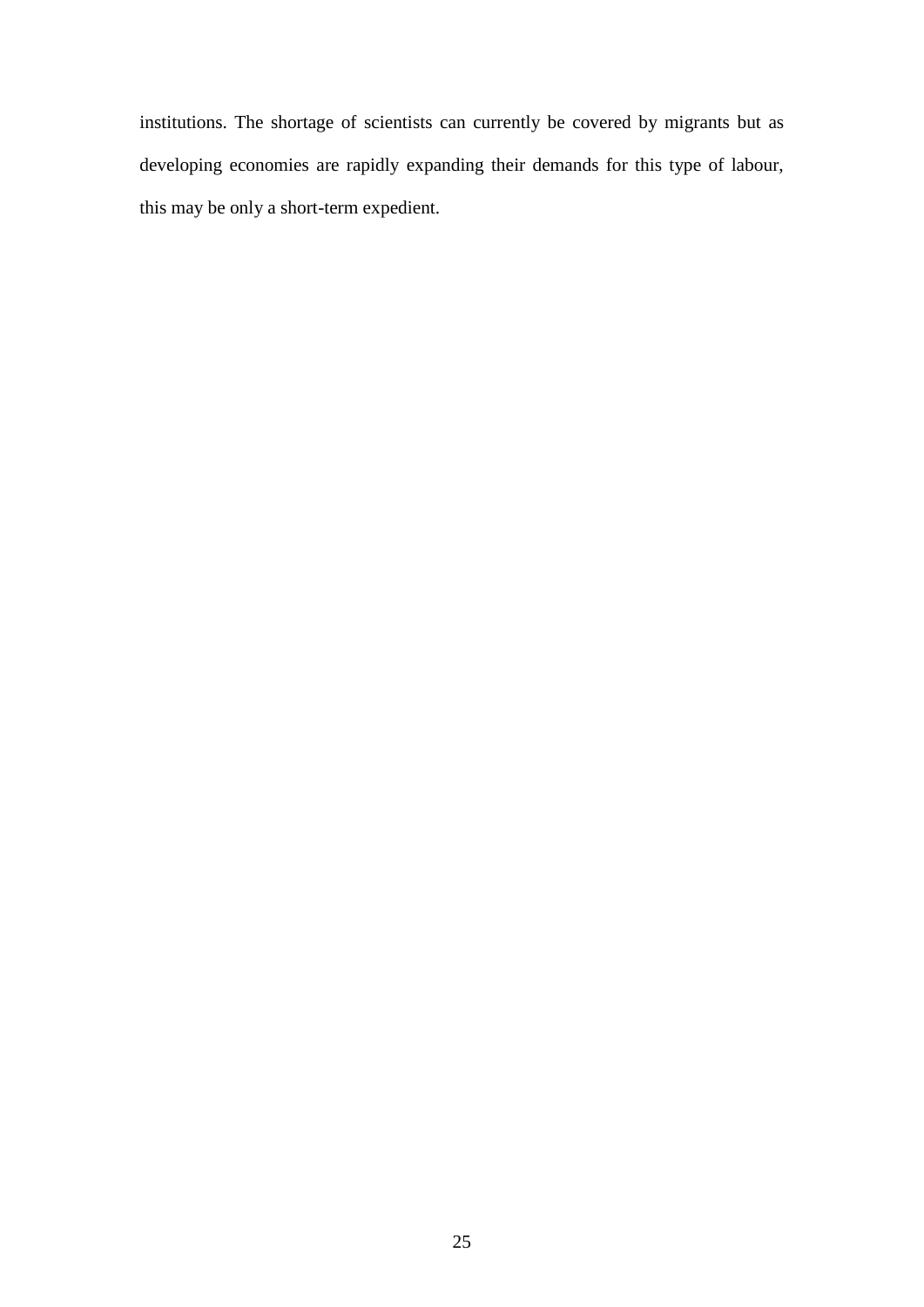**Figure 1: Distribution of annual earning in October 2006 by Science status – excluding medics**



Note: Full time employees only- maximum annual earnings trimmed at £60,000



**Figure 2: Distribution of annual earning in October 2006 for science graduates by occupation type**

Note: Full time employees only- maximum annual earnings trimmed at £60,000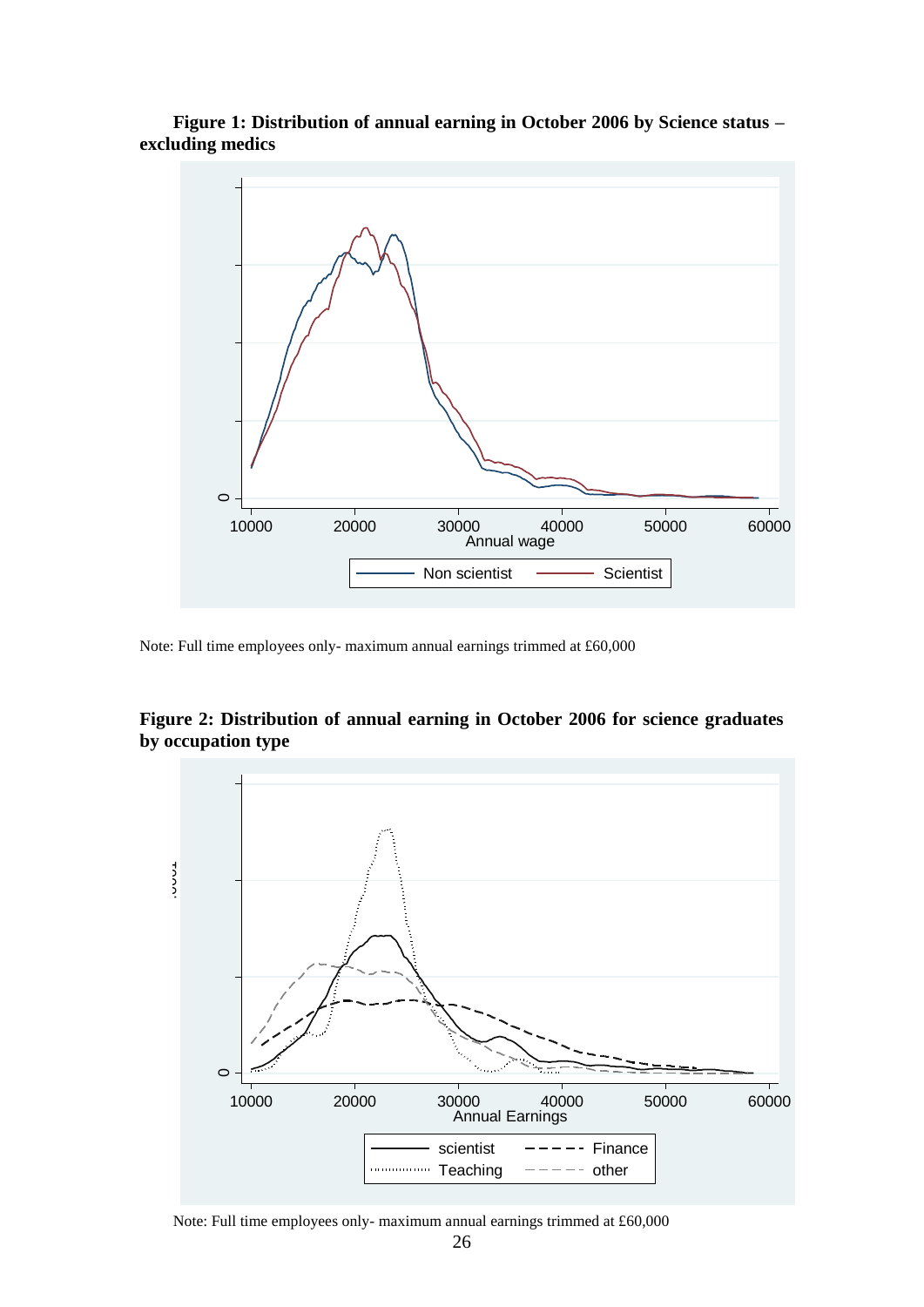**Figure 3: Predicted ln earnings by subjects and occupation**



 $\Box$  scientific  $\Box$  finance  $\Box$  teaching  $\Box$  other

Note: Predictions are based on a specification similar to Model (4) in Table 4 but which also includes interactions between subject and occupation. Darker shades indicate the interaction between subject and occupation was statistically significant at the 5% level.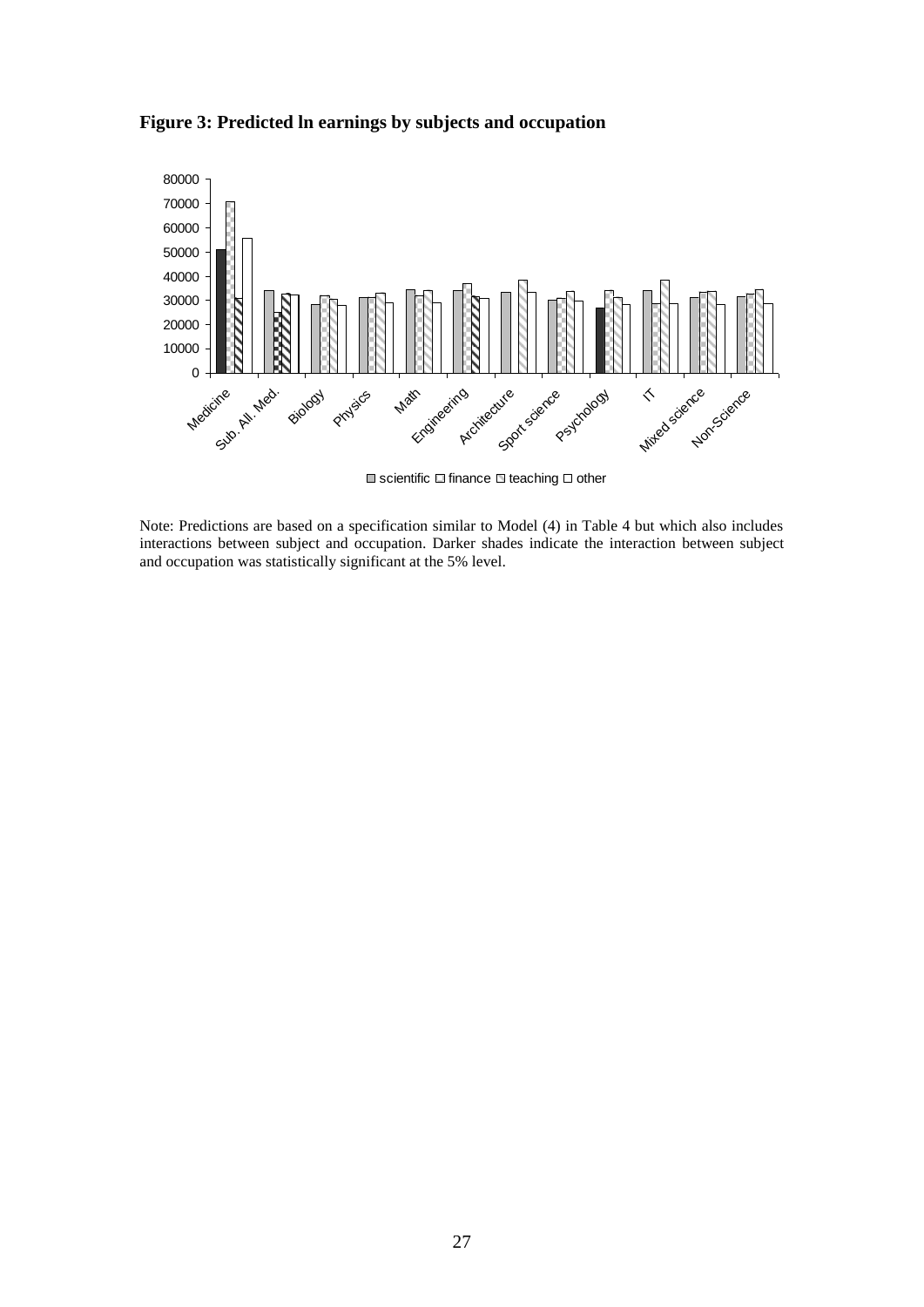| Subject of Study                  | 2002/03 | 2003/04 | 2004/05 | 2005/06 | 2006/07 | Growth |
|-----------------------------------|---------|---------|---------|---------|---------|--------|
|                                   |         |         |         |         |         |        |
| <b>Medicine and Dentistry</b>     | 6176    | 7003    | 7446    | 7700    | 8258    | 34%    |
| Subject allied to Medicine        | 23666   | 24707   | 27866   | 29774   | 30460   | 29%    |
| <b>Biological Sciences</b>        | 23723   | 24923   | 26375   | 26975   | 28137   | 19%    |
| Biology                           | 4428    | 4480    | 4582    | 4444    | 4670    | 5%     |
| <b>Sports Science</b>             | 3744    | 4973    | 5629    | 6208    | 6324    | 69%    |
| Psychology                        | 8898    | 9680    | 10616   | 11343   | 11656   | 31%    |
| Veterinary science                | 562     | 661     | 692     | 682     | 643     | 14%    |
| Agriculture and related           | 2149    | 2413    | 2223    | 2139    | 2183    | 2%     |
| Physical sciences                 | 12477   | 11980   | 12198   | 12528   | 12270   | $-2%$  |
| Chemistry                         | 2954    | 2735    | 2703    | 2520    | 2663    | $-10%$ |
| <b>Physics</b>                    | 2205    | 2179    | 2226    | 2346    | 2254    | 2%     |
| Forensic and Archaeological       |         |         |         |         |         |        |
| science                           | 385     | 518     | 746     | 1193    | 1447    | 276%   |
| <b>Mathematical sciences</b>      | 5101    | 5151    | 4989    | 5262    | 5387    | 6%     |
| Computer science                  | 18240   | 20008   | 19777   | 18493   | 16255   | $-11%$ |
| <b>Engineering and Technology</b> | 19457   | 19586   | 19341   | 19535   | 19497   | 0%     |
| Engineering                       | 17519   | 17559   | 17299   | 17346   | 17119   | $-2%$  |
| Technology                        | 1938    | 2028    | 2042    | 2188    | 2378    | 23%    |
| Architecture and planning         | 6554    | 6736    | 6567    | 7363    | 7616    | 16%    |
| <b>Total STEM</b>                 | 118105  | 123166  | 127475  | 130450  | 130706  | 11%    |
| <b>Total non STEM</b>             | 156341  | 161825  | 169542  | 175460  | 179961  | 15%    |
| Total                             | 274446  | 284992  | 297017  | 305910  | 310667  | 13%    |
| % STEM                            | 43%     | 43%     | 43%     | 43%     | 42%     |        |

## **Table 1: First Degree Qualifiers from UK Higher Education Institutions**

Source: Higher Education Statistics Agency (HESA) Student Record.

Note: Figures exclude those qualifying from the Open University due to inconsistencies in their method of recording subject of study over the time period.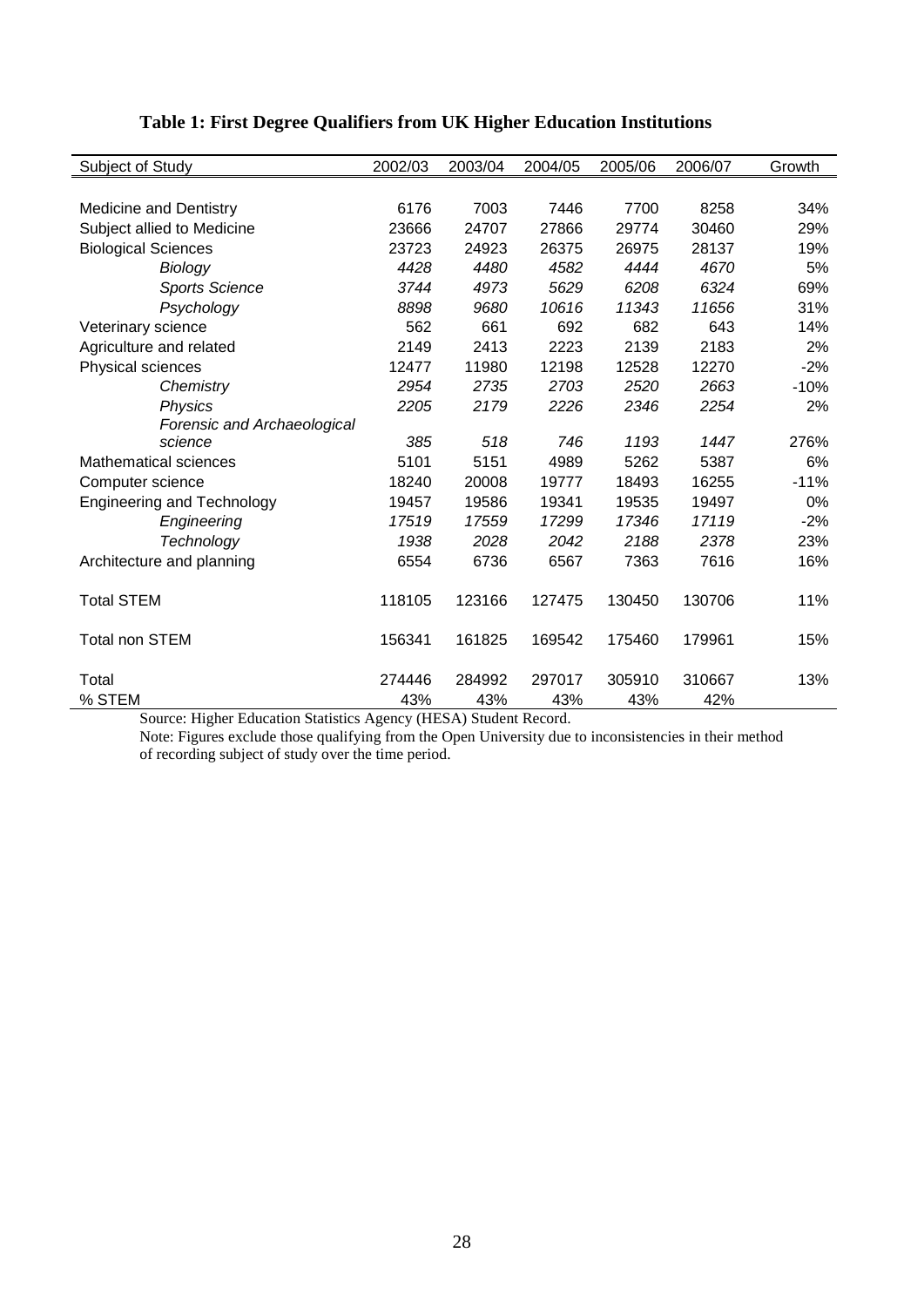| Subject                                                                                                                                                                                                                                                                                                                                                                                                                                                                                                     | Scientific  | Financial                                          | Teaching       | Other | Obs. |
|-------------------------------------------------------------------------------------------------------------------------------------------------------------------------------------------------------------------------------------------------------------------------------------------------------------------------------------------------------------------------------------------------------------------------------------------------------------------------------------------------------------|-------------|----------------------------------------------------|----------------|-------|------|
|                                                                                                                                                                                                                                                                                                                                                                                                                                                                                                             | occupation  | occupation                                         |                |       |      |
| Science subject:                                                                                                                                                                                                                                                                                                                                                                                                                                                                                            |             |                                                    |                |       |      |
| Medicine and Dentistry                                                                                                                                                                                                                                                                                                                                                                                                                                                                                      | 0.95        | 0.01                                               | 0.00           | 0.04  | 28   |
| Sub. allied to Medicine                                                                                                                                                                                                                                                                                                                                                                                                                                                                                     | 0.80        | 0.01                                               | 0.03           | 0.16  | 61   |
| Biology, vet, agriculture                                                                                                                                                                                                                                                                                                                                                                                                                                                                                   | 0.30        | 0.01                                               | 0.14           | 0.55  | 46   |
| Physical science                                                                                                                                                                                                                                                                                                                                                                                                                                                                                            | 0.30        | 0.04                                               | 0.14           | 0.52  | 43   |
| <b>Mathematics</b>                                                                                                                                                                                                                                                                                                                                                                                                                                                                                          | 0.25        | 0.20                                               | 0.18           | 0.37  | 23   |
| Engineering and Tech.                                                                                                                                                                                                                                                                                                                                                                                                                                                                                       | 0.59        | 0.03                                               | 0.03           | 0.35  | 63   |
| Architecture & Planning                                                                                                                                                                                                                                                                                                                                                                                                                                                                                     | 0.53        | 0.00                                               | 0.00           | 0.47  | 17   |
| Sport science                                                                                                                                                                                                                                                                                                                                                                                                                                                                                               | 0.01        | 0.04                                               | 0.31           | 0.64  | 15   |
| Psychology                                                                                                                                                                                                                                                                                                                                                                                                                                                                                                  | 0.23        | 0.02                                               | 0.20           | 0.55  | 30   |
| IT                                                                                                                                                                                                                                                                                                                                                                                                                                                                                                          | 0.47        | 0.04                                               | 0.06           | 0.43  | 59   |
| Mixed 100% science                                                                                                                                                                                                                                                                                                                                                                                                                                                                                          | 0.43        | 0.14                                               | 0.06           | 0.37  | 12   |
| <b>Aggregated subjects</b>                                                                                                                                                                                                                                                                                                                                                                                                                                                                                  |             |                                                    |                |       |      |
| Non-science 1                                                                                                                                                                                                                                                                                                                                                                                                                                                                                               | 0.05        | 0.07                                               | 0.17           | 0.71  | 47   |
| Science 1                                                                                                                                                                                                                                                                                                                                                                                                                                                                                                   | $0.43^+$    | $0.04^{+}$                                         | $0.11^{+}$     | 0.42  | 45   |
| Science 2                                                                                                                                                                                                                                                                                                                                                                                                                                                                                                   | $0.46^{+}$  | $0.04^{+}$                                         | $0.10^{+}$     | 0.40  | 41   |
| Science 3                                                                                                                                                                                                                                                                                                                                                                                                                                                                                                   | $0.49^{+}$  | 0.07                                               | $0.09^{+}$     | 0.35  | 96   |
| Science 4                                                                                                                                                                                                                                                                                                                                                                                                                                                                                                   | $0.43^{+}$  | $0.04^{+}$                                         | $0.11^{+}$     | 0.42  | 38   |
| Total<br>$\mathcal{L} = \mathcal{L} \mathcal{L} \mathcal{L} \mathcal{L} \mathcal{L} \mathcal{L} \mathcal{L} \mathcal{L} \mathcal{L} \mathcal{L} \mathcal{L} \mathcal{L} \mathcal{L} \mathcal{L} \mathcal{L} \mathcal{L} \mathcal{L} \mathcal{L} \mathcal{L} \mathcal{L} \mathcal{L} \mathcal{L} \mathcal{L} \mathcal{L} \mathcal{L} \mathcal{L} \mathcal{L} \mathcal{L} \mathcal{L} \mathcal{L} \mathcal{L} \mathcal{L} \mathcal{L} \mathcal{L} \mathcal{L} \mathcal$<br>بالترابيب والترامي والمروات التراح | 0.26<br>. C | 0.05<br>$-1$<br>$\mathcal{L}$ $\sim$ $\mathcal{L}$ | 0.14<br>۔ جو د | 0.55  | 93   |

**Table 2 Proportion of graduates working in specific occupational group**

<sup>+</sup> denotes that the mean is statistically different from the mean for the non-scientific graduates

Science occupations are defined as the following SOC2000 codes: Managers in construction (1122), mining and energy (1123), IT (1136), R&D (1137), Health services (1181), Pharmacy (1182) Healthcare practise (1183), Farm (1211), Natural environment (1212), Chemist (2111), Biologist (2112), Physicists/mathematicians (2113), Engineer (2121. 2122, 2123, 2124. 2125, 2126, 2127, 2128, 2129), IT professional (2131), software professional (2132), medical occupation (2211), other medical professionals (2212), Pharmacist (2213), Optician (2214), Dentist (2215), Veterinarian (2216), Scientific researcher (2321), statisticians (24234), Actuaries (24235), Architects (24310), Technician (3111, 3112, 3113, 3114, 3115, 3119, 3121), draughtsperson (3122), building inspector (3123), IT technician (3131), Nurse (3211), Midwife (3212), Paramedic (3213), other medical associate professional (3214,3215, 3216, 3217,3218, 3221, 3222, 3223, 32290, 32291, 32292, 32293).

Financial occupations are defined as: Financial institution manager (1151), Chartered and certified accountant (2421), Management accountant (2422), Management consultants, actuaries, economists and statisticians (2423), finance and investment analyst (3534), taxation expert (3535), financial and accounting technicians (3537). Teaching professionals are defined as all occupation in the group teaching professionals (231)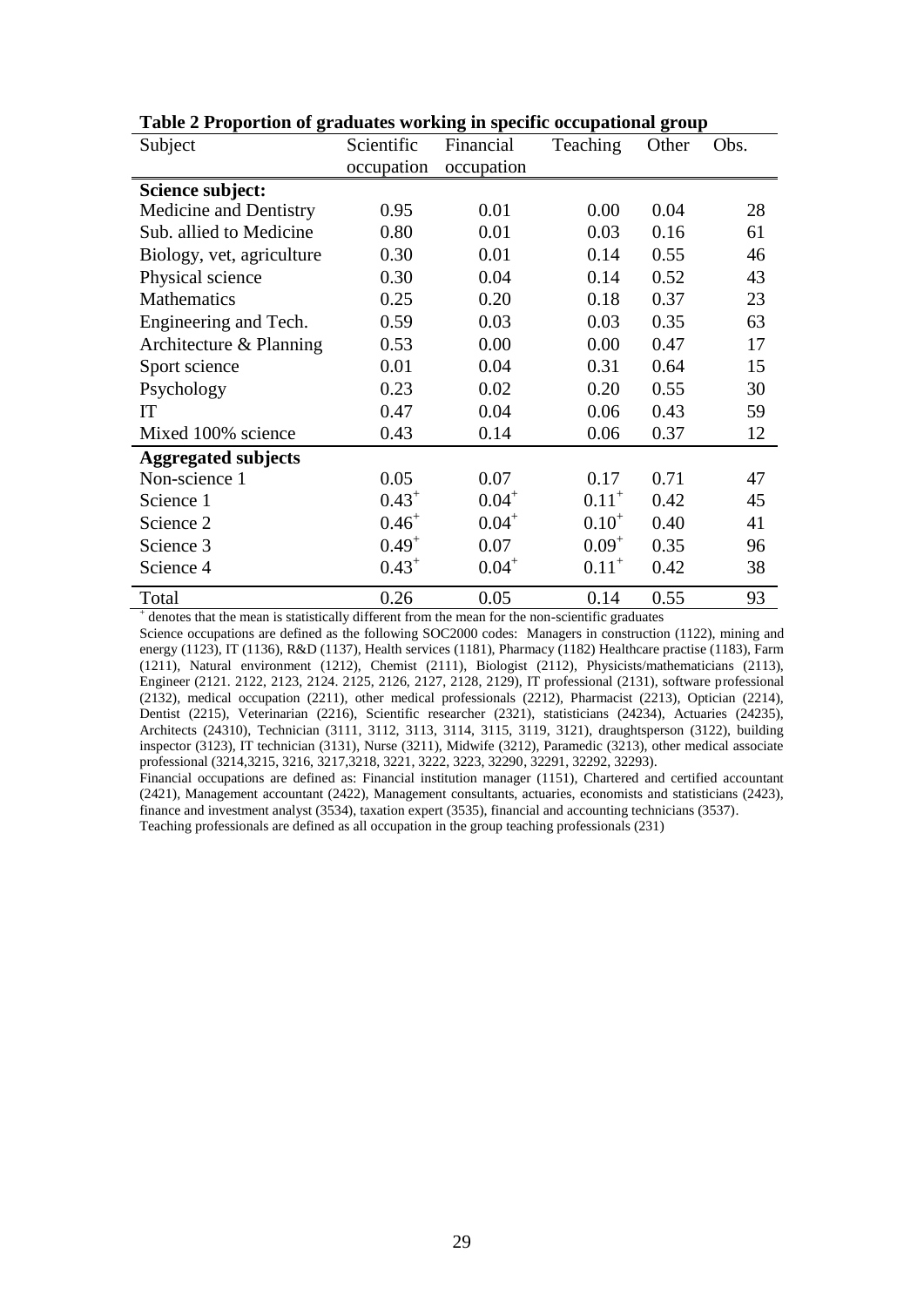| Subject                    | Mean<br>$A-$         | Mean<br>$A-$         | Mean<br>$A-$ | Mean A-   | $A-$<br>Mean |
|----------------------------|----------------------|----------------------|--------------|-----------|--------------|
|                            | level score          | level<br>and         | level<br>and | level and | level<br>and |
|                            |                      | works<br>in          | works<br>in  | works in  | other        |
|                            |                      | Science              | Finance      | Teaching  | occupations  |
| <b>Science subjects</b>    |                      |                      |              |           |              |
| Medicine and Dentistry     | 28.12                | 28.19                |              |           |              |
| Sub. allied to Medicine    | 20.29                | 20.97                |              |           | 17.34        |
| Biology, vet, agriculture  | 18.58                | 18.71                |              | 19.73     | 18.17        |
| Physical science           | 19.17                | 18.62                |              | 19.73     | 18.94        |
| <b>Mathematics</b>         | 24.06                | 24.69                | 24.58        | 23.70     | 23.86        |
| Engineering and Tech.      | 19.18                | 20.47                |              |           | 17.17        |
| Architecture and Planning  | 16.58                | 16.33                |              |           | 16.96        |
| Sport science              | 17.64                |                      |              | 17.54     | 17.66        |
| Psychology                 | 20.28                | 22.35                |              | 19.84     | 19.26        |
| IT                         | 16.76                | 18.12                | 17.16        | 13.59     | 15.51        |
| Mixed 100% science         | 21.66                | 22.41                |              |           | 19.88        |
| <b>Aggregated subjects</b> |                      |                      |              |           |              |
| Non science 1              | 19.04                | 18.77                | 22.10        | 17.96     | 19.00        |
| Science1                   | 19.98*               | $21.34*$             | $24.04*$     | 18.61     | 18.65        |
| Science <sub>2</sub>       | $20.04$ <sup>*</sup> | $21.31$ <sup>*</sup> | 23.90        | 18.53     | 18.62        |
| Science <sub>3</sub>       | $21.15*$             | $21.31$ <sup>*</sup> | $24.60*$     | $21.36^*$ | $20.45^*$    |
| Science4                   | 19.38 <sup>*</sup>   | 20.02                | 23.85        | 18.50     | 18.57        |
|                            |                      |                      |              |           |              |
| Total                      | 19.50                | 21.08                | 22.80        | 18.22     | 18.87        |

#### **Table 3A: A-level score (or equivalent) by subject of study and occupation**

Note: Source LDLHE 02/03. Sample restricted to individuals with positive value of the score.

The score is obtained by taking the best three A-levels, grades A, B C, D and E are equivalent to 10, 8,

6, 4, 2 points respectively. – means for cells with less than 25 observations are not reported.

\* denotes that the mean is statistically different from the mean for the non-scientific graduates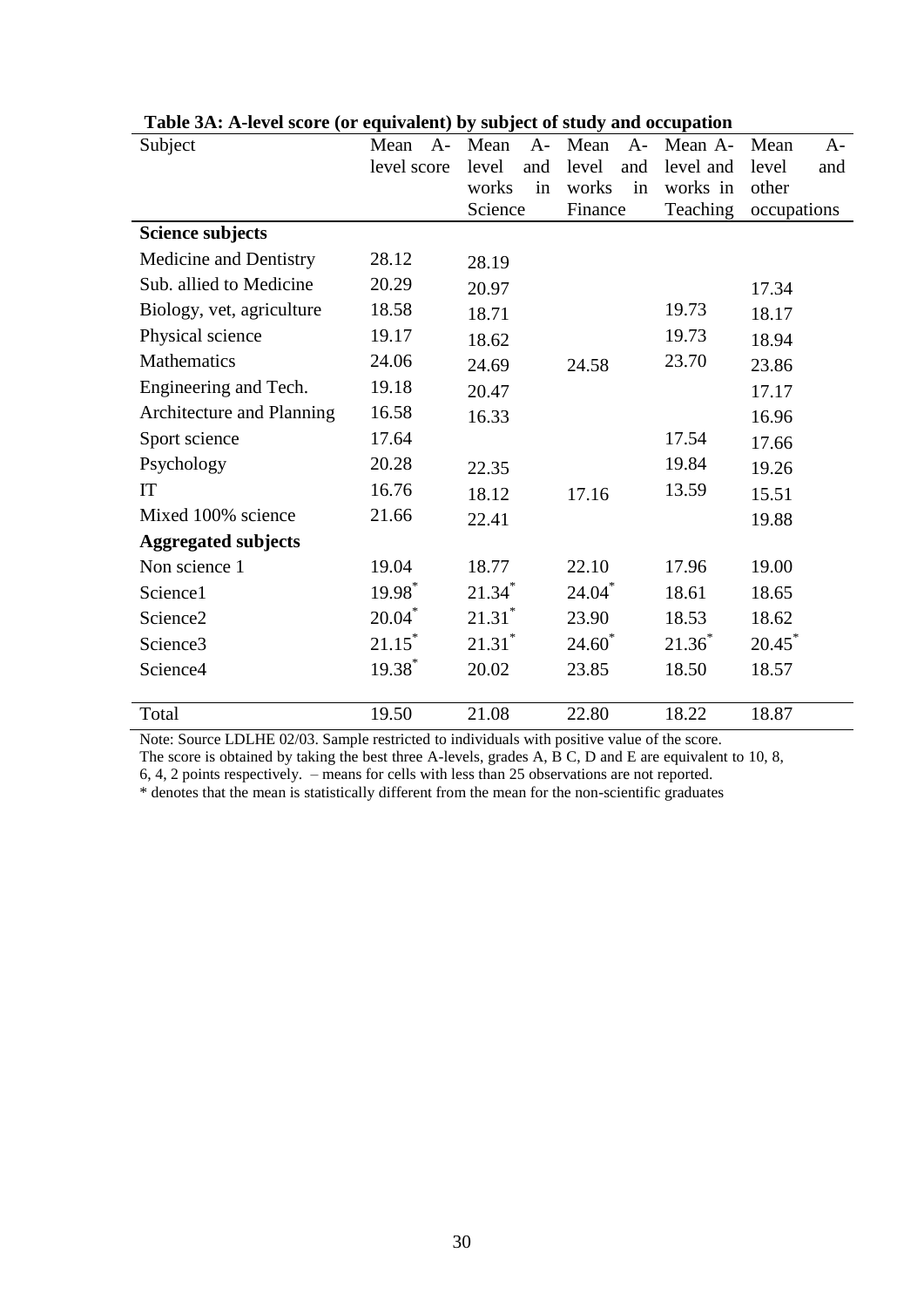| Subject                    | Mean<br>Institution | Mean<br>Institution     | Mean<br>Institution     | Mean<br>Institution     | Mean<br>Institution  |
|----------------------------|---------------------|-------------------------|-------------------------|-------------------------|----------------------|
|                            | quality             | quality                 | quality                 | quality and             | quality<br>and       |
|                            |                     | and works<br>in Science | and works<br>in Finance | works<br>in<br>Teaching | other<br>occupations |
| Science subject            |                     |                         |                         |                         |                      |
|                            |                     |                         |                         |                         |                      |
| Medicine and Dentistry     | 2.42                | 2.43                    |                         |                         |                      |
| Sub. allied to Medicine    | $-0.04$             | $-0.04$                 |                         |                         | $-0.12$              |
| Biology, vet, agriculture  | 0.48                | 0.59                    |                         | $-0.24$                 | 0.57                 |
| Physical science           | 0.71                | 0.66                    |                         | 1.37                    | 0.49                 |
| <b>Mathematics</b>         | 1.71                | 2.14                    | 2.27                    | 1.52                    | 1.40                 |
| Engineering and Tech.      | 0.57                | 0.70                    |                         |                         | 0.23                 |
| Architecture and Planning  | $-0.40$             | $-0.25$                 |                         |                         | $-0.56$              |
| Sport science              | $-1.08$             |                         |                         | $-1.32$                 | $-0.96$              |
| Psychology                 | 0.20                | 0.42                    |                         | $-0.13$                 | 0.18                 |
| IT                         | $-0.32$             | $-0.07$                 | $-0.27$                 | $-0.80$                 | $-0.53$              |
| Mixed 100% science         | 1.67                | 1.96                    |                         |                         | 1.30                 |
| <b>Aggregated subjects</b> |                     |                         |                         |                         |                      |
| Non science 1              | 0.11                | 0.17                    | 0.88                    | 0.00                    | 0.07                 |
| Science1                   | $0.43*$             | $0.67*$                 | $1.76*$                 | $-0.03$                 | 0.19                 |
| Science <sub>2</sub>       | $0.50^*$            | $0.68*$                 | $1.88*$                 | 0.16                    | $0.26*$              |
| Science <sub>3</sub>       | $0.96*$             | $0.91^*$                | $2.64*$                 | $1.23*$                 | $0.75^*$             |
| Science4                   | $0.37*$             | $0.40*$                 | $1.87*$                 | 0.15                    | $0.25*$              |
|                            |                     |                         |                         |                         |                      |
| Total                      | 0.27                | 0.62                    | 1.21                    | $-0.01$                 | 0.11                 |

## **Table 3B: Institution quality by subject of study and occupation**

Note: Source LDLHE 02/03. Sample restricted to individuals with positive value of the score.

– means for cells with less than 25 observations are not reported.

\* denotes that the mean is statistically different from the mean for the non-scientific graduates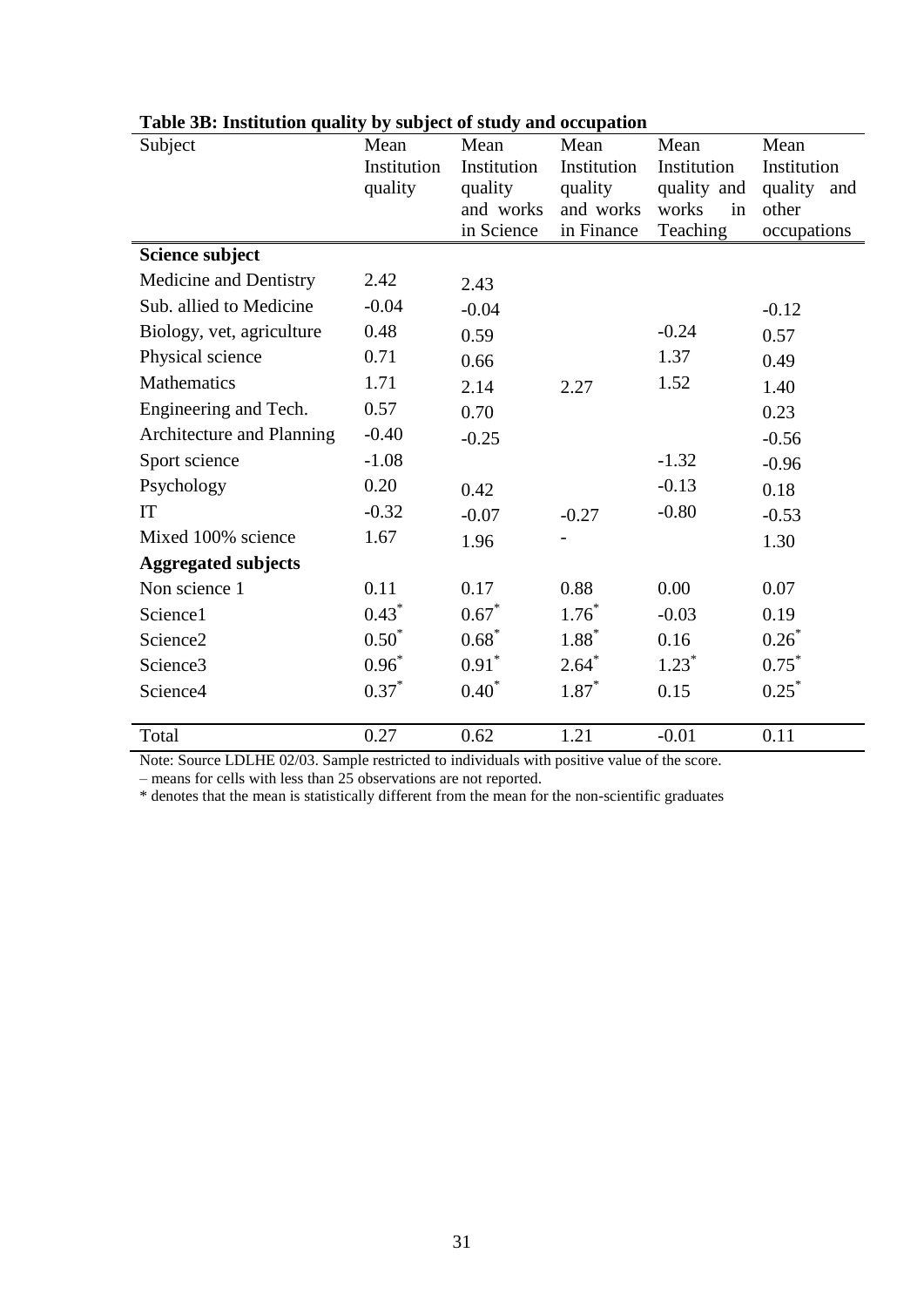| Subject                    | Mean<br>Earning       | Mean<br>Earning         | Mean<br>Earning         | Mean<br>Earning and     | Mean<br>earning and  |
|----------------------------|-----------------------|-------------------------|-------------------------|-------------------------|----------------------|
|                            |                       | and works<br>in Science | and works<br>in Finance | works<br>in<br>Teaching | other<br>occupations |
| <b>Science Subjects</b>    |                       |                         |                         |                         |                      |
| Medicine and Dentistry     | 39,133                | 38,909                  |                         |                         |                      |
| Sub. allied to Medicine    | 24,580                | 25,074                  |                         |                         | 22,948               |
| Biology, vet, agriculture  | 20,294                | 20,217                  |                         | 20,821                  | 20,178               |
| Physical science           | 21,612                | 22,167                  |                         | 23,226                  | 20,649               |
| Mathematics                | 24,693                | 31,581                  | 27,334                  | 22,802                  | 22,162               |
| Engineering and Tech.      | 24,934                | 26,127                  |                         |                         | 22,592               |
| Architecture and Planning  | 24,476                | 25,150                  |                         |                         | 23,812               |
| Sport science              | 20,552                |                         |                         | 20,938                  | 20,207               |
| Psychology                 | 19,285                | 18,950                  |                         | 19,310                  | 19,355               |
| IT                         | 22,792                | 24,629                  | 22,761                  | 23,248                  | 20,712               |
| Mixed 45-55 science        | 22,417                | 26,416                  | 28,430                  | 23,355                  | 20,776               |
| Mixed 100% science         | 22,436                | 23,043                  |                         |                         | 20,825               |
| <b>Aggregated Subjects</b> |                       |                         |                         |                         |                      |
| Non science 1              | 21,600                | 22,856                  | 25,854                  | 22,577                  | 20,939               |
| Science1                   | 23,757                | 26,481                  | 26,583                  | 22,038                  | 21,197               |
| Science <sub>2</sub>       | $24,199$ <sup>*</sup> | $26,783$ <sup>*</sup>   | 26,866                  | 22,603                  | 21,420               |
| Science3                   | 24,805*               | $26,660^*$              | 28,666                  | 22,353                  | 22,588*              |
| Science4                   | $23,108^*$            | 24,829 <sup>*</sup>     | 26,609                  | 22,602                  | 21,267               |
|                            |                       |                         |                         |                         |                      |
| Total                      | 22,677                | 26,126                  | 26,125                  | 22,352                  | 21,032               |

### **Table 3C: Average Annual Earnings by subject of study and occupation**

Note: Source LDLHE 02/03. Sample restricted to Full time employees with annual salaries lower than £60,000. – means for cells with less than 50 observations are not reported.

\* denotes that the mean is statistically different from the mean for the non-scientific graduates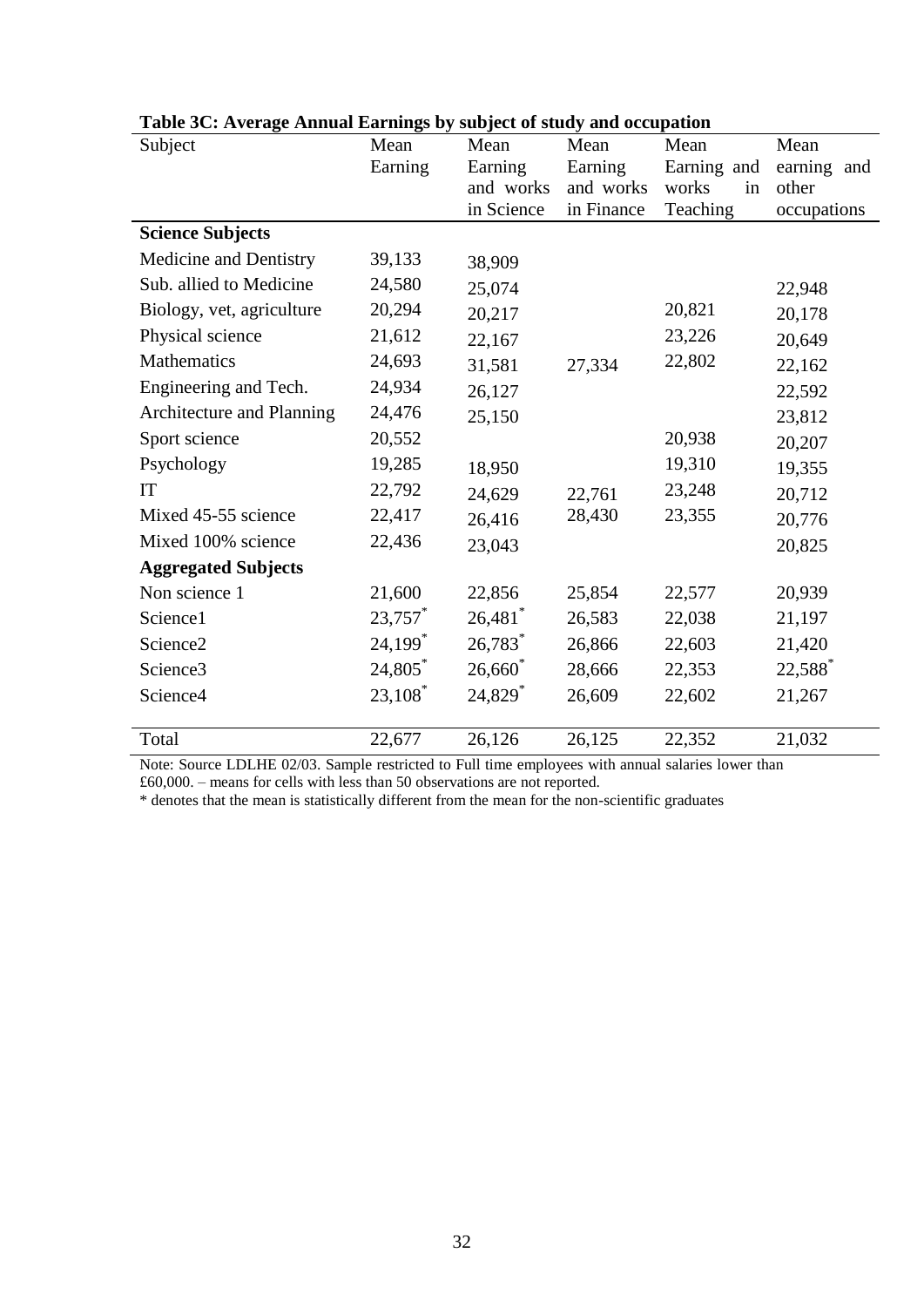|                           | (1)      | (2)      | (3)      | (4)      | (5)      |
|---------------------------|----------|----------|----------|----------|----------|
| Medicine                  | 0.677    | 0.544    | 0.513    | 0.548    | 0.537    |
|                           | [28.64]  | [16.82]  | [11.31]  | [11.05]  | [10.79]  |
| Subject allied to         | 0.161    | 0.150    | 0.148    | 0.123    | 0.123    |
| Medicine                  | [9.08]   | [9.13]   | [8.95]   | [7.40]   | [6.21]   |
| Biology, Veterinary       | $-0.045$ | $-0.049$ | $-0.047$ | $-0.063$ | $-0.056$ |
|                           | [1.58]   | [1.98]   | [1.93]   | [2.85]   | [2.59]   |
| Physical science          | 0.039    | 0.016    | 0.014    | 0.009    | 0.011    |
|                           | [1.58]   | [0.66]   | [0.60]   | [0.38]   | [0.47]   |
| Mathematics               | 0.104    | 0.072    | 0.061    | 0.047    | 0.050    |
|                           | [3.19]   | [2.29]   | [1.93]   | [1.54]   | [1.60]   |
| Engineering and           | 0.164    | 0.130    | 0.120    | 0.090    | 0.077    |
| Techno.                   | [6.46]   | [5.55]   | [4.95]   | [3.83]   | [3.29]   |
| Architecture and          | 0.162    | 0.155    | 0.143    | 0.103    | 0.101    |
| Planning                  | [3.24]   | [3.26]   | [3.24]   | [2.70]   | [2.55]   |
| Sport sciences            | 0.023    | 0.039    | 0.046    | 0.023    | 0.000    |
|                           | [0.58]   | [1.00]   | [1.12]   | [0.60]   | [0.33]   |
| Psychology                | $-0.062$ | $-0.063$ | $-0.072$ | $-0.060$ | $-0.039$ |
|                           | [3.12]   | [3.17]   | [3.49]   | [2.77]   | [1.83]   |
| IT                        | 0.068    | 0.069    | 0.069    | 0.053    | 0.054    |
|                           | [2.91]   | [3.16]   | [3.15]   | [2.58]   | [2.58]   |
| Mixed 100% science        | 0.052    | 0.024    | 0.021    | 0.017    | 0.001    |
|                           | [1.28]   | [0.70]   | [0.63]   | [0.60]   | [0.01]   |
| Socio-economic            |          | Yes      | Yes      | Yes      | Yes      |
| University controls       |          |          | Yes      | Yes      | Yes      |
| Job controls              |          |          |          | Yes      | Yes      |
| <b>HE</b><br>institutions |          |          |          |          | Yes      |
| $R^2$                     | 0.23     | 0.28     | 0.29     | 0.39     | 0.42     |

**Table 4: OLS Estimates on the effect of subject of graduation on annual earnings for science subjects**

The analysis is conducted on the weighted sample. P-statistics accounting for clustering at the institution level are reported in brackets. Observation 8280. The omitted subject category is all non-science degree. (1) includes a set of dummies for postcode of employer (3 digit)

 $(2)$ :  $(1)$  + controls for A-levels score, a dummy for missing A-levels score, a dummy for female, a set of dummy for parental social class, ethnicity, age on graduation, fee status, living arrangement while in HE, disability status, and type of previous institution attended.

 $(3)$ :  $(2)$  + dummies for class of degree and dummies for institutional quality (in Quarters).

 $(4)$ :  $(3)$  + FT/PT work, whether work in the UK, Current job tenure, whether contract longer than 12 months, employer's size, highest qualification obtained, number of jobs, length of unemployment.

(5) same as (4) but replace institution quality by a set of dummy for each institution.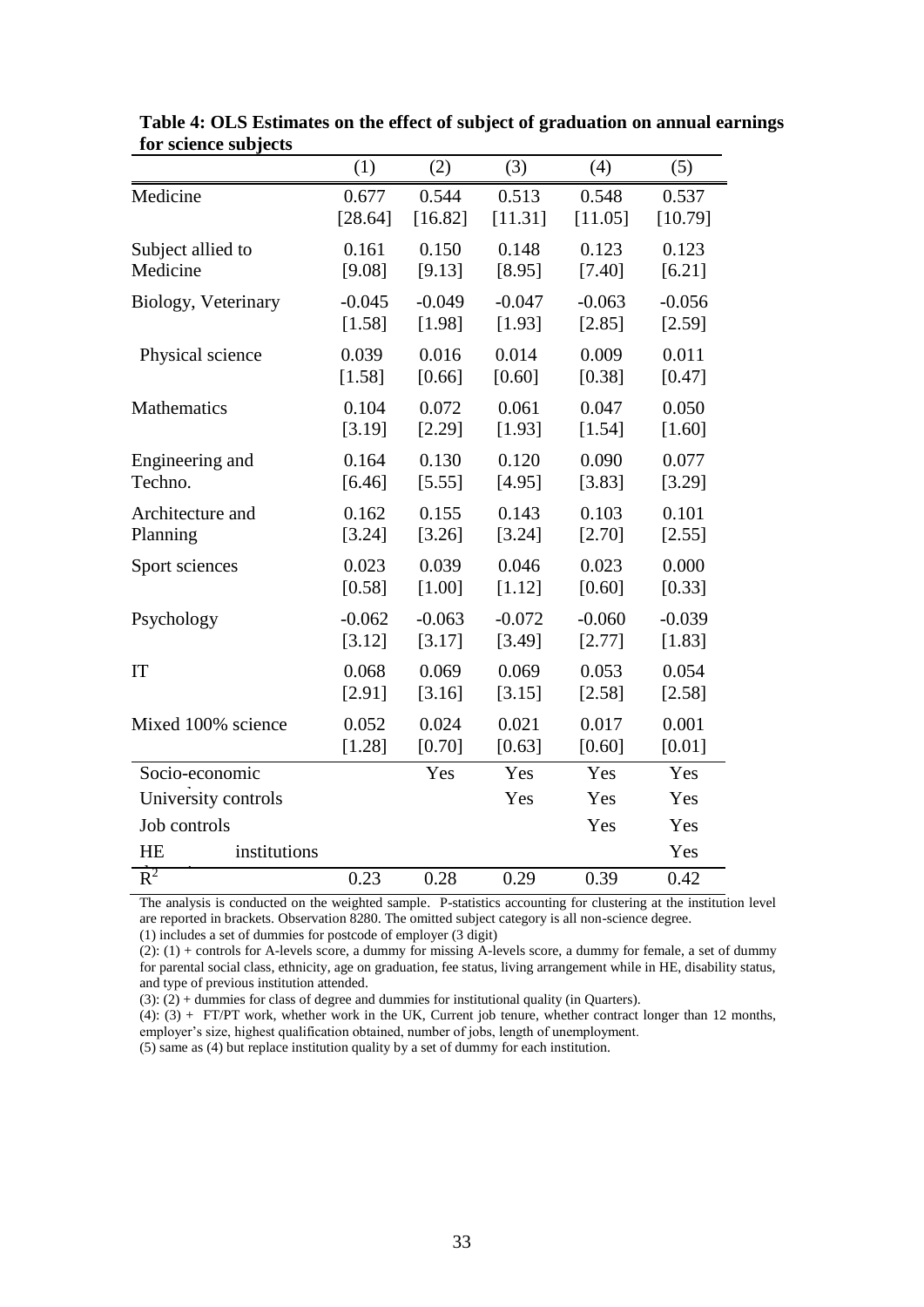**Table 5: Estimates on the effect of STEM degrees and occupation on annual earnings**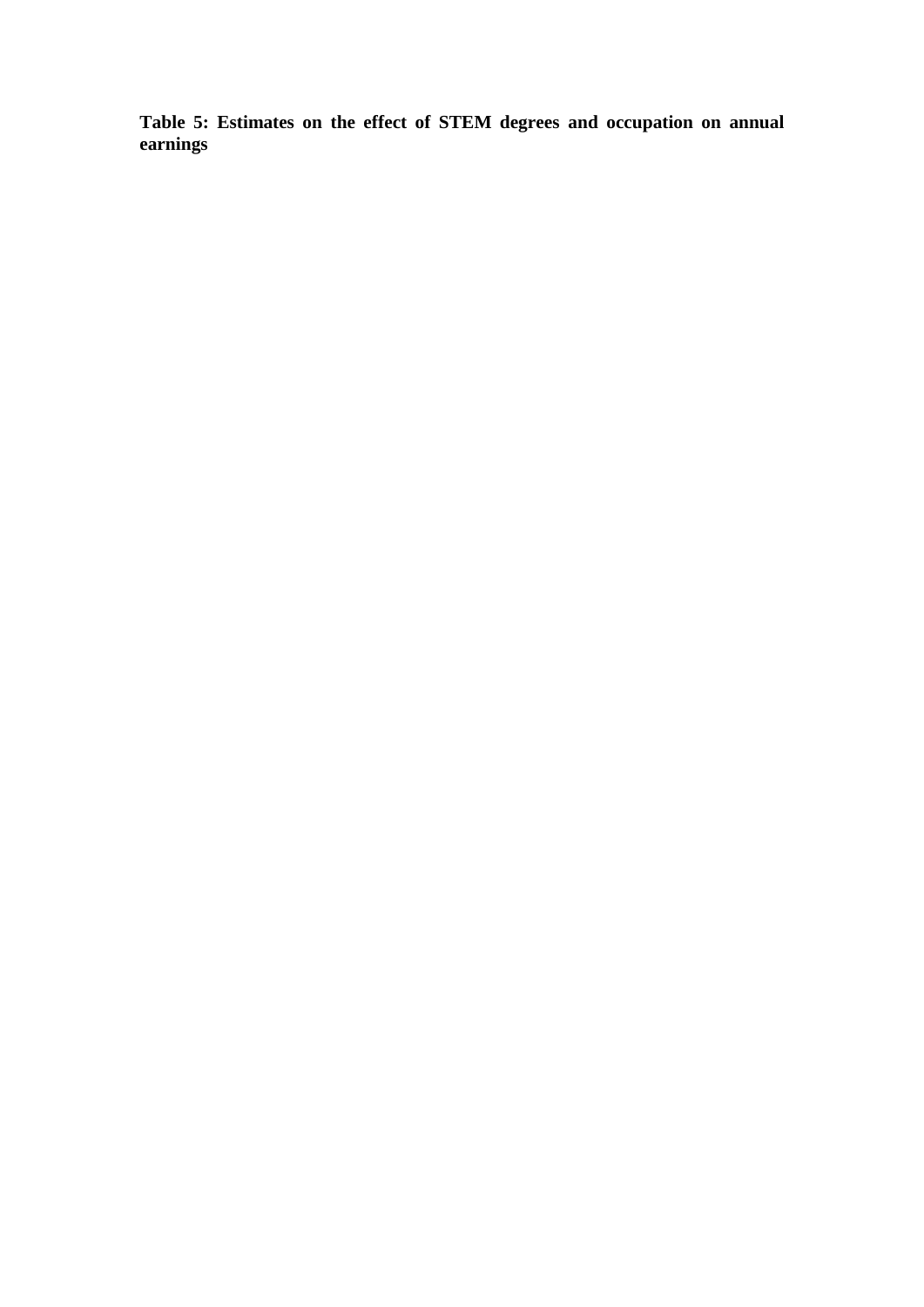|                                     | (1)     | (2)       | (3)    | (4)                | (5)                | (6)             |
|-------------------------------------|---------|-----------|--------|--------------------|--------------------|-----------------|
| <b>OLS</b>                          |         |           |        |                    |                    |                 |
| Science                             | 0.114   | 0.079     | 0.065  | 0.052              | 0.017              | $0.0\,$<br>18   |
|                                     | [9.03]  | [7.22]    | [6.09] | [5.44]             | [1.69]             | $[1.$<br>$30$ ] |
| Scientific                          |         |           |        |                    | 0.135              | 0.0<br>92       |
| occupation                          |         |           |        |                    | [11.28]            | [3.<br>01]      |
| Finance                             |         |           |        |                    | 0.117              | 0.1<br>20       |
| occupation                          |         |           |        |                    | [5.27]             | $[4.$<br>16]    |
| Teaching                            |         |           |        |                    | 0.166              | 0.1<br>80       |
| occupation                          |         |           |        |                    | [8.80]             | $[7.$<br>01]    |
| Science * Scientific occupation     |         |           |        |                    |                    | $0.0\,$<br>48   |
|                                     |         |           |        |                    |                    | [1.<br>45]      |
| Science * Finance occupation        |         |           |        |                    |                    | 0.006           |
|                                     |         |           |        |                    |                    | [0.<br>14]      |
| Science * Teaching occupation       |         |           |        |                    |                    | 0.033           |
|                                     |         |           |        |                    |                    | [0.<br>99]      |
| Background controls                 |         | yes       | yes    | yes                | yes                | yes             |
| University controls<br>Job controls |         |           | yes    | yes<br>yes         | yes<br>yes         | yes<br>yes      |
| HE institution dummies              |         |           |        |                    |                    | yes             |
| $R^2$                               | 0.13    | 0.22      | 0.27   | 0.34               | 0.37               | 0.3<br>7        |
| Quantile                            |         |           |        |                    |                    |                 |
| regression                          |         | Model (3) |        |                    | Model (3)          |                 |
| Quantile                            | .25     | .50       | .75    | .25                | .50                | .75             |
| Science                             | 0.013   | 0.009     | 0.030  | 0.011              | 0.008              | 0.0<br>41       |
|                                     | [1.09]  | [1.09]    | [2.37] | [1.18]             | [0.83]             | $[2.]$<br>97]   |
| Scientific                          | 0.179   | 0.133     | 0.088  | 0.134              | 0.082              | 0.0<br>37       |
| occupation                          | [12.83] | [13.31]   | [5.81] | [6.22]             | [3.56]             | $[1.$<br>07]    |
| Finance                             | 0.166   | 0.175     | 0.191  | 0.170              | 0.177              | 0.1<br>84       |
| occupation                          | [6.97]  | [10.33]   | [7.23] | [9.20]             | [8.99]             | [6.<br>23]      |
| Teaching                            | 0.203   | 0.147     | 0.088  | 0.220              | 0.161              | 0.1<br>13       |
| occupation                          | [13.08] | [13.86]   | [5.66] | [17.92]            | [12.80]            | [6.<br>$45$ ]   |
|                                     |         |           |        | 0.056              | 0.060              | 0.0<br>47       |
| Sc * Scient.                        |         |           |        | [2.37]             | [2.39]             | [1.<br>28]      |
|                                     |         |           |        | $-0.014$           | 0.006              | 0.018           |
| Sc * Finance                        |         |           |        | [0.47]             | [0.19]             | [0.             |
|                                     |         |           | 35     |                    |                    | 405]            |
|                                     |         |           |        | $-0.036$<br>[1.87] | $-0.037$<br>[1.92] | 0.054<br>[1.    |
| Sc * Teach                          |         |           |        |                    |                    | 95]             |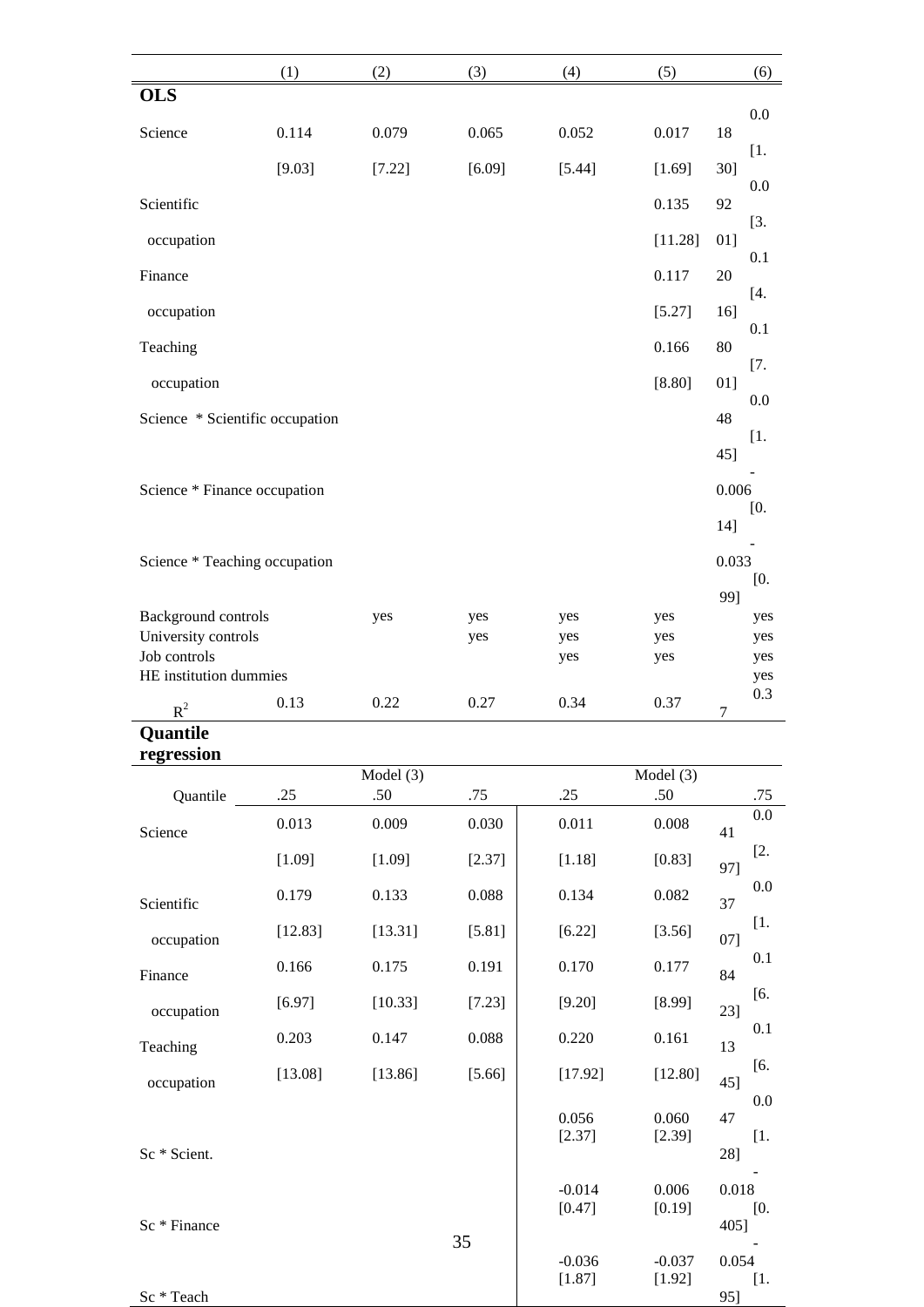Note: The analysis is based on the science 1 definition (8280 observations); The analysis is conducted on the weighted sample and controls for current location (postcode) where also included in all specifications. P-statistics, adjusting for clustering at the institution level are reported in brackets.

Model 2 – controls for A-levels score, a dummy for missing A-levels score, a dummy for female, and a set of dummy for parental social class, dummies for ethnicity, age on graduation, fee status, living arrangement while in HE, disability status, type of previous institution attended.

Model 3: same as (2) + dummies for class of degree and dummies for institutional quality (in Quarters).

Model 4: same as  $(3)$  + FT/PT work, whether work in the UK, Current job tenure, whether contract longer than 12 months, employer's size, highest qualification obtained, number of jobs, length of unemployment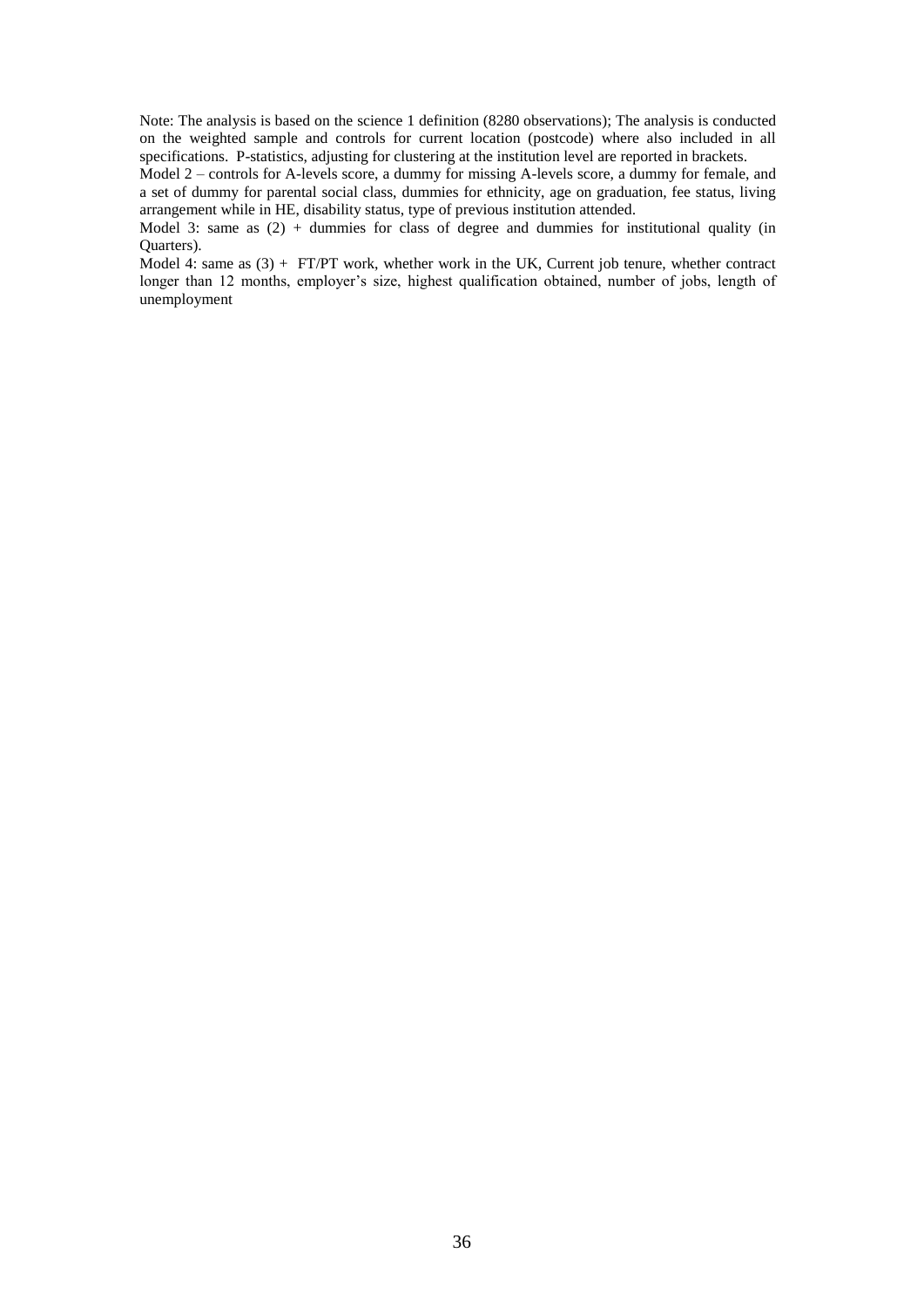|                    |             | Occupation: 3 years after graduation |          |          |          |         |       |
|--------------------|-------------|--------------------------------------|----------|----------|----------|---------|-------|
|                    |             | Scientific                           | Finance  | Teaching | Other    | Total   | Obs.  |
|                    |             | [84%]                                | $[1\%]$  | $[1\%]$  | $[14\%]$ |         |       |
|                    | Scientific  | (63%)                                | $(9\%)$  | $(2\%)$  | $(11\%)$ | (32%)   | 1,570 |
|                    |             | 1,322                                | 14       | 12       | 222      |         |       |
|                    |             | [8%]                                 | $[53\%]$ | $[7\%]$  | $[32\%]$ |         |       |
| <b>Occupation:</b> | Finance     | $(0\%)$                              | $(30\%)$ | $(1\%)$  | $(1\%)$  | $(2\%)$ | 94    |
| months<br>6        |             | 8                                    | 50       | 6        | 30       |         |       |
| after              |             | $[7\%]$                              | $[0\%]$  | $[73\%]$ | [19%]    |         |       |
| graduation         | Teaching    | $(1\%)$                              | $(1\%)$  | (24%)    | $(2\%)$  | (4%)    | 176   |
|                    |             | 12                                   |          | 129      | 34       |         |       |
|                    |             | $[22\%]$                             | $[3\%]$  | $[9\%]$  | $[66\%]$ |         |       |
|                    | Other       | (18%)                                | (32%)    | (29%)    | (55%)    | (35%)   | 1,711 |
|                    |             | 373                                  | 53       | 155      | 1,130    |         |       |
|                    |             | $[30\%]$                             | $[4\%]$  | $[18\%]$ | [48%]    |         |       |
|                    | Not working | (19%)                                | (28%)    | (44%)    | $(31\%)$ | (27%)   | 1,300 |
|                    |             | 391                                  | 46       | 241      | 622      |         |       |
|                    | Total       | [43%]                                | $[3\%]$  | $[11\%]$ | $[42\%]$ |         |       |
|                    | Observation | 2,106                                | 164      | 543      | 2,038    |         | 4,851 |

**Table 6: Occupational choice of science graduates 6 months and 3 years after graduation.** 

Note: In each cell the percentage in brackets pertains to the row percentage, the percentage in parentheses reports the column's percentage, the last row is the number of observations in the cell. The calculations are based on science graduates only (*science 1*).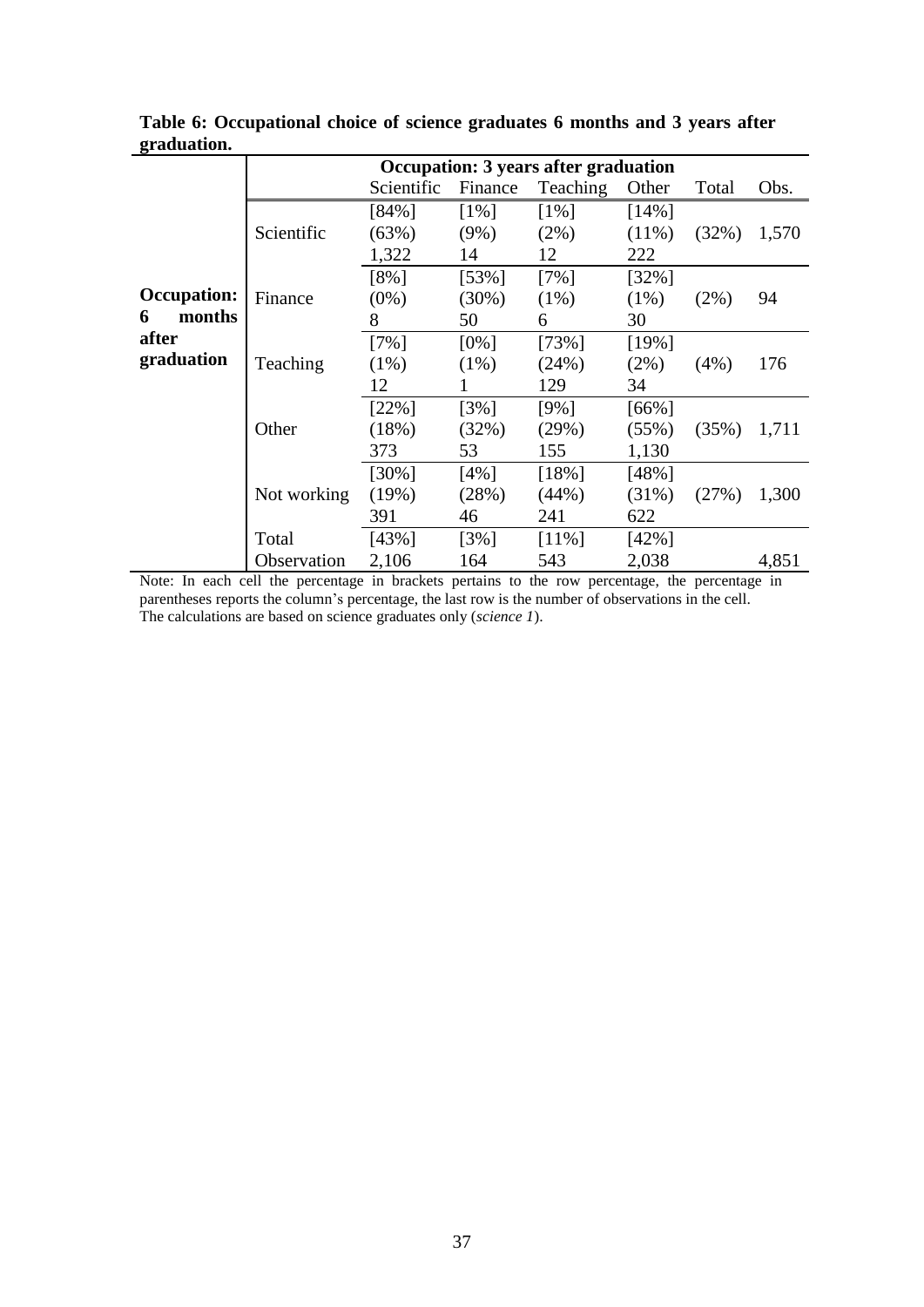| Expected             | wage | Science- | Science  | - Science - | Chi <sup>2</sup> (3) |
|----------------------|------|----------|----------|-------------|----------------------|
| differential         |      | finance  | teaching | other       | $IP > chi^2$         |
| Medicine             |      | $-0.029$ | $-0.016$ | 0.039       | 0.78                 |
|                      |      | [0.54]   | [0.31]   | [0.61]      | [0.85]               |
| Subject allied to    |      | 0.027    | 0.074    | $-0.012$    | 1.07                 |
| Medicine             |      | [0.49]   | [0.77]   | [0.14]      | [0.78]               |
| Biology, Veterinary  |      | 0.363    | 0.045    | $-0.274$    | 11.62                |
|                      |      | [3.14]   | [0.26]   | [1.33]      | [0.01]               |
| Physical science     |      | $-0.190$ | 0.118    | 0.213       | 1.90                 |
|                      |      | [1.33]   | [0.44]   | [0.46]      | [0.59]               |
| Mathematics          |      | 0.219    | 0.213    | $-0.017$    | 4.95                 |
|                      |      | [1.59]   | [0.97]   | [0.06]      | [0.18]               |
| Engineering and      |      | $-0.162$ | 0.220    | 0.285       | 2.58                 |
| Techno.              |      | [1.07]   | [1.17]   | [0.92]      | [0.46]               |
| Architecture and     |      | 0.847    | 2.392    | $-1.405$    | 43.84                |
| Planning             |      | [2.72]   | [5.88]   | [2.15]      | [0.00]               |
| Sport sciences       |      | n.a.     | n.a.     | n.a.        | n.a.                 |
| Psychology           |      | 0.031    | $-0.140$ | $-0.308$    | 1.91                 |
|                      |      | $[0.25]$ | [0.53]   | [0.89]      | [0.59]               |
| <b>IT</b>            |      | 0.037    | 0.153    | $-0.331$    | 1.30                 |
|                      |      | [0.25]   | [0.73]   | [1.06]      | [0.73]               |
| Mixed 100% science   |      | 0.182    | 1.007    | $-0.579$    | 6.10                 |
|                      |      | [0.47]   | [2.25]   | [0.87]      | [0.10]               |
| All science subjects |      | 0.021    | 0.340    | $-0.328$    | 43.82                |
|                      |      | [0.55]   | [3.05]   | [2.53]      | [0.00]               |

**Table 7: Choice of scientific occupation by subject and predicted wage differentials – Marginal effects from Probit model**

Note: Science graduates only (4851 observations)

The reported coefficients are marginal effects from a probit model of the decision to work in a scientific occupation – each line represents a different model – one for each subject. The model also includes gender, age,ethnicity, A-level score, socio-economic group, class of degree, fee and disability status, previous school attended, university quality, and an indicator whether the father worked in a scientific occupation. The z statistics are based on bootstrapped standard errors (500 replications). Wage differentials are based on predicted earnings. Predicted earnings are estimated for each occupation separately using specification (3) in Table 4.

n.a. indicates that the model could not be estimated for the given subject due to small sample sizes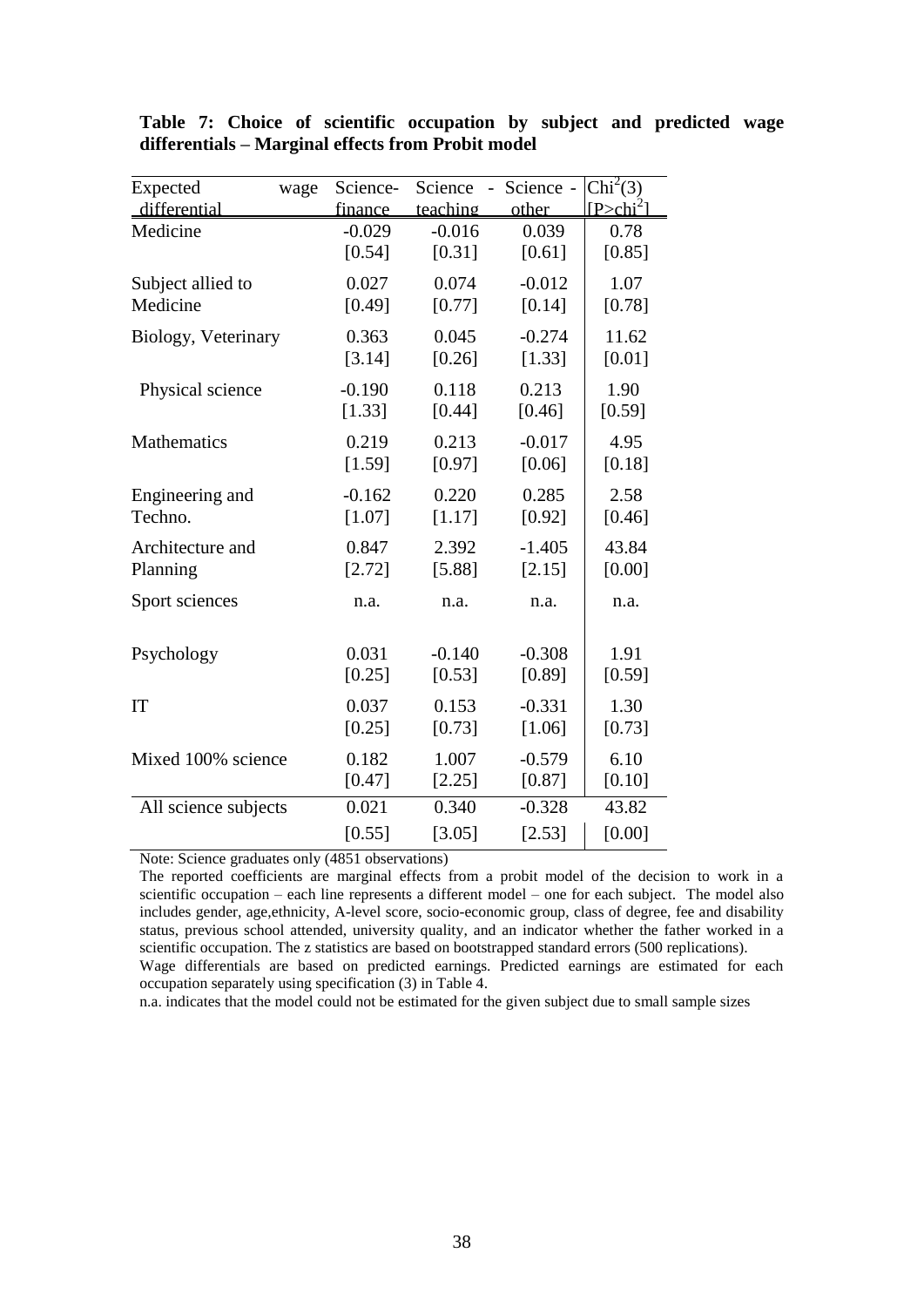|                | таме от одног одеонима                        |                        |                    |                   |               |                     |                |
|----------------|-----------------------------------------------|------------------------|--------------------|-------------------|---------------|---------------------|----------------|
|                | Month of<br>unemploy-                         | <b>Not</b><br>graduate | Exactly<br>job $I$ | Only job<br>offer | Job to<br>pay | Career<br>satisfac- | Would<br>study |
|                | ment                                          | job                    | wanted.            |                   | off           | tion                | same           |
|                |                                               |                        |                    |                   | debts         |                     | subject?       |
|                |                                               |                        |                    |                   |               |                     | ordered        |
|                | Tobit                                         | Probit                 | Probit             | Probit            | Probit        | Probit              | logit          |
|                | Science definition $1 - \text{all}$ graduates |                        |                    |                   |               |                     |                |
| Science        | $-1.227$                                      | $-0.068$               | 0.030              | $-0.009$          | $-0.056$      | 0.000               | $-0.024$       |
|                | [5.88]                                        | [7.72]                 | [2.58]             | [1.07]            | [5.54]        | [0.01]              | [0.57]         |
| Ln income      |                                               |                        | 0.226              | $-0.088$          | $-0.029$      | 0.246               | 0.789          |
|                |                                               |                        | [11.93]            | [6.35]            | [1.85]        | [20.61]             | [11.27]        |
|                | Scientific occupation – science 1             |                        |                    |                   |               |                     |                |
| graduates only |                                               |                        |                    |                   |               |                     |                |
| Scientific     | $-1.911$                                      |                        | 0.155              | 0.056             | 0.016         | 0.033               | 0.414          |
| occupation     | [5.53]                                        |                        | [8.42]             | [4.14]            | [1.08]        | [3.21]              | [6.04]         |
| Finance        | 0.884                                         |                        | 0.021              | 0.001             | $-0.004$      | 0.046               | $-0.174$       |
| occupation     | [1.10]                                        |                        | [0.49]             | [0.03]            | [0.10]        | [2.09]              | [1.12]         |
| Teaching       | $-3.748$                                      |                        | 0.221              | $-0.028$          | $-0.042$      | 0.028               | 0.473          |
| occupation     | [6.46]                                        |                        | [7.23]             | [0.12]            | [1.62]        | [1.65]              | [3.93]         |
| Ln income      |                                               |                        | 0.203              | $-0.114$          | $-0.029$      | 0.207               | 0.932          |
|                |                                               |                        | [7.19]             | [5.58]            | [1.30]        | [12.69]             | [8.94]         |

#### **Table 8: Other outcomes:**

Note: p statistics are reported in parentheses. Nbr of observations are 9376 in regression not including income and 8280 if income is included. The second panel is based on 4851 observations who are classified as science degree (science 1)

The analysis on career satisfaction and whether would study the same subject is base on specification (4) details of which can be found in the note under Table 4. The specification for over-education and month of unemployment only includes variables up to leaving university as detailed in specification (3) under Table 4.

Over-education is defined using Elias and Purcell (2004) which defines 5 categories of graduate jobs 1 Traditional occupation (20%), 2 Modern occupation (17%), 3 New occupation (19%), 4 Niche occupation (22%), 5 Non-graduate job (22%).

Exactly job I wanted is a dichotomous variable reporting the reason for accepting the current job. It is coded as 0 if answer no (48%) and 1 for yes (52%)

Only job offer is a dichotomous variable reporting the reason for accepting the current job. It is coded as 0 if answer no (82%) and 1 if yes (18%)

Job pay off debts is a dichotomous variable reporting the reason for accepting the current job. It is coded as 0 if answer no (74%) and 1 if yes (26%)

Career satisfaction is coded as 1 satisfied (85%), 0 dissatisfied (15%).

Would study the same subject include 4 categories: 1 very likely different (16%), 2 likely different (19%), 3 not likely different (26%), 4 not likely at all different (39%).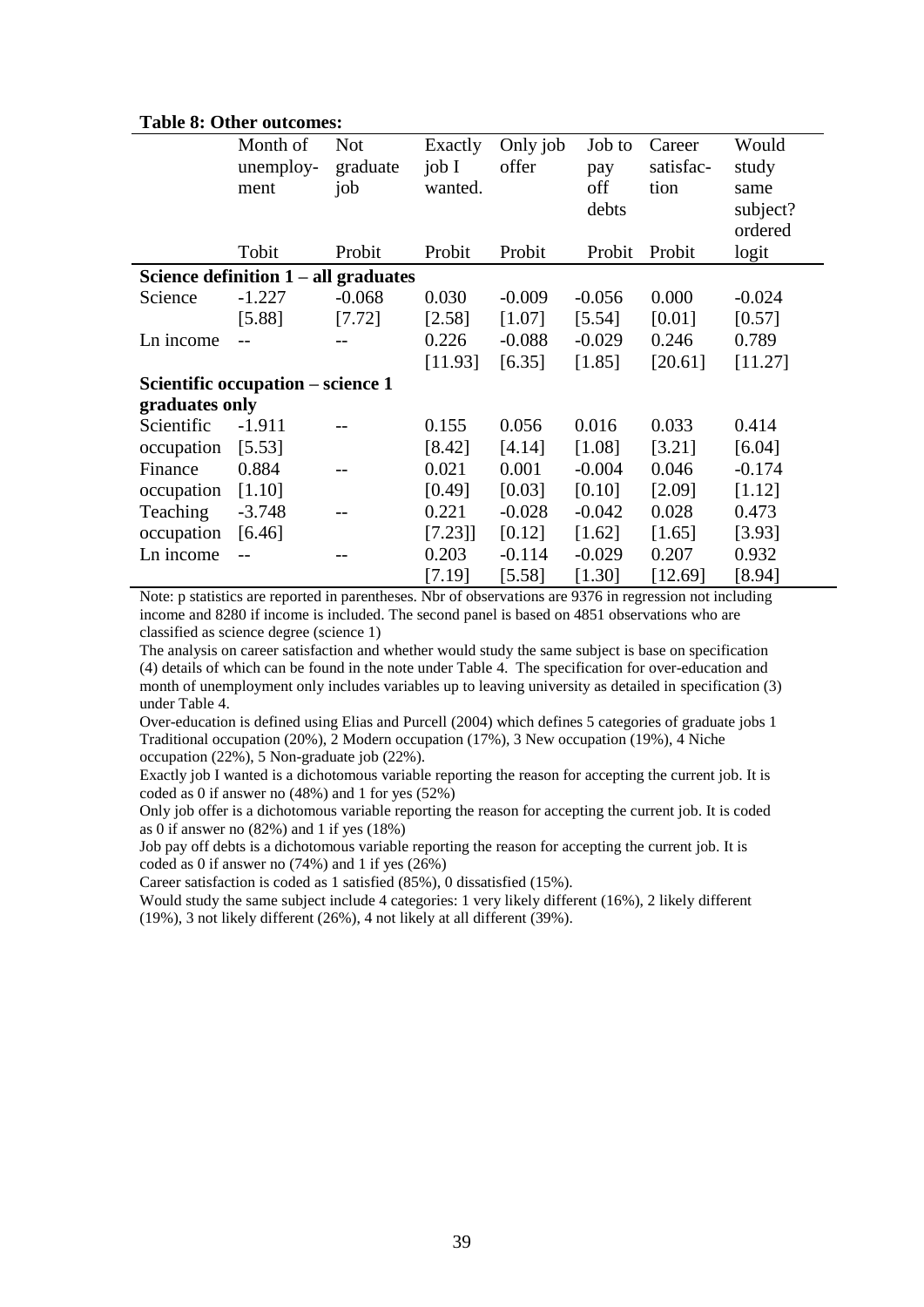#### **Reference:**

- Adams J. (2009) "Is the US loosing its pre-eminence in higher education" National Bureau of Economic Research, WP 15233
- Association for Consultancy and Engineering (2008) "Consultancy and Engineering Skills Shortage: UK Construction Sector"
- Bender K. and J. Heywood (2006) "Educational Mismatch among PhDs: Determinants and Consequences", National Bureau of Economic Research, WP 12693
- Chevalier A., G. Conlon, R. Galindo-Rueda and S. McNally (2002), "The Returns to Higher Education Teaching", Research Report to the Department for Education and Skills, London: *Centre for the Economics of Education*, LSE.
- Department for Innovation, Universities and Skills (2008) "Higher Education at Work, High Skills: High Value", HMSO
- Elias P. and K. Purcell (2004), "SOC(HE): A classification of occupations for studying the graduate labour market", *ESRU*, research paper 6
- Forth J. and G. Mason (2006) "Do ICT Skill Shortages Hamper Firms' Performance?: Evidence from UK Benchmarking Surveys" National Institute for Economic and Social Research, DP 281
- Freeman R. (2005) "Does Globalization of the Scientific/Engineering Workforce Threaten U.S. Economic Leadership", National Bureau of Economic Research, WP11457
- HMT (2004) "Science and Innovation Investment Framework 2004-2014", Her Majesty Treasury
- House of Commons (2005) "Strategic Science Provision in English Universities", 8<sup>th</sup> Report of session 2004-05, House of Commons Sience and Technology Committee, The Stationery Office: London
- Koenker R. and G. Basset (1978) "Regression Quantiles", *Econometrica*, 46, 33-50
- Lambert R. (2003) "Lambert Review of Business-University Collaboration" HMSO: London.
- Learning and Skills Council (2008) "National Employers Skills Survey 2007: Main Report", May 2008.
- Machin S. and P. Puhani (2006), "The contribution of Degree Subject to the Gender Wage Gap for Graduates: A Comparison of Britain, France and Germany", Report to the Anglo-German Foundation
- Mason G. (1999) "The Labour Market for Engineering, Science and IT Graduates: Are There Mismatches between Supply and Demand?", Department for Education and Employment, Research Report 112: London
- Nickell S. and D. Nicolitsas (2000) "Human Capital Investments and Innovations: What Are the Connections?" in "Productivity, Innovation and Economic Performance", R. Barrell, G. Mason and M. O'Mahony (eds) Cambridge University Press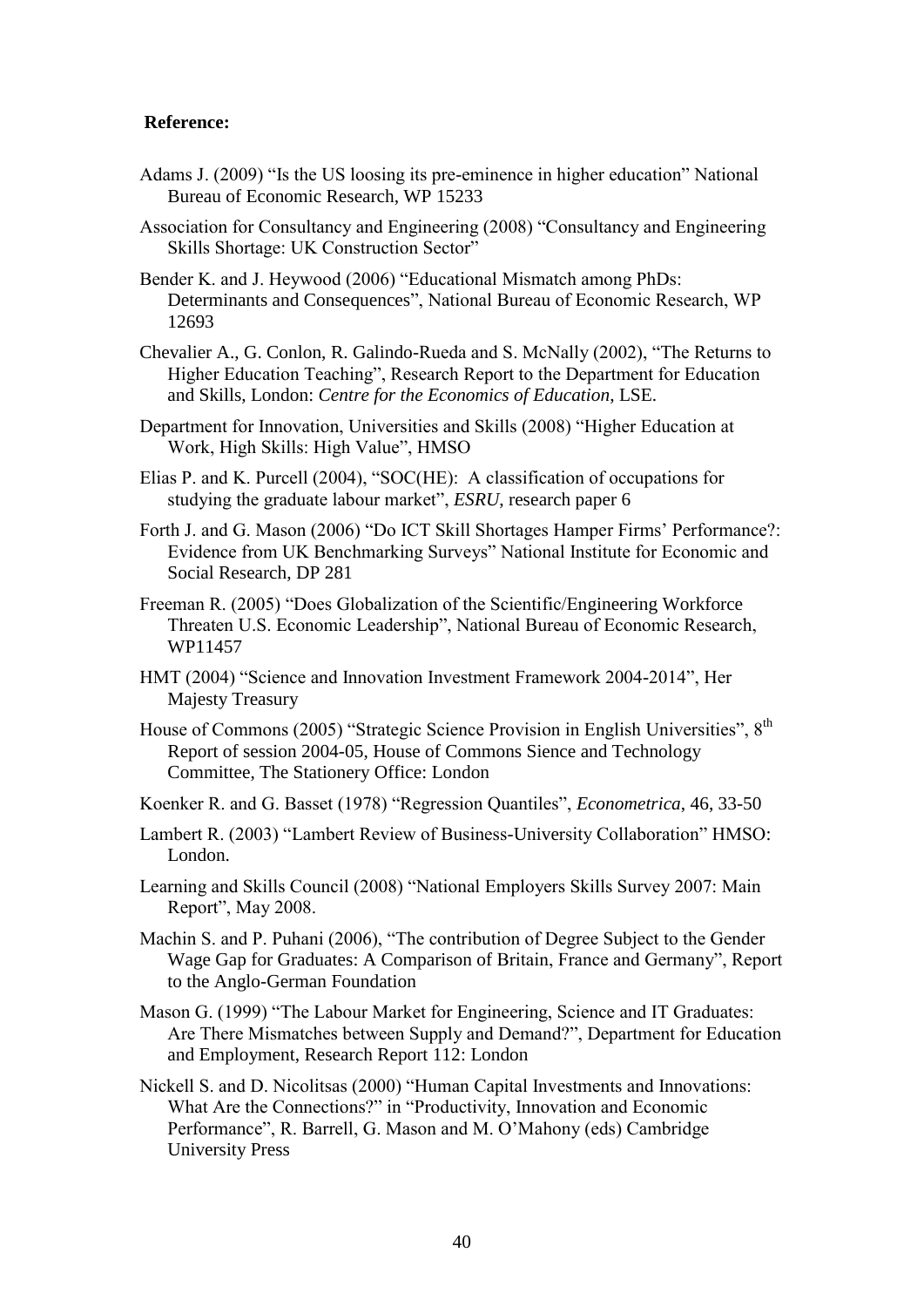Purcell K., P. Elias, R. Davies, N. Wilton (2005) "The Class of 99: A study of the early labour market experiences of recent graduates", Department for Education and Skills, Research Report 691

Roberts G. (2002) "SET for Success", HMSO: London.

- Royal Society (2006) "A Degree of Concern? UK First Degrees in Science, Technology and Mathematics", Royal Society, October 2006, London
- Sainsbury D. (2006) "The Race to the Top", HMSO: London
- Tipping S. and R. Taylor (2007) "Destination of Leavers from Higher Education Longitudinal Survey 2002/3 Cohort: Assessment of robustness and fitness for purpose" *Higher Education Statistical Agency*.
- Walker, I. and Y. Zhu (2005), "The College Wage Premium, Overeducation, and the Expansion of Higher Education in the UK", *IZA* DP 1627).